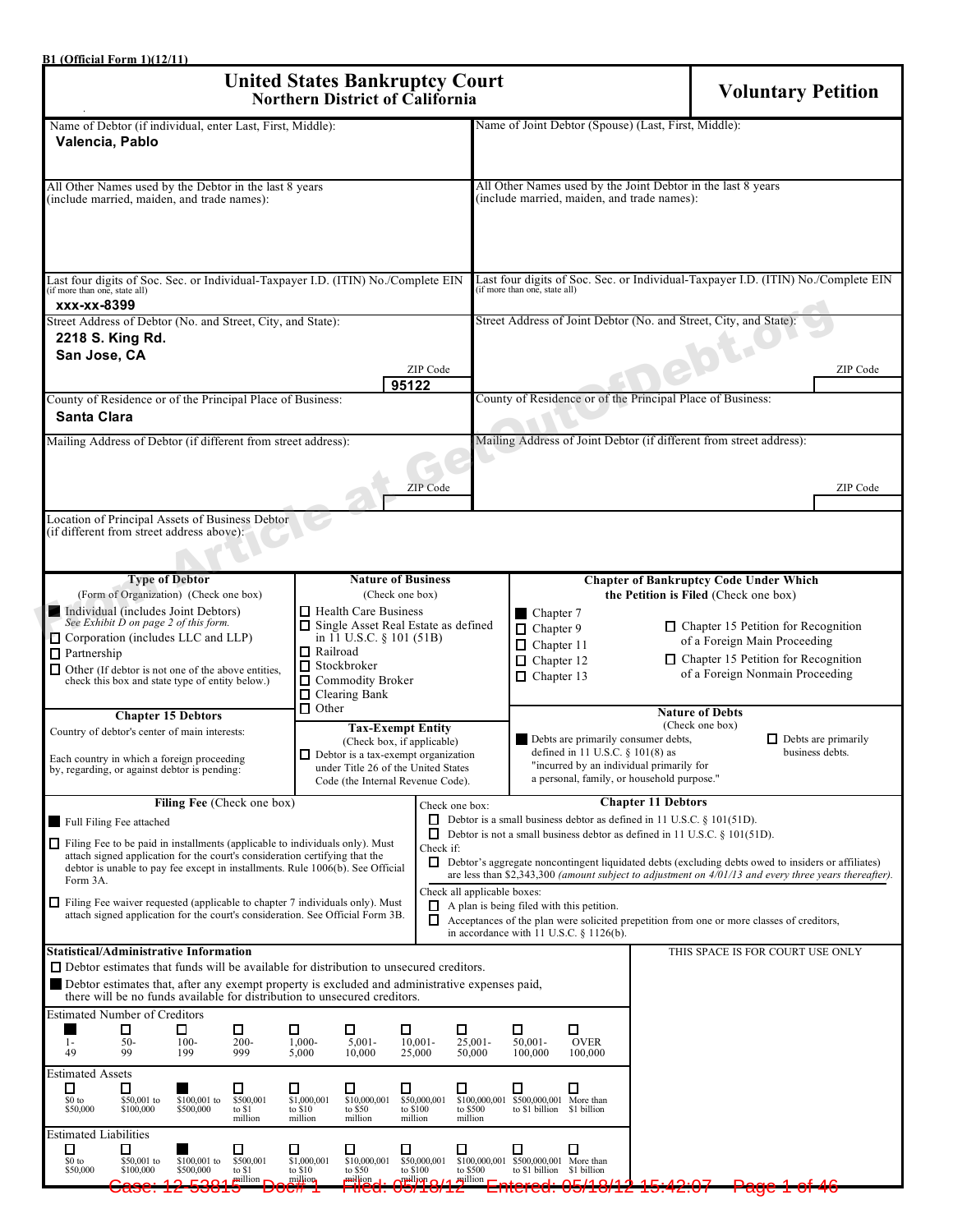| B1 (Official Form 1)(12/11)       |                                                                                                                                                                                                                                                                                                                                                                                                                           |                                                                                                                                        | Page 2                                                                                                                                                                                                                                                                                                                                                                       |
|-----------------------------------|---------------------------------------------------------------------------------------------------------------------------------------------------------------------------------------------------------------------------------------------------------------------------------------------------------------------------------------------------------------------------------------------------------------------------|----------------------------------------------------------------------------------------------------------------------------------------|------------------------------------------------------------------------------------------------------------------------------------------------------------------------------------------------------------------------------------------------------------------------------------------------------------------------------------------------------------------------------|
|                                   | <b>Voluntary Petition</b>                                                                                                                                                                                                                                                                                                                                                                                                 | Name of Debtor(s):                                                                                                                     |                                                                                                                                                                                                                                                                                                                                                                              |
|                                   | (This page must be completed and filed in every case)                                                                                                                                                                                                                                                                                                                                                                     | Valencia, Pablo                                                                                                                        |                                                                                                                                                                                                                                                                                                                                                                              |
|                                   | All Prior Bankruptcy Cases Filed Within Last 8 Years (If more than two, attach additional sheet)                                                                                                                                                                                                                                                                                                                          |                                                                                                                                        |                                                                                                                                                                                                                                                                                                                                                                              |
| Location<br>Where Filed: - None - |                                                                                                                                                                                                                                                                                                                                                                                                                           | Case Number:                                                                                                                           | Date Filed:                                                                                                                                                                                                                                                                                                                                                                  |
| Location<br>Where Filed:          |                                                                                                                                                                                                                                                                                                                                                                                                                           | Case Number:                                                                                                                           | Date Filed:                                                                                                                                                                                                                                                                                                                                                                  |
|                                   | Pending Bankruptcy Case Filed by any Spouse, Partner, or Affiliate of this Debtor (If more than one, attach additional sheet)                                                                                                                                                                                                                                                                                             |                                                                                                                                        |                                                                                                                                                                                                                                                                                                                                                                              |
| Name of Debtor:<br>- None -       |                                                                                                                                                                                                                                                                                                                                                                                                                           | Case Number:                                                                                                                           | Date Filed:                                                                                                                                                                                                                                                                                                                                                                  |
| District:                         |                                                                                                                                                                                                                                                                                                                                                                                                                           | Relationship:                                                                                                                          | Judge:                                                                                                                                                                                                                                                                                                                                                                       |
|                                   | <b>Exhibit A</b>                                                                                                                                                                                                                                                                                                                                                                                                          |                                                                                                                                        | <b>Exhibit B</b><br>(To be completed if debtor is an individual whose debts are primarily consumer debts.)                                                                                                                                                                                                                                                                   |
|                                   | (To be completed if debtor is required to file periodic reports (e.g.,<br>forms 10K and 10Q) with the Securities and Exchange Commission<br>pursuant to Section 13 or 15(d) of the Securities Exchange Act of 1934<br>and is requesting relief under chapter 11.)<br>$\Box$ Exhibit A is attached and made a part of this petition.                                                                                       | required by 11 U.S.C. $§342(b)$ .<br>X /s/ Marilyn Thomassen<br>Signature of Attorney for Debtor(s)<br><b>Marilyn Thomassen 166309</b> | I, the attorney for the petitioner named in the foregoing petition, declare that I<br>have informed the petitioner that [he or she] may proceed under chapter 7, 11,<br>12, or 13 of title 11, United States Code, and have explained the relief available<br>under each such chapter. I further certify that I delivered to the debtor the notice<br>May 18, 2012<br>(Date) |
|                                   |                                                                                                                                                                                                                                                                                                                                                                                                                           | <b>Exhibit C</b>                                                                                                                       |                                                                                                                                                                                                                                                                                                                                                                              |
| $N0$ .                            | Does the debtor own or have possession of any property that poses or is alleged to pose a threat of imminent and identifiable harm to public health or safety?<br>$\Box$ Yes, and Exhibit C is attached and made a part of this petition.                                                                                                                                                                                 | <b>Exhibit D</b>                                                                                                                       |                                                                                                                                                                                                                                                                                                                                                                              |
|                                   | (To be completed by every individual debtor. If a joint petition is filed, each spouse must complete and attach a separate Exhibit D.)                                                                                                                                                                                                                                                                                    |                                                                                                                                        |                                                                                                                                                                                                                                                                                                                                                                              |
| If this is a joint petition:      | Exhibit D completed and signed by the debtor is attached and made a part of this petition.                                                                                                                                                                                                                                                                                                                                |                                                                                                                                        |                                                                                                                                                                                                                                                                                                                                                                              |
|                                   | $\Box$ Exhibit D also completed and signed by the joint debtor is attached and made a part of this petition.                                                                                                                                                                                                                                                                                                              |                                                                                                                                        |                                                                                                                                                                                                                                                                                                                                                                              |
|                                   | <b>Information Regarding the Debtor - Venue</b>                                                                                                                                                                                                                                                                                                                                                                           |                                                                                                                                        |                                                                                                                                                                                                                                                                                                                                                                              |
|                                   | (Check any applicable box)                                                                                                                                                                                                                                                                                                                                                                                                |                                                                                                                                        |                                                                                                                                                                                                                                                                                                                                                                              |
|                                   | Debtor has been domiciled or has had a residence, principal place of business, or principal assets in this District for 180<br>days immediately preceding the date of this petition or for a longer part of such 180 days than in any other District.                                                                                                                                                                     |                                                                                                                                        |                                                                                                                                                                                                                                                                                                                                                                              |
| $\Box$                            | There is a bankruptcy case concerning debtor's affiliate, general partner, or partnership pending in this District.                                                                                                                                                                                                                                                                                                       |                                                                                                                                        |                                                                                                                                                                                                                                                                                                                                                                              |
| П                                 | Debtor is a debtor in a foreign proceeding and has its principal place of business or principal assets in the United States in<br>this District, or has no principal place of business or assets in the United States but is a defendant in an action or<br>proceeding [in a federal or state court] in this District, or the interests of the parties will be served in regard to the relief<br>sought in this District. |                                                                                                                                        |                                                                                                                                                                                                                                                                                                                                                                              |
|                                   | Certification by a Debtor Who Resides as a Tenant of Residential Property                                                                                                                                                                                                                                                                                                                                                 |                                                                                                                                        |                                                                                                                                                                                                                                                                                                                                                                              |
| П                                 | (Check all applicable boxes)<br>Landlord has a judgment against the debtor for possession of debtor's residence. (If box checked, complete the following.)                                                                                                                                                                                                                                                                |                                                                                                                                        |                                                                                                                                                                                                                                                                                                                                                                              |
|                                   | (Name of landlord that obtained judgment)                                                                                                                                                                                                                                                                                                                                                                                 |                                                                                                                                        |                                                                                                                                                                                                                                                                                                                                                                              |
|                                   |                                                                                                                                                                                                                                                                                                                                                                                                                           |                                                                                                                                        |                                                                                                                                                                                                                                                                                                                                                                              |
|                                   |                                                                                                                                                                                                                                                                                                                                                                                                                           |                                                                                                                                        |                                                                                                                                                                                                                                                                                                                                                                              |
|                                   | (Address of landlord)                                                                                                                                                                                                                                                                                                                                                                                                     |                                                                                                                                        |                                                                                                                                                                                                                                                                                                                                                                              |
| $\Box$<br>$\Box$                  | Debtor claims that under applicable nonbankruptcy law, there are circumstances under which the debtor would be permitted to cure<br>the entire monetary default that gave rise to the judgment for possession, after the judgment for possession was entered, and<br>Debtor has included in this petition the deposit with the court of any rent that would become due during the 30-day period                           |                                                                                                                                        |                                                                                                                                                                                                                                                                                                                                                                              |
|                                   | after the filing of the petition.                                                                                                                                                                                                                                                                                                                                                                                         |                                                                                                                                        |                                                                                                                                                                                                                                                                                                                                                                              |
| n                                 | Depter earlifies that books has served the Landlard with this earlifection $(11 \text{ Hg} C \text{ s } 2620)$                                                                                                                                                                                                                                                                                                            |                                                                                                                                        |                                                                                                                                                                                                                                                                                                                                                                              |

Debtor certifies that he/she has served the Landlord with this certification. (11 U.S.C. § 362(l)). Case: 12-53815 Doc# 1 Filed: 05/18/12 Entered: 05/18/12 15:42:07 Page 2 of 46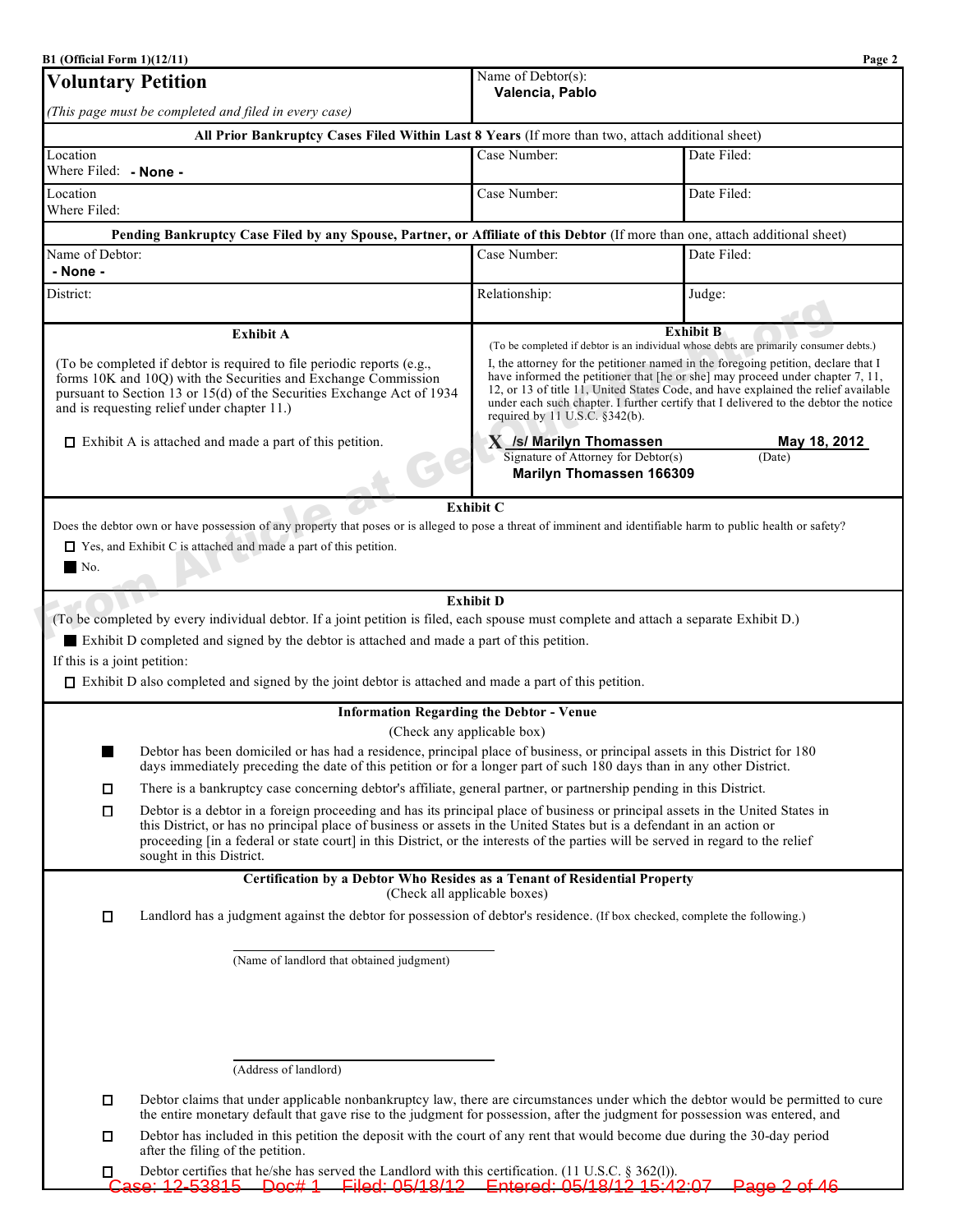| B1 (Official Form $1$ ) $(12/11)$<br><b>Voluntary Petition</b>                                                                                                                                                                                                                                                                                                                                                                                                                                                                                                                                                                                                                                                                                                                                                                                                                          | Page 3<br>Name of Debtor(s):                                                                                                                                                                                                                                                                                                                                                                                                                                                                                                                                                                                                                                                                                                                                                                                             |
|-----------------------------------------------------------------------------------------------------------------------------------------------------------------------------------------------------------------------------------------------------------------------------------------------------------------------------------------------------------------------------------------------------------------------------------------------------------------------------------------------------------------------------------------------------------------------------------------------------------------------------------------------------------------------------------------------------------------------------------------------------------------------------------------------------------------------------------------------------------------------------------------|--------------------------------------------------------------------------------------------------------------------------------------------------------------------------------------------------------------------------------------------------------------------------------------------------------------------------------------------------------------------------------------------------------------------------------------------------------------------------------------------------------------------------------------------------------------------------------------------------------------------------------------------------------------------------------------------------------------------------------------------------------------------------------------------------------------------------|
|                                                                                                                                                                                                                                                                                                                                                                                                                                                                                                                                                                                                                                                                                                                                                                                                                                                                                         | Valencia, Pablo                                                                                                                                                                                                                                                                                                                                                                                                                                                                                                                                                                                                                                                                                                                                                                                                          |
| (This page must be completed and filed in every case)                                                                                                                                                                                                                                                                                                                                                                                                                                                                                                                                                                                                                                                                                                                                                                                                                                   |                                                                                                                                                                                                                                                                                                                                                                                                                                                                                                                                                                                                                                                                                                                                                                                                                          |
|                                                                                                                                                                                                                                                                                                                                                                                                                                                                                                                                                                                                                                                                                                                                                                                                                                                                                         | <b>Signatures</b>                                                                                                                                                                                                                                                                                                                                                                                                                                                                                                                                                                                                                                                                                                                                                                                                        |
| Signature(s) of Debtor(s) (Individual/Joint)<br>I declare under penalty of perjury that the information provided in this<br>petition is true and correct.<br>If petitioner is an individual whose debts are primarily consumer debts and<br>has chosen to file under chapter 7] I am aware that I may proceed under<br>chapter 7, 11, 12, or 13 of title 11, United States Code, understand the relief<br>available under each such chapter, and choose to proceed under chapter 7.<br>[If no attorney represents me and no bankruptcy petition preparer signs the<br>petition] I have obtained and read the notice required by $11$ U.S.C. $\S 342(b)$ .<br>I request relief in accordance with the chapter of title 11, United States Code,<br>specified in this petition.<br>X /s/ Pablo Valencia<br>Signature of Debtor Pablo Valencia<br>$\mathbf{X}$<br>Signature of Joint Debtor | <b>Signature of a Foreign Representative</b><br>I declare under penalty of perjury that the information provided in this petition<br>is true and correct, that I am the foreign representative of a debtor in a foreign<br>proceeding, and that I am authorized to file this petition.<br>(Check only one box.)<br>□ I request relief in accordance with chapter 15 of title 11. United States Code.<br>Certified copies of the documents required by 11 U.S.C. §1515 are attached.<br>$\Box$ Pursuant to 11 U.S.C. §1511, I request relief in accordance with the chapter<br>of title 11 specified in this petition. A certified copy of the order granting<br>recognition of the foreign main proceeding is attached.<br>$\mathbf{X}$<br>Signature of Foreign Representative<br>Printed Name of Foreign Representative |
|                                                                                                                                                                                                                                                                                                                                                                                                                                                                                                                                                                                                                                                                                                                                                                                                                                                                                         | Date                                                                                                                                                                                                                                                                                                                                                                                                                                                                                                                                                                                                                                                                                                                                                                                                                     |
| Telephone Number (If not represented by attorney)                                                                                                                                                                                                                                                                                                                                                                                                                                                                                                                                                                                                                                                                                                                                                                                                                                       |                                                                                                                                                                                                                                                                                                                                                                                                                                                                                                                                                                                                                                                                                                                                                                                                                          |
| May 18, 2012<br>Date<br><b>Signature of Attorney*</b>                                                                                                                                                                                                                                                                                                                                                                                                                                                                                                                                                                                                                                                                                                                                                                                                                                   | <b>Signature of Non-Attorney Bankruptcy Petition Preparer</b><br>I declare under penalty of perjury that: $(1)$ I am a bankruptcy petition<br>preparer as defined in 11 $\hat{U}$ .S.C. § 110; (2) I prepared this document for<br>compensation and have provided the debtor with a copy of this document                                                                                                                                                                                                                                                                                                                                                                                                                                                                                                                |
| X /s/ Marilyn Thomassen<br>Signature of Attorney for Debtor(s)<br><b>Marilyn Thomassen 166309</b><br>Printed Name of Attorney for Debtor(s)                                                                                                                                                                                                                                                                                                                                                                                                                                                                                                                                                                                                                                                                                                                                             | and the notices and information required under 11 U.S.C. $\S$ 110(b),<br>$110(h)$ , and $342(b)$ ; and, (3) if rules or guidelines have been promulgated<br>pursuant to 11 U.S.C. § 110(h) setting a maximum fee for services<br>chargeable by bankruptcy petition preparers, I have given the debtor notice<br>of the maximum amount before preparing any document for filing for a<br>debtor or accepting any fee from the debtor, as required in that section.<br>Official Form 19 is attached.                                                                                                                                                                                                                                                                                                                       |
| Marilyn Thomassen & Associates, P.C.<br>Firm Name<br>2670 South White Road, Suite 119<br>San Jose, CA 95148                                                                                                                                                                                                                                                                                                                                                                                                                                                                                                                                                                                                                                                                                                                                                                             | Printed Name and title, if any, of Bankruptcy Petition Preparer<br>Social-Security number (If the bankrutpcy petition preparer is not<br>an individual, state the Social Security number of the officer,<br>principal, responsible person or partner of the bankruptcy petition                                                                                                                                                                                                                                                                                                                                                                                                                                                                                                                                          |
| Address<br>Email: feuys@drlawcenter.com<br>510-835-2282 or 888-835-8555 Fax: 510-835-0137<br>Telephone Number                                                                                                                                                                                                                                                                                                                                                                                                                                                                                                                                                                                                                                                                                                                                                                           | preparer.)(Required by 11 U.S.C. $\S$ 110.)                                                                                                                                                                                                                                                                                                                                                                                                                                                                                                                                                                                                                                                                                                                                                                              |
| May 18, 2012                                                                                                                                                                                                                                                                                                                                                                                                                                                                                                                                                                                                                                                                                                                                                                                                                                                                            | Address                                                                                                                                                                                                                                                                                                                                                                                                                                                                                                                                                                                                                                                                                                                                                                                                                  |
| Date<br>*In a case in which $\S$ 707(b)(4)(D) applies, this signature also constitutes a<br>certification that the attorney has no knowledge after an inquiry that the<br>information in the schedules is incorrect.                                                                                                                                                                                                                                                                                                                                                                                                                                                                                                                                                                                                                                                                    | $\mathbf X$<br><u> 1980 - Andrea Andrew Maria (h. 1980).</u>                                                                                                                                                                                                                                                                                                                                                                                                                                                                                                                                                                                                                                                                                                                                                             |
| <b>Signature of Debtor (Corporation/Partnership)</b><br>I declare under penalty of perjury that the information provided in this                                                                                                                                                                                                                                                                                                                                                                                                                                                                                                                                                                                                                                                                                                                                                        | Date<br>Signature of bankruptcy petition preparer or officer, principal, responsible<br>person, or partner whose Social Security number is provided above.                                                                                                                                                                                                                                                                                                                                                                                                                                                                                                                                                                                                                                                               |
| petition is true and correct, and that I have been authorized to file this petition<br>on behalf of the debtor.<br>The debtor requests relief in accordance with the chapter of title 11, United<br>States Code, specified in this petition.                                                                                                                                                                                                                                                                                                                                                                                                                                                                                                                                                                                                                                            | Names and Social-Security numbers of all other individuals who prepared or<br>assisted in preparing this document unless the bankruptcy petition preparer is<br>not an individual:                                                                                                                                                                                                                                                                                                                                                                                                                                                                                                                                                                                                                                       |
| Signature of Authorized Individual                                                                                                                                                                                                                                                                                                                                                                                                                                                                                                                                                                                                                                                                                                                                                                                                                                                      |                                                                                                                                                                                                                                                                                                                                                                                                                                                                                                                                                                                                                                                                                                                                                                                                                          |
| Printed Name of Authorized Individual                                                                                                                                                                                                                                                                                                                                                                                                                                                                                                                                                                                                                                                                                                                                                                                                                                                   | If more than one person prepared this document, attach additional sheets<br>conforming to the appropriate official form for each person.<br>A bankruptcy petition preparer's failure to comply with the provisions of                                                                                                                                                                                                                                                                                                                                                                                                                                                                                                                                                                                                    |
| Title of Authorized Individual                                                                                                                                                                                                                                                                                                                                                                                                                                                                                                                                                                                                                                                                                                                                                                                                                                                          | title 11 and the Federal Rules of Bankruptcy Procedure may result in<br>fines or imprisonment or both. 11 U.S.C. $\S110$ ; 18 U.S.C. $\S156$ .                                                                                                                                                                                                                                                                                                                                                                                                                                                                                                                                                                                                                                                                           |
| Date<br>$C$ 300: 12.52815 $D$ 00#1<br>Eilod: 0E/19/12                                                                                                                                                                                                                                                                                                                                                                                                                                                                                                                                                                                                                                                                                                                                                                                                                                   | Entarod: 05/19/12 15:12:07<br>Doo                                                                                                                                                                                                                                                                                                                                                                                                                                                                                                                                                                                                                                                                                                                                                                                        |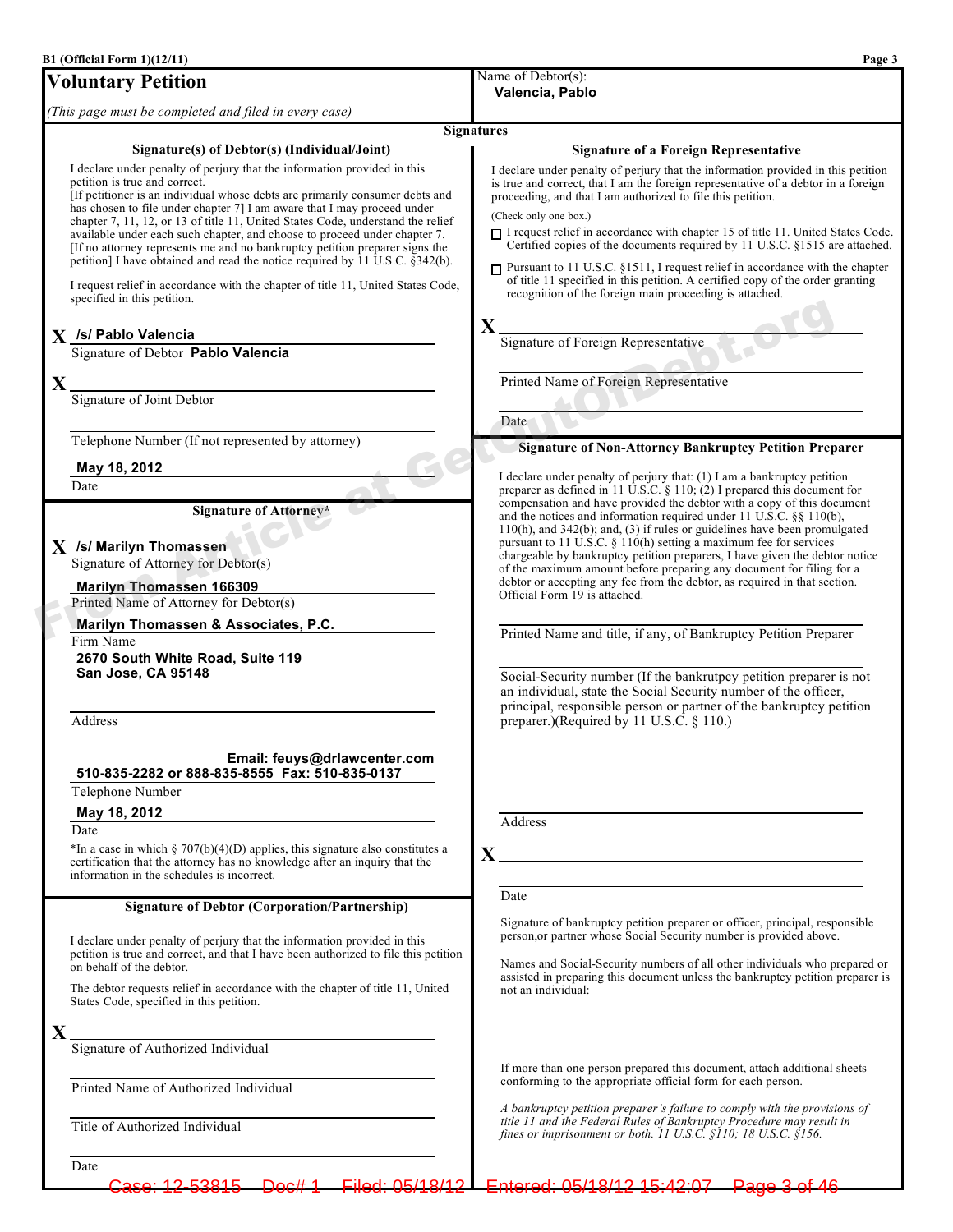In re **Pablo Valencia** 

|           | Case No. |  |  |
|-----------|----------|--|--|
| Dektor(s) | Chapter  |  |  |

# **EXHIBIT D - INDIVIDUAL DEBTOR'S STATEMENT OF COMPLIANCE WITH CREDIT COUNSELING REQUIREMENT**

**Warning: You must be able to check truthfully one of the five statements regarding credit counseling listed below. If you cannot do so, you are not eligible to file a bankruptcy case, and the court can dismiss any case you do file. If that happens, you will lose whatever filing fee you paid, and your creditors will be able to resume collection activities against you. If your case is dismissed and you file another bankruptcy case later, you may be required to pay a second filing fee and you may have to take extra steps to stop creditors' collection activities. Example 18 Solution** 18 Solution and the check truthfully one of the five statements regarding credit counseling listed below. If you cannot do so, you are not eligible to file a bankruptcy case, and the can dismiss any

*Every individual debtor must file this Exhibit D. If a joint petition is filed, each spouse must complete and file a separate Exhibit D. Check one of the five statements below and attach any documents as directed.*

 1. Within the 180 days **before the filing of my bankruptcy case**, I received a briefing from a credit counseling agency approved by the United States trustee or bankruptcy administrator that outlined the opportunities for available credit counseling and assisted me in performing a related budget analysis, and I have a certificate from the agency describing the services provided to me. *Attach a copy of the certificate and a copy of any debt repayment plan developed through the agency.*

 2. Within the 180 days **before the filing of my bankruptcy case**, I received a briefing from a credit counseling agency approved by the United States trustee or bankruptcy administrator that outlined the opportunities for available credit counseling and assisted me in performing a related budget analysis, but I do not have a certificate from the agency describing the services provided to me. *You must file a copy of a certificate from the agency describing the services provided to you and a copy of any debt repayment plan developed through the agency no later than 14 days after your bankruptcy case is filed.*

 $\Box$  3. I certify that I requested credit counseling services from an approved agency but was unable to obtain the services during the seven days from the time I made my request, and the following exigent circumstances merit a temporary waiver of the credit counseling requirement so I can file my bankruptcy case now. *[Summarize exigent circumstances here.]*

**If your certification is satisfactory to the court, you must still obtain the credit counseling briefing within the first 30 days after you file your bankruptcy petition and promptly file a certificate from the agency that provided the counseling, together with a copy of any debt management plan developed through the agency. Failure to fulfill these requirements may result in dismissal of your case. Any extension of the 30-day deadline can be granted only for cause and is limited to a maximum of 15 days. Your case may also be dismissed if the court is not satisfied with your reasons for filing your bankruptcy case without first receiving a credit counseling briefing.**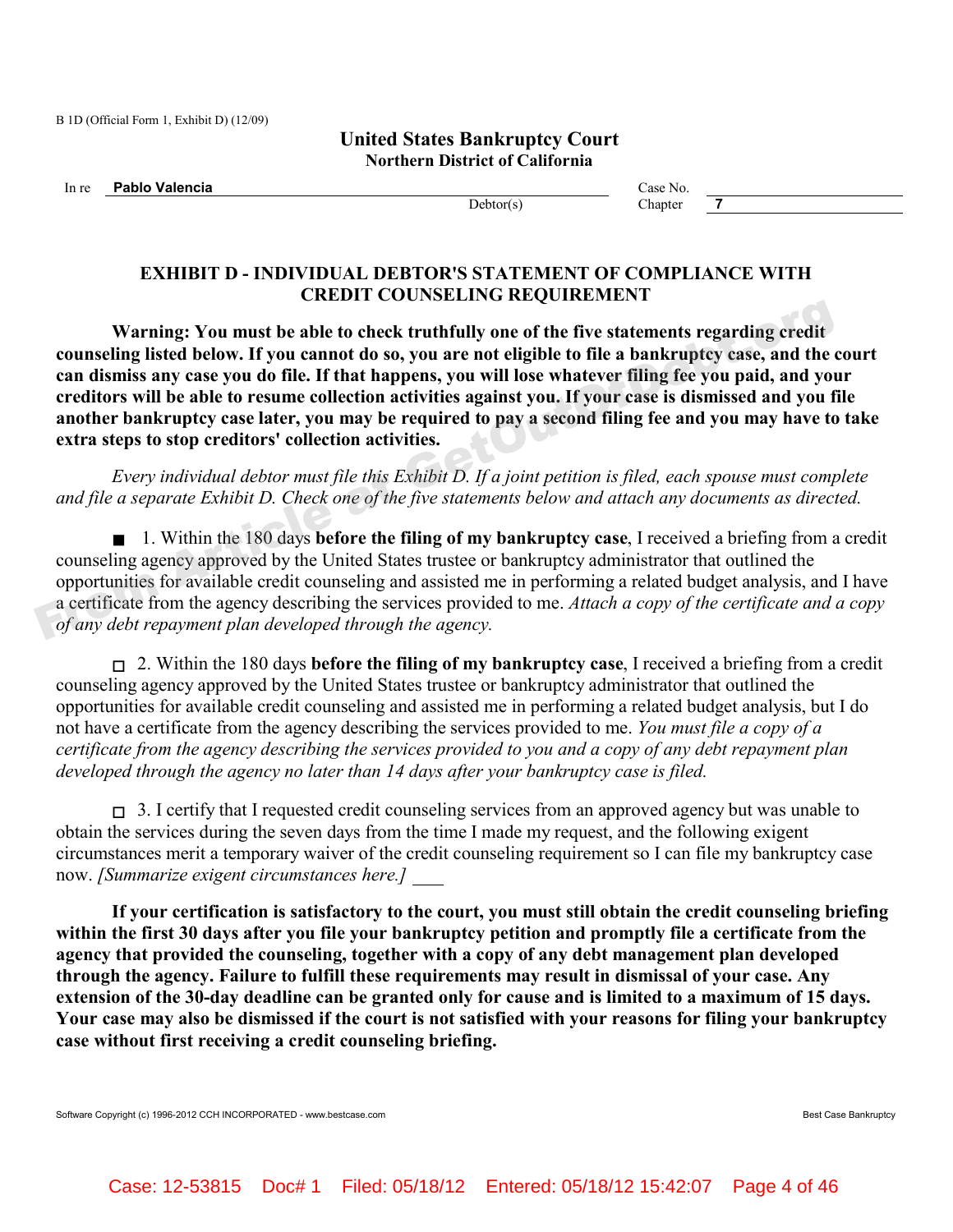4. I am not required to receive a credit counseling briefing because of: *[Check the applicable statement.] [Must be accompanied by a motion for determination by the court.]*

Incapacity. (Defined in 11 U.S.C. § 109(h)(4) as impaired by reason of mental illness or mental deficiency so as to be incapable of realizing and making rational decisions with respect to financial responsibilities.);

Disability. (Defined in 11 U.S.C. § 109(h)(4) as physically impaired to the extent of being unable, after reasonable effort, to participate in a credit counseling briefing in person, by telephone, or through the Internet.);

| through the Internet.);                                            | unable, after reasonable effort, to participate in a credit counseling briefing in person, by telephor |
|--------------------------------------------------------------------|--------------------------------------------------------------------------------------------------------|
| $\Box$ Active military duty in a military combat zone.             |                                                                                                        |
| requirement of 11 U.S.C. § 109(h) does not apply in this district. | $\Box$ 5. The United States trustee or bankruptcy administrator has determined that the credit counse  |
|                                                                    | I certify under penalty of perjury that the information provided above is true and correct.            |
| Signature of Debtor:                                               | /s/ Pablo Valencia                                                                                     |
|                                                                    | <b>Pablo Valencia</b>                                                                                  |
| May 18, 2012<br>Date:                                              |                                                                                                        |
| From                                                               |                                                                                                        |
|                                                                    |                                                                                                        |

Software Copyright (c) 1996-2012 CCH INCORPORATED - www.bestcase.com Best Case Bankruptcy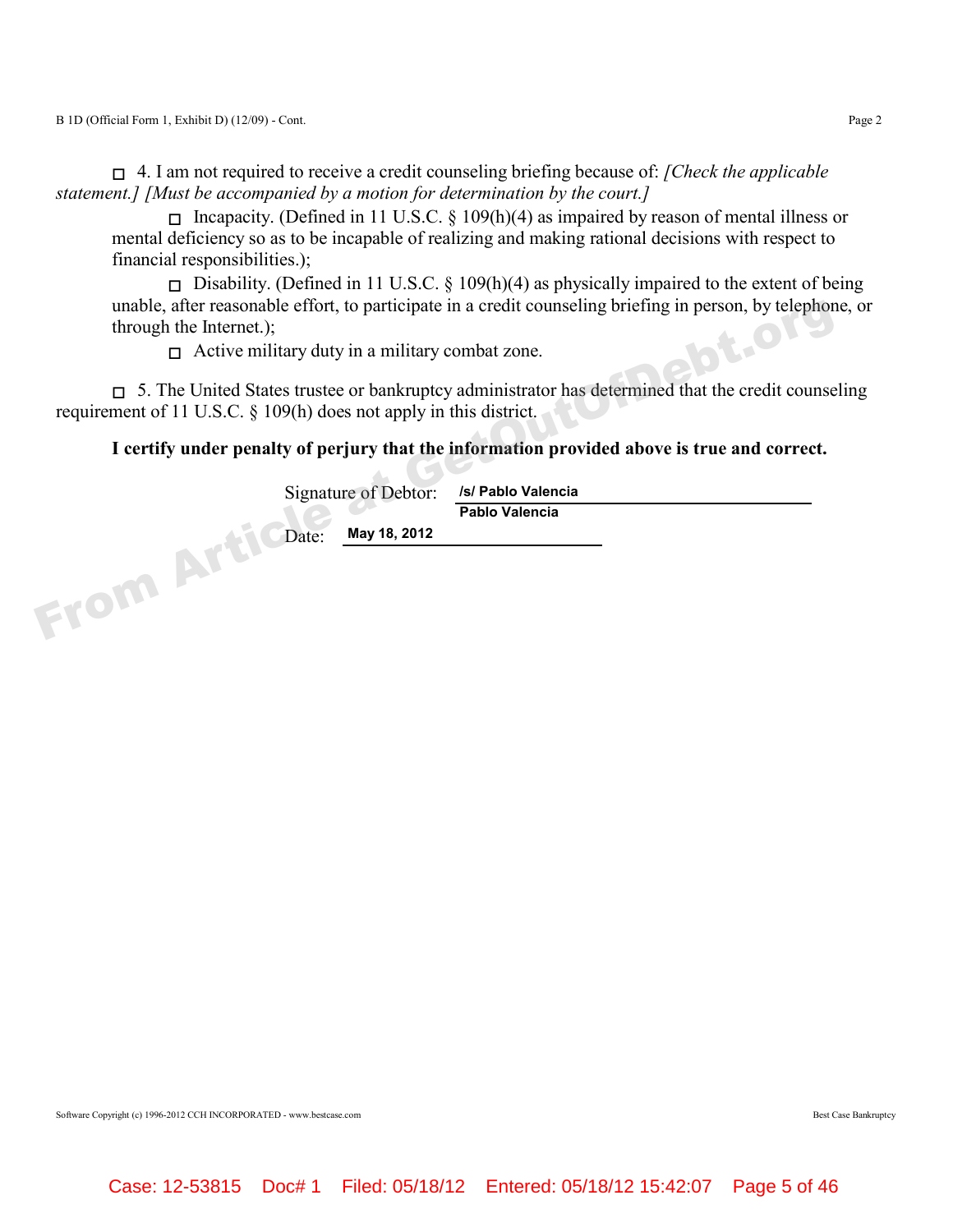Certificate Number: 12459-CAN-CC-018039443



**CERTIFICATE OF COUNSELING**<br>
I CERTIFY that on April 29, 2012, at 12:18 o'clock PM PDT, Pablo Valencia<br>
received from Abacus Credit Counseling, an agency approved pursuant to 11<br>
U.S.C. § 111 to provide credit counseling i

Date: April 29, 2012 By: /s/Laura M Ahart

Name: Laura M Ahart

Title: Credit Counselor

\* Individuals who wish to file a bankruptcy case under title 11 of the United States Bankruptcy Code are required to file with the United States Bankruptcy Court a completed certificate of counseling from the nonprofit budget and credit counseling agency that provided the individual the counseling services and a copy of the debt repayment plan, if any, developed through the credit counseling agency. See 11 U.S.C. §§ 109(h) and 521(b).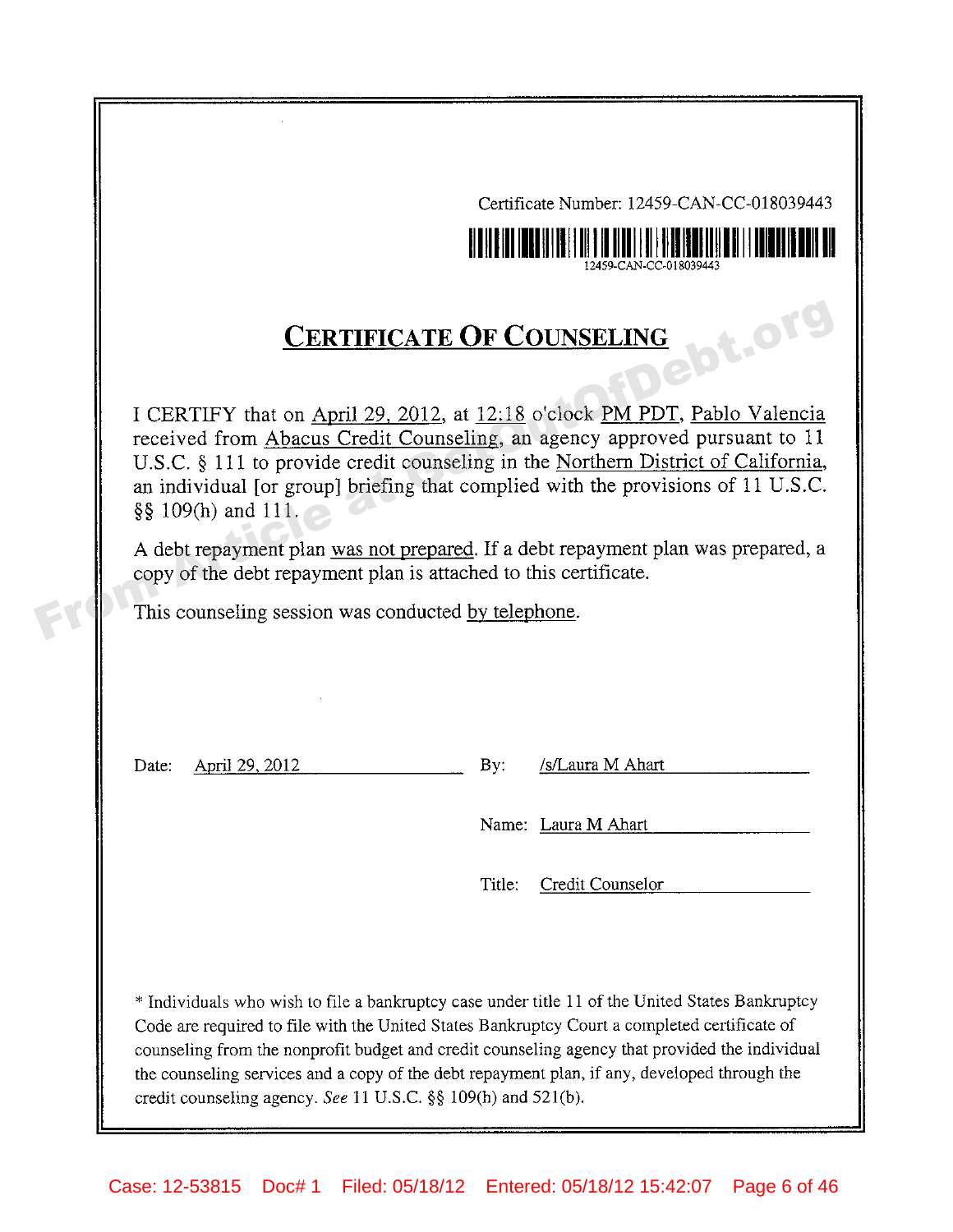| in re<br>. . | c |
|--------------|---|
|--------------|---|

In re **Pablo Valencia**<br>
Debtor **Debtor Pablo Valencia**

| Case No. |  |  |
|----------|--|--|
|          |  |  |

Chapter **7**

# **SUMMARY OF SCHEDULES**

|                                                                                                                                                                                                                                                                                                                                                                                                                                                                                                                                                                         |                             |                         | SUMMARY OF SCHEDULES     |                    |              |
|-------------------------------------------------------------------------------------------------------------------------------------------------------------------------------------------------------------------------------------------------------------------------------------------------------------------------------------------------------------------------------------------------------------------------------------------------------------------------------------------------------------------------------------------------------------------------|-----------------------------|-------------------------|--------------------------|--------------------|--------------|
| Indicate as to each schedule whether that schedule is attached and state the number of pages in each. Report the totals from Schedules A,<br>B, D, E, F, I, and J in the boxes provided. Add the amounts from Schedules A and B to determine the total amount of the debtor's assets.<br>Add the amounts of all claims from Schedules D, E, and F to determine the total amount of the debtor's liabilities. Individual debtors must<br>also complete the "Statistical Summary of Certain Liabilities and Related Data" if they file a case under chapter 7, 11, or 13. |                             |                         |                          |                    |              |
| <b>NAME OF SCHEDULE</b>                                                                                                                                                                                                                                                                                                                                                                                                                                                                                                                                                 | <b>ATTACHED</b><br>(YES/NO) | NO. OF<br><b>SHEETS</b> | <b>ASSETS</b>            | <b>LIABILITIES</b> | <b>OTHER</b> |
| A - Real Property                                                                                                                                                                                                                                                                                                                                                                                                                                                                                                                                                       | Yes                         | 1                       | 270,200.00               |                    |              |
| <b>B</b> - Personal Property                                                                                                                                                                                                                                                                                                                                                                                                                                                                                                                                            | Yes                         | 3                       | 12,979.32                |                    |              |
| C - Property Claimed as Exempt                                                                                                                                                                                                                                                                                                                                                                                                                                                                                                                                          | <b>Yes</b>                  | 1                       |                          |                    |              |
| D - Creditors Holding Secured Claims                                                                                                                                                                                                                                                                                                                                                                                                                                                                                                                                    | <b>Yes</b>                  | $\mathbf{2}$            |                          | 383,870.79         |              |
| E - Creditors Holding Unsecured<br>Priority Claims (Total of Claims on Schedule E)                                                                                                                                                                                                                                                                                                                                                                                                                                                                                      | Yes                         | 1                       |                          | 0.00               |              |
| F - Creditors Holding Unsecured<br>Nonpriority Claims                                                                                                                                                                                                                                                                                                                                                                                                                                                                                                                   | <b>Yes</b>                  | 5                       |                          | 31,571.00          |              |
| G - Executory Contracts and<br><b>Unexpired Leases</b>                                                                                                                                                                                                                                                                                                                                                                                                                                                                                                                  | <b>Yes</b>                  | 1                       |                          |                    |              |
| H - Codebtors                                                                                                                                                                                                                                                                                                                                                                                                                                                                                                                                                           | <b>Yes</b>                  | 1                       |                          |                    |              |
| I - Current Income of Individual<br>Debtor(s)                                                                                                                                                                                                                                                                                                                                                                                                                                                                                                                           | Yes                         | 1                       |                          |                    | 3,955.07     |
| J - Current Expenditures of Individual<br>Debtor(s)                                                                                                                                                                                                                                                                                                                                                                                                                                                                                                                     | <b>Yes</b>                  | $\mathbf{2}$            |                          |                    | 3,572.02     |
| Total Number of Sheets of ALL Schedules                                                                                                                                                                                                                                                                                                                                                                                                                                                                                                                                 |                             | 18                      |                          |                    |              |
|                                                                                                                                                                                                                                                                                                                                                                                                                                                                                                                                                                         |                             | <b>Total Assets</b>     | 283,179.32               |                    |              |
|                                                                                                                                                                                                                                                                                                                                                                                                                                                                                                                                                                         |                             |                         | <b>Total Liabilities</b> | 415,441.79         |              |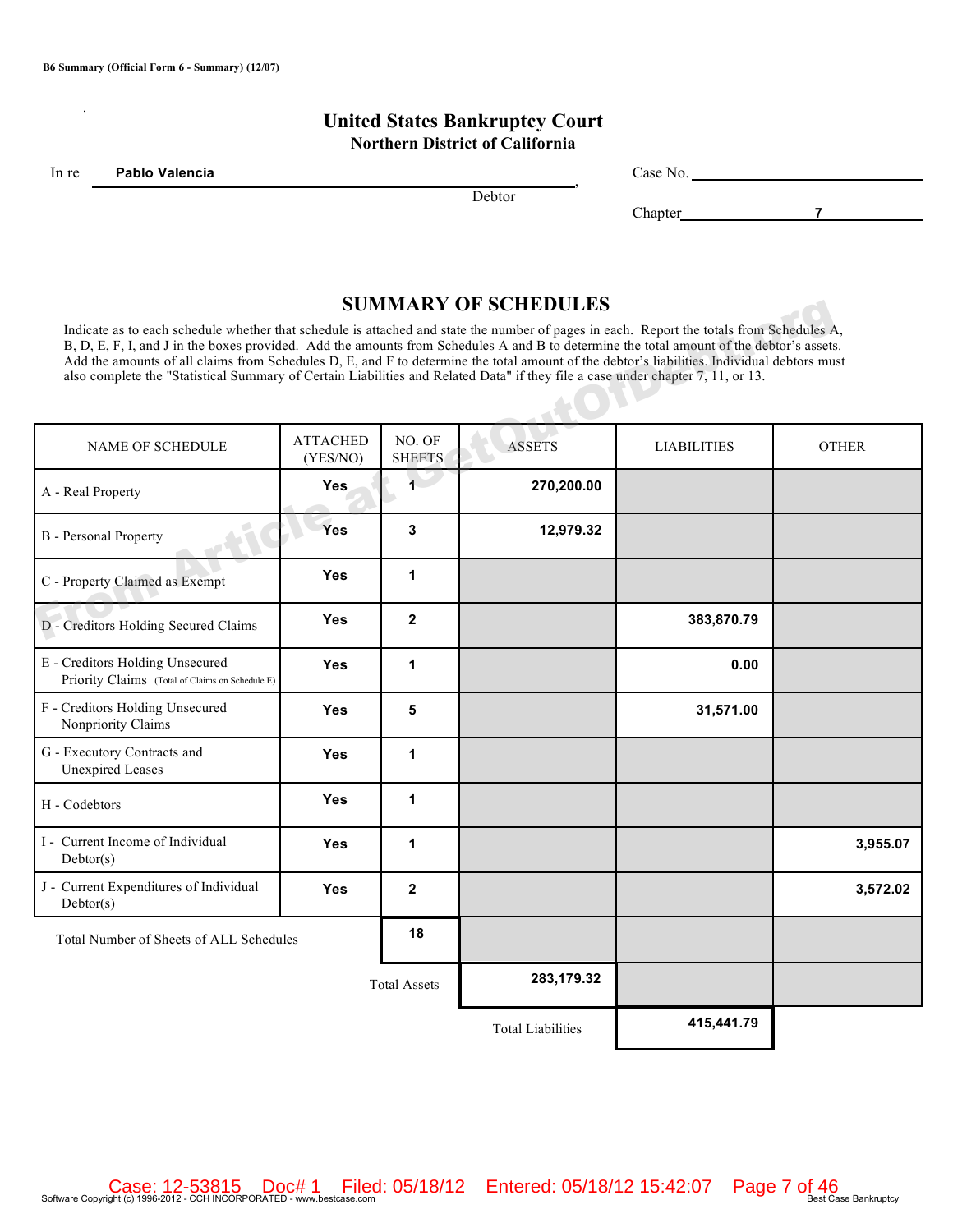In re **Pablo Valencia**<br>
Debtor **Debtor Pablo Valencia**

Case No.

Chapter 7

## **STATISTICAL SUMMARY OF CERTAIN LIABILITIES AND RELATED DATA (28 U.S.C. § 159)**

If you are an individual debtor whose debts are primarily consumer debts, as defined in § 101(8) of the Bankruptcy Code (11 U.S.C.§ 101(8)), filing a case under chapter 7, 11 or 13, you must report all information requested below.

#### **This information is for statistical purposes only under 28 U.S.C. § 159.**

### **Summarize the following types of liabilities, as reported in the Schedules, and total them.**

| This information is for statistical purposes only under 28 U.S.C. § 159.                                                |        |
|-------------------------------------------------------------------------------------------------------------------------|--------|
| Summarize the following types of liabilities, as reported in the Schedules, and total them.<br><b>Type of Liability</b> | Amount |
|                                                                                                                         |        |
| Domestic Support Obligations (from Schedule E)                                                                          | 0.00   |
| Taxes and Certain Other Debts Owed to Governmental Units<br>(from Schedule E)                                           | 0.00   |
| Claims for Death or Personal Injury While Debtor Was Intoxicated<br>(from Schedule E) (whether disputed or undisputed)  | 0.00   |
| Student Loan Obligations (from Schedule F)                                                                              | 0.00   |
| Domestic Support, Separation Agreement, and Divorce Decree<br>Obligations Not Reported on Schedule E                    | 0.00   |
| Obligations to Pension or Profit-Sharing, and Other Similar Obligations<br>(from Schedule F)                            | 0.00   |
| TOTAL                                                                                                                   | 0.00   |

#### **State the following:**

| Average Income (from Schedule I, Line 16)                                                     | 3,955.07 |
|-----------------------------------------------------------------------------------------------|----------|
| Average Expenses (from Schedule J, Line 18)                                                   | 3.572.02 |
| Current Monthly Income (from Form 22A Line 12; OR,<br>Form 22B Line 11; OR, Form 22C Line 20) | 3.726.81 |

#### **State the following:**

| 1. Total from Schedule D, "UNSECURED PORTION, IF ANY"<br>column               |      | 105,986.79 |
|-------------------------------------------------------------------------------|------|------------|
| 2. Total from Schedule E, "AMOUNT ENTITLED TO PRIORITY"<br>column             | 0.00 |            |
| 3. Total from Schedule E, "AMOUNT NOT ENTITLED TO<br>PRIORITY, IF ANY" column |      | 0.00       |
| 4. Total from Schedule F                                                      |      | 31,571.00  |
| 5. Total of non-priority unsecured debt (sum of 1, 3, and 4)                  |      | 137,557.79 |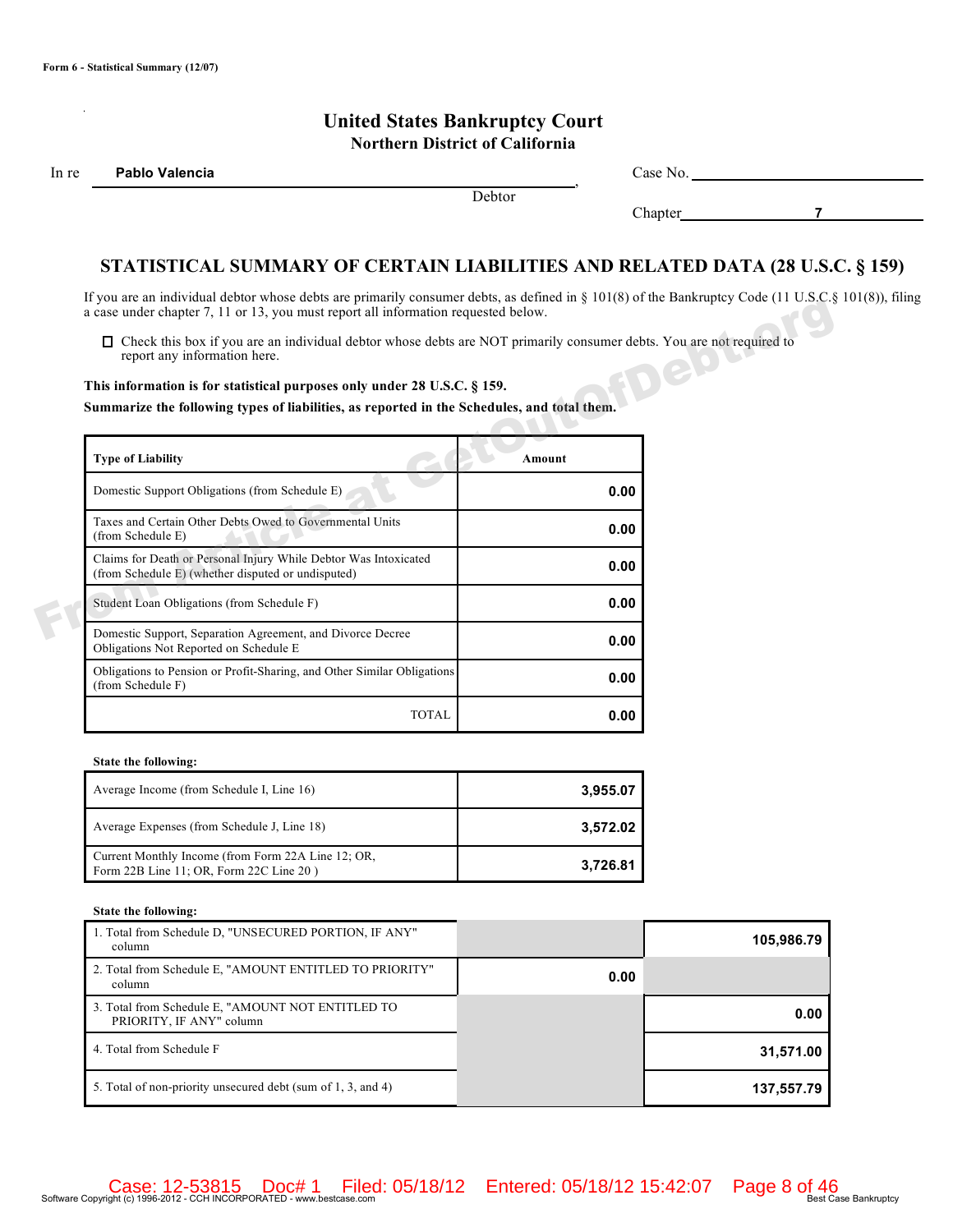In re **Pablo Valencia**<br>
Bebtor **Debtor Pablo Valencia** Case No.

# **SCHEDULE A - REAL PROPERTY**

Except as directed below, list all real property in which the debtor has any legal, equitable, or future interest, including all property owned as a cotenant, community property, or in which the debtor has a life estate. Include any property in which the debtor holds rights and powers exercisable for the debtor's own benefit. If the debtor is married, state whether husband, wife, both, or the marital community own the property by placing an "H," "W," "J," or "C" in the column labeled "Husband, Wife, Joint, or Community." If the debtor holds no interest in real property, write "None" under "Description and Location of Property."

| Do not include interests in executory contracts and unexpired leases on this schedule. List them in Schedule G - Executory Contracts and<br><b>Unexpired Leases.</b><br>If an entity claims to have a lien or hold a secured interest in any property, state the amount of the secured claim. See Schedule D. If no entity<br>claims to hold a secured interest in the property, write "None" in the column labeled "Amount of Secured Claim." If the debtor is an individual or<br>if a joint petition is filed, state the amount of any exemption claimed in the property only in Schedule C - Property Claimed as Exempt. |                                            |                                             |                                                                                                              |                            |
|------------------------------------------------------------------------------------------------------------------------------------------------------------------------------------------------------------------------------------------------------------------------------------------------------------------------------------------------------------------------------------------------------------------------------------------------------------------------------------------------------------------------------------------------------------------------------------------------------------------------------|--------------------------------------------|---------------------------------------------|--------------------------------------------------------------------------------------------------------------|----------------------------|
| Description and Location of Property                                                                                                                                                                                                                                                                                                                                                                                                                                                                                                                                                                                         | Nature of Debtor's<br>Interest in Property | Husband,<br>Wife,<br>Joint, or<br>Community | Current Value of<br>Debtor's Interest in<br>Property, without<br>Deducting any Secured<br>Claim or Exemption | Amount of<br>Secured Claim |
| 2218 S King Road<br>2<br><b>San Jose, CA 95122</b><br>(Replacment Value from WWW.Zillow.Com)<br>From.                                                                                                                                                                                                                                                                                                                                                                                                                                                                                                                        |                                            |                                             | 270,200.00                                                                                                   | 375,870.79                 |

Sub-Total > **270,200.00** (Total of this page)

Total > **270,200.00**

continuation sheets attached to the Schedule of Real Property **0**

Case: 12-53815 Doc# 1 Filed: 05/18/12 Entered: 05/18/12 15:42:07 Page 9 of 46<br>Software Copyright (c) 1996-2012 - CCH INCORPORATED - www.bestcase.com e: 12-53815 Doc# 1 Filed: 05/18/12 Entered: 05/18/12 15:42:07

(Report also on Summary of Schedules)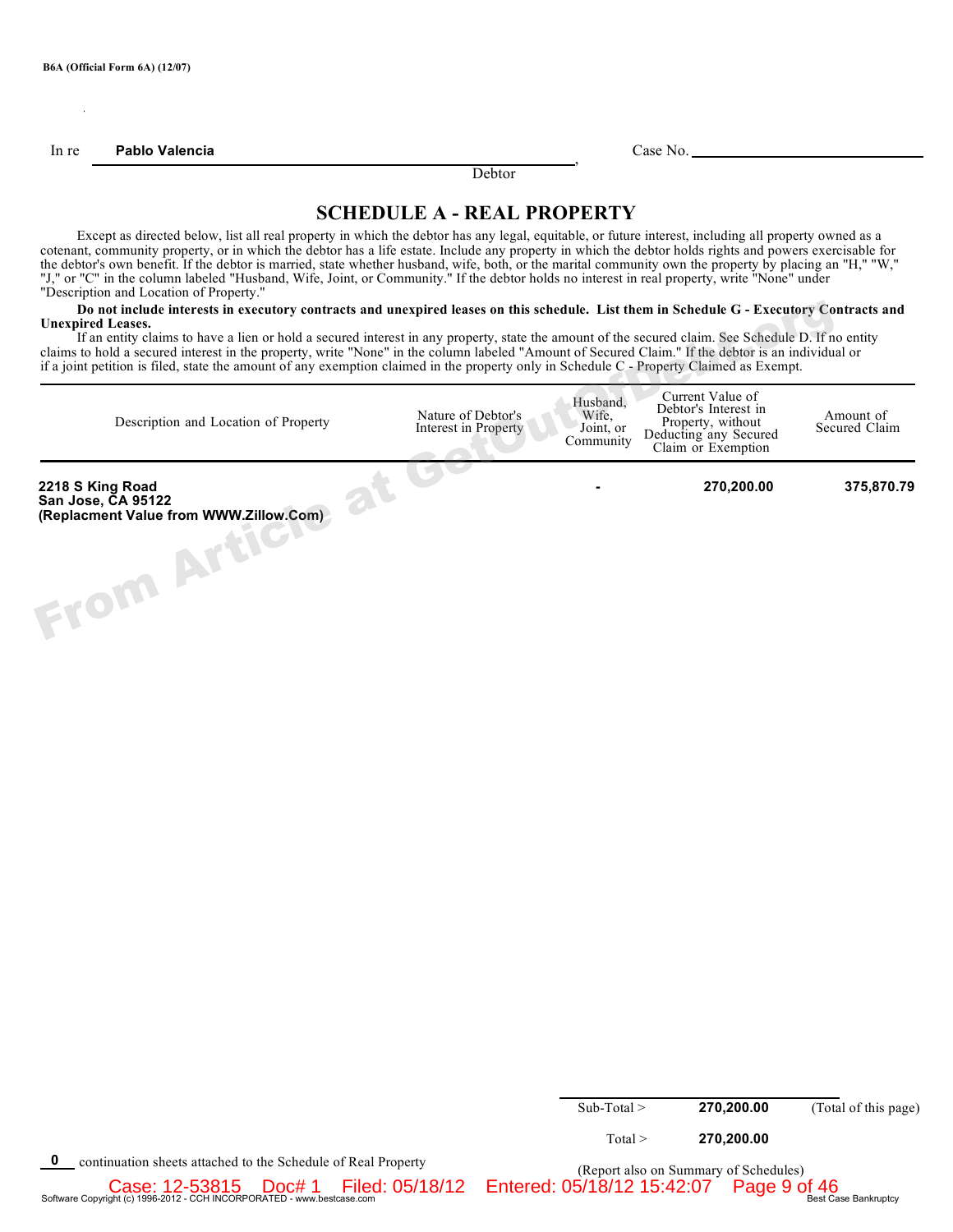In re **Pablo Valencia**<br>
Bebtor **Debtor Pablo Valencia** Case No. 2008 **Case No. 2008** Case No. 2008 Case No. 2008 Case No. 2008 Case No. 2014

# **SCHEDULE B - PERSONAL PROPERTY**

Except as directed below, list all personal property of the debtor of whatever kind. If the debtor has no property in one or more of the categories, place an "x" in the appropriate position in the column labeled "None." If additional space is needed in any category, attach a separate sheet properly identified with the case name, case number, and the number of the category. If the debtor is married, state whether husband, wife, both, or the marital community own the property by placing an "H," "W," "J," or "C" in the column labeled "Husband, Wife, Joint, or Community." If the debtor is an individual or a joint petition is filed, state the amount of any exemptions claimed only in Schedule C - Property Claimed as Exempt.

|    | <b>Unexpired Leases.</b>                                                                                                                  | oculion is mea, state are amount of any exemptions clanified only in seneative $C$ . Froperty clanified as Exem<br>Do not list interests in executory contracts and unexpired leases on this schedule. List them in Schedule G - Executory Contracts and<br>If the property is being held for the debtor by someone else, state that person's name and address under "Description and Location of Property."<br>If the property is being held for a minor child, simply state the child's initials and the name and address of the child's parent or guardian, such as<br>"A.B., a minor child, by John Doe, guardian." Do not disclose the child's name. See, 11 U.S.C. §112 and Fed. R. Bankr. P. 1007(m). |                                |                                                                                                                     |
|----|-------------------------------------------------------------------------------------------------------------------------------------------|--------------------------------------------------------------------------------------------------------------------------------------------------------------------------------------------------------------------------------------------------------------------------------------------------------------------------------------------------------------------------------------------------------------------------------------------------------------------------------------------------------------------------------------------------------------------------------------------------------------------------------------------------------------------------------------------------------------|--------------------------------|---------------------------------------------------------------------------------------------------------------------|
|    | Type of Property                                                                                                                          | N<br>$\Omega$<br>Description and Location of Property<br>N<br>E                                                                                                                                                                                                                                                                                                                                                                                                                                                                                                                                                                                                                                              | Husband.<br>Wife.<br>Joint, or | Current Value of<br>Debtor's Interest in Property.<br>without Deducting any<br>Community Secured Claim or Exemption |
| 1. | Cash on hand                                                                                                                              | Cash                                                                                                                                                                                                                                                                                                                                                                                                                                                                                                                                                                                                                                                                                                         |                                | 50.00                                                                                                               |
| 2. | Checking, savings or other financial<br>accounts, certificates of deposit, or<br>shares in banks, savings and loan,                       | <b>Provident Credit Union Checking and Savings</b><br><b>Account 5300</b>                                                                                                                                                                                                                                                                                                                                                                                                                                                                                                                                                                                                                                    |                                | 1,338.33                                                                                                            |
|    | thrift, building and loan, and<br>homestead associations, or credit<br>unions, brokerage houses, or<br>cooperatives.                      | Bank of America Checking Account 3658 and<br><b>Savings Account 6078</b>                                                                                                                                                                                                                                                                                                                                                                                                                                                                                                                                                                                                                                     |                                | 896.12                                                                                                              |
| 3. | Security deposits with public<br>utilities, telephone companies,<br>landlords, and others.                                                | X                                                                                                                                                                                                                                                                                                                                                                                                                                                                                                                                                                                                                                                                                                            |                                |                                                                                                                     |
| 4. | Household goods and furnishings,<br>including audio, video, and<br>computer equipment.                                                    | Various household goods and furnishings, no<br>individual item valued more than \$550.00                                                                                                                                                                                                                                                                                                                                                                                                                                                                                                                                                                                                                     |                                | 1,000.00                                                                                                            |
| 5. | Books, pictures and other art<br>objects, antiques, stamp, coin,<br>record, tape, compact disc, and<br>other collections or collectibles. | X                                                                                                                                                                                                                                                                                                                                                                                                                                                                                                                                                                                                                                                                                                            |                                |                                                                                                                     |
| 6. | Wearing apparel.                                                                                                                          | <b>Clothes</b>                                                                                                                                                                                                                                                                                                                                                                                                                                                                                                                                                                                                                                                                                               |                                | 500.00                                                                                                              |
| 7. | Furs and jewelry.                                                                                                                         | X                                                                                                                                                                                                                                                                                                                                                                                                                                                                                                                                                                                                                                                                                                            |                                |                                                                                                                     |
| 8. | Firearms and sports, photographic,<br>and other hobby equipment.                                                                          | X                                                                                                                                                                                                                                                                                                                                                                                                                                                                                                                                                                                                                                                                                                            |                                |                                                                                                                     |
| 9. | Interests in insurance policies.<br>Name insurance company of each<br>policy and itemize surrender or<br>refund value of each.            | <b>Reassure America Life Insuarnce</b><br>(No Cash Value)                                                                                                                                                                                                                                                                                                                                                                                                                                                                                                                                                                                                                                                    |                                | 0.00                                                                                                                |
|    | 10. Annuities. Itemize and name each<br>issuer.                                                                                           | X                                                                                                                                                                                                                                                                                                                                                                                                                                                                                                                                                                                                                                                                                                            |                                |                                                                                                                     |

Sub-Total > (Total of this page)

**3,784.45**

2 continuation sheets attached to the Schedule of Personal Property

Software Copyright (c) 1996-2012 - CCH INCORPORATED - www.bestcase.com **Best Case Dean Kruptcy**<br>A Best Copyright (c) 1996-2012 - CCH INCORPORATED - www.bestcase.com **Best Case Bankruptcy**  $\frac{\text{Doc}\# \text{1}}{\text{NTED - WWW. bestcase.com}}$  Filed: 05/18/12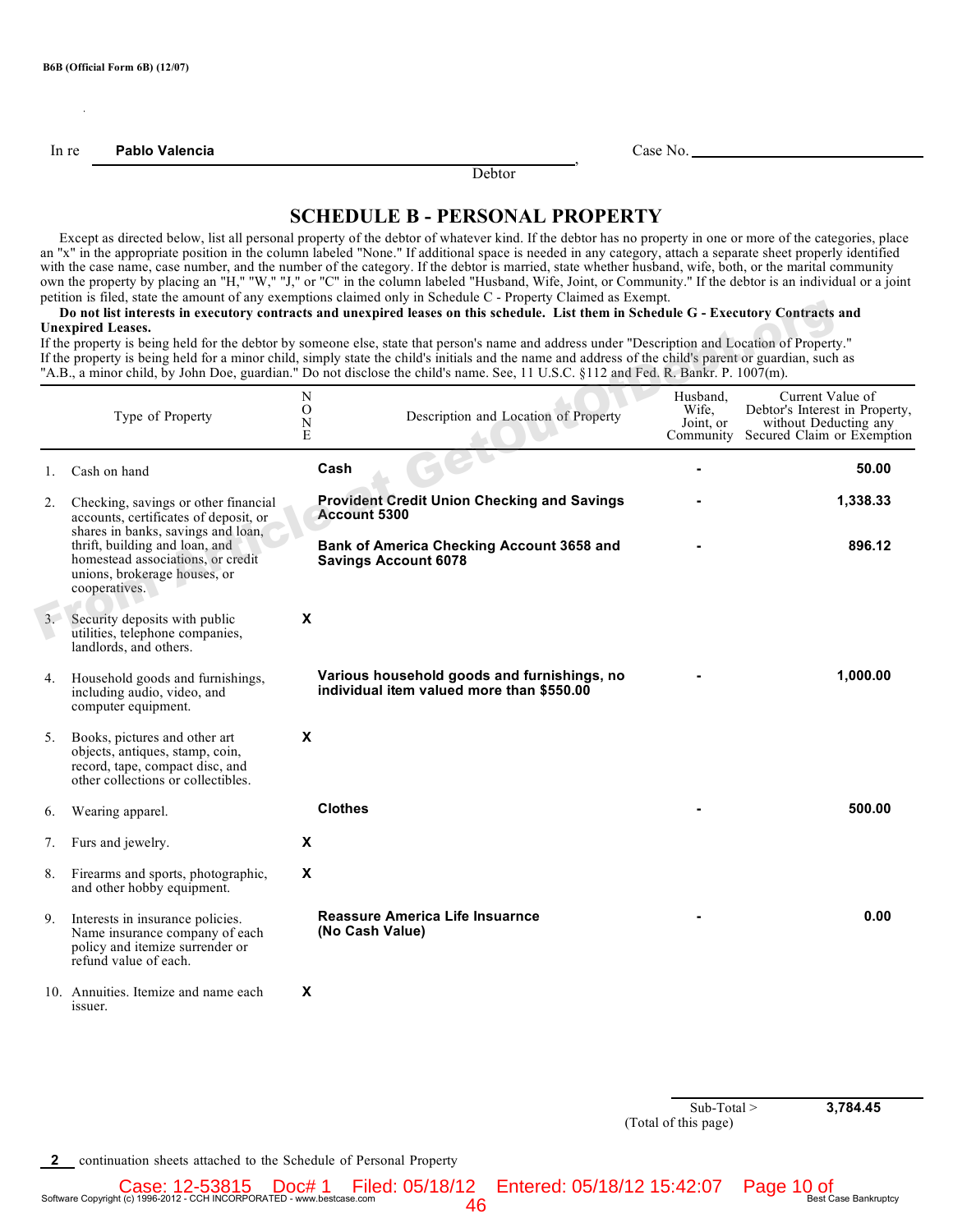In re **Pablo Valencia**<br>
Bebtor **Debtor** 

Pablo Valencia **Case No.** 2008. Case No.

Sub-Total >

**0.00**

(Total of this page)

# **SCHEDULE B - PERSONAL PROPERTY**

(Continuation Sheet)

| Type of Property                                                                                                                                                                                                                                                                   | N<br>$\mathcal{O}$<br>N | Description and Location of Property | Husband,<br>Wife,<br>Joint, or | Current Value of<br>Debtor's Interest in Property,<br>without Deducting any<br>Secured Claim or Exemption |
|------------------------------------------------------------------------------------------------------------------------------------------------------------------------------------------------------------------------------------------------------------------------------------|-------------------------|--------------------------------------|--------------------------------|-----------------------------------------------------------------------------------------------------------|
| 11. Interests in an education IRA as<br>defined in 26 U.S.C. $\S$ 530(b)(1) or<br>under a qualified State tuition plan<br>as defined in 26 U.S.C. $\S$ 529(b)(1).<br>Give particulars. (File separately the<br>$record(s)$ of any such interest $(s)$ .<br>11 U.S.C. $\S$ 521(c).) |                         | Ve at GetOutOfDebt.                  |                                |                                                                                                           |
| 12. Interests in IRA, ERISA, Keogh, or<br>other pension or profit sharing<br>plans. Give particulars.                                                                                                                                                                              |                         |                                      |                                |                                                                                                           |
| 13. Stock and interests in incorporated<br>and unincorporated businesses.<br>Itemize.                                                                                                                                                                                              |                         |                                      |                                |                                                                                                           |
| 14. Interests in partnerships or joint<br>ventures. Itemize.                                                                                                                                                                                                                       | $\pmb{\mathsf{X}}$      |                                      |                                |                                                                                                           |
| 15. Government and corporate bonds<br>and other negotiable and<br>nonnegotiable instruments.                                                                                                                                                                                       | X                       |                                      |                                |                                                                                                           |
| 16. Accounts receivable.                                                                                                                                                                                                                                                           | X                       |                                      |                                |                                                                                                           |
| 17. Alimony, maintenance, support, and<br>property settlements to which the<br>debtor is or may be entitled. Give<br>particulars.                                                                                                                                                  | X.                      |                                      |                                |                                                                                                           |
| 18. Other liquidated debts owed to debtor $\mathsf{X}$<br>including tax refunds. Give particulars.                                                                                                                                                                                 |                         |                                      |                                |                                                                                                           |
| 19. Equitable or future interests, life<br>estates, and rights or powers<br>exercisable for the benefit of the<br>debtor other than those listed in<br>Schedule A - Real Property.                                                                                                 | X                       |                                      |                                |                                                                                                           |
| 20. Contingent and noncontingent<br>interests in estate of a decedent,<br>death benefit plan, life insurance<br>policy, or trust.                                                                                                                                                  | X                       |                                      |                                |                                                                                                           |
| 21. Other contingent and unliquidated<br>claims of every nature, including<br>tax refunds, counterclaims of the<br>debtor, and rights to setoff claims.<br>Give estimated value of each.                                                                                           | $\mathsf{x}$            |                                      |                                |                                                                                                           |

Sheet  $\begin{array}{c} 1 \end{array}$  of  $\begin{array}{c} 2 \end{array}$  continuation sheets attached to the Schedule of Personal Property Case: 12-53815 Doc# 1 Filed: 05/18/12 Entered: 05/18/12 15:42:07 Page  $11$  of<br>Software Copyright (c) 1996-2012 - CCH INCORPORATED - www.bestcase.com **1 2** 46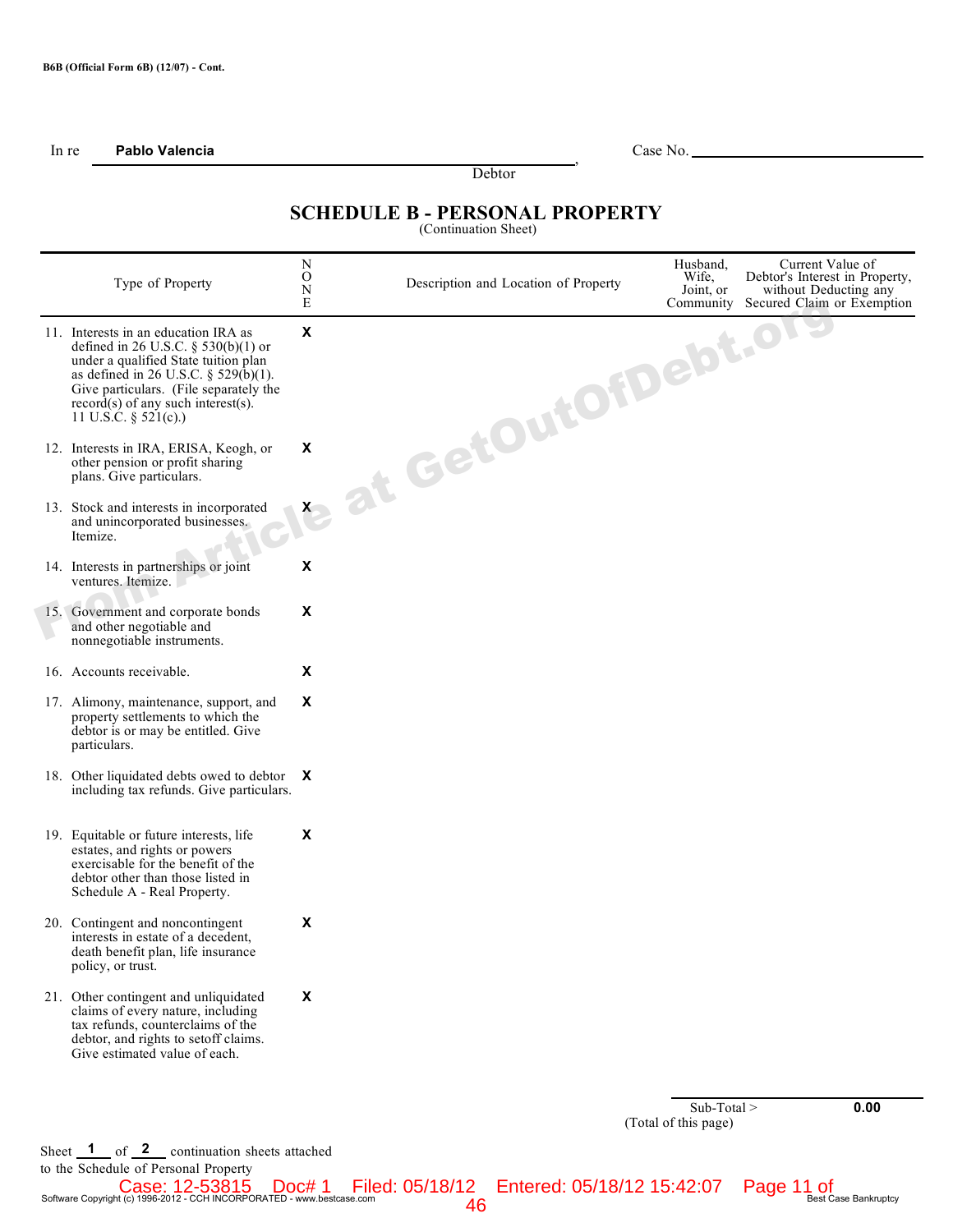In re **Pablo Valencia**<br>
Bebtor **Debtor** 

Pablo Valencia **Case No.** 2008 No. 2008 No. 2008 No. 2008 No. 2008 No. 2008 No. 2008 No. 2008 No. 2008 No. 2008 No. 2008 No. 2008 No. 2008 No. 2008 No. 2008 No. 2008 No. 2008 No. 2008 No. 2008 No. 2008 No. 2008 No. 2008 No

# **SCHEDULE B - PERSONAL PROPERTY**

(Continuation Sheet)

| Type of Property                                                                                                                                                                                                                                                                                                   | N<br>О<br>N<br>E          | Description and Location of Property                                        |                      | Husband.<br>Wife,<br>Joint, or | Current Value of<br>Debtor's Interest in Property,<br>without Deducting any<br>Secured Claim or Exemption |
|--------------------------------------------------------------------------------------------------------------------------------------------------------------------------------------------------------------------------------------------------------------------------------------------------------------------|---------------------------|-----------------------------------------------------------------------------|----------------------|--------------------------------|-----------------------------------------------------------------------------------------------------------|
| 22. Patents, copyrights, and other<br>intellectual property. Give<br>particulars.                                                                                                                                                                                                                                  | $\boldsymbol{\mathsf{X}}$ |                                                                             |                      |                                |                                                                                                           |
| 23. Licenses, franchises, and other<br>general intangibles. Give<br>particulars.                                                                                                                                                                                                                                   | X                         |                                                                             |                      |                                |                                                                                                           |
| 24. Customer lists or other compilations<br>containing personally identifiable<br>information (as defined in 11 U.S.C.<br>$§ 101(41A))$ provided to the debtor<br>by individuals in connection with<br>obtaining a product or service from<br>the debtor primarily for personal,<br>family, or household purposes. | X<br>B                    | at GetOutOfDeb                                                              |                      |                                |                                                                                                           |
| 25. Automobiles, trucks, trailers, and<br>other vehicles and accessories.                                                                                                                                                                                                                                          |                           | 2001 Toyota Sequoia<br>(Replacement Value from KBB.Com)                     |                      |                                | 7,684.00                                                                                                  |
|                                                                                                                                                                                                                                                                                                                    |                           | 1996 Toyota Tacoma<br>(Amount debtor paid when he purchased the<br>vehicle) |                      |                                | 800.00                                                                                                    |
| 26. Boats, motors, and accessories.                                                                                                                                                                                                                                                                                | X                         |                                                                             |                      |                                |                                                                                                           |
| 27. Aircraft and accessories.                                                                                                                                                                                                                                                                                      | X                         |                                                                             |                      |                                |                                                                                                           |
| 28. Office equipment, furnishings, and<br>supplies.                                                                                                                                                                                                                                                                | X                         |                                                                             |                      |                                |                                                                                                           |
| 29. Machinery, fixtures, equipment, and<br>supplies used in business.                                                                                                                                                                                                                                              | X                         |                                                                             |                      |                                |                                                                                                           |
| 30. Inventory.                                                                                                                                                                                                                                                                                                     | X                         |                                                                             |                      |                                |                                                                                                           |
| 31. Animals.                                                                                                                                                                                                                                                                                                       | X                         |                                                                             |                      |                                |                                                                                                           |
| 32. Crops - growing or harvested. Give<br>particulars.                                                                                                                                                                                                                                                             | X                         |                                                                             |                      |                                |                                                                                                           |
| 33. Farming equipment and<br>implements.                                                                                                                                                                                                                                                                           | X                         |                                                                             |                      |                                |                                                                                                           |
| 34. Farm supplies, chemicals, and feed.                                                                                                                                                                                                                                                                            | X                         |                                                                             |                      |                                |                                                                                                           |
| 35. Other personal property of any kind<br>not already listed. Itemize.                                                                                                                                                                                                                                            |                           | Funds Garnished from paycheck by creditor<br><b>Discover Bank</b>           |                      |                                | 710.87                                                                                                    |
|                                                                                                                                                                                                                                                                                                                    |                           |                                                                             |                      | $Sub-Total >$                  | 9,194.87                                                                                                  |
|                                                                                                                                                                                                                                                                                                                    |                           |                                                                             | (Total of this page) | Total >                        | 12,979.32                                                                                                 |
| Sheet $\frac{2}{ }$ of $\frac{2}{ }$ continuation sheets attached<br>to the Schedule of Personal Property                                                                                                                                                                                                          |                           |                                                                             |                      |                                | (Report also on Summary of Schedules)                                                                     |

Case: 12-53815 Doc# 1 Filed: 05/18/12 Entered: 05/18/12 15:42:07 Page 12 of<br>Software Copyright (c) 1996-2012 - CCH INCORPORATED - www.bestcase.com 46 (Report also on Summary of Schedules)<br>2:07 Page 12 of<br>Best Case Bankruptcy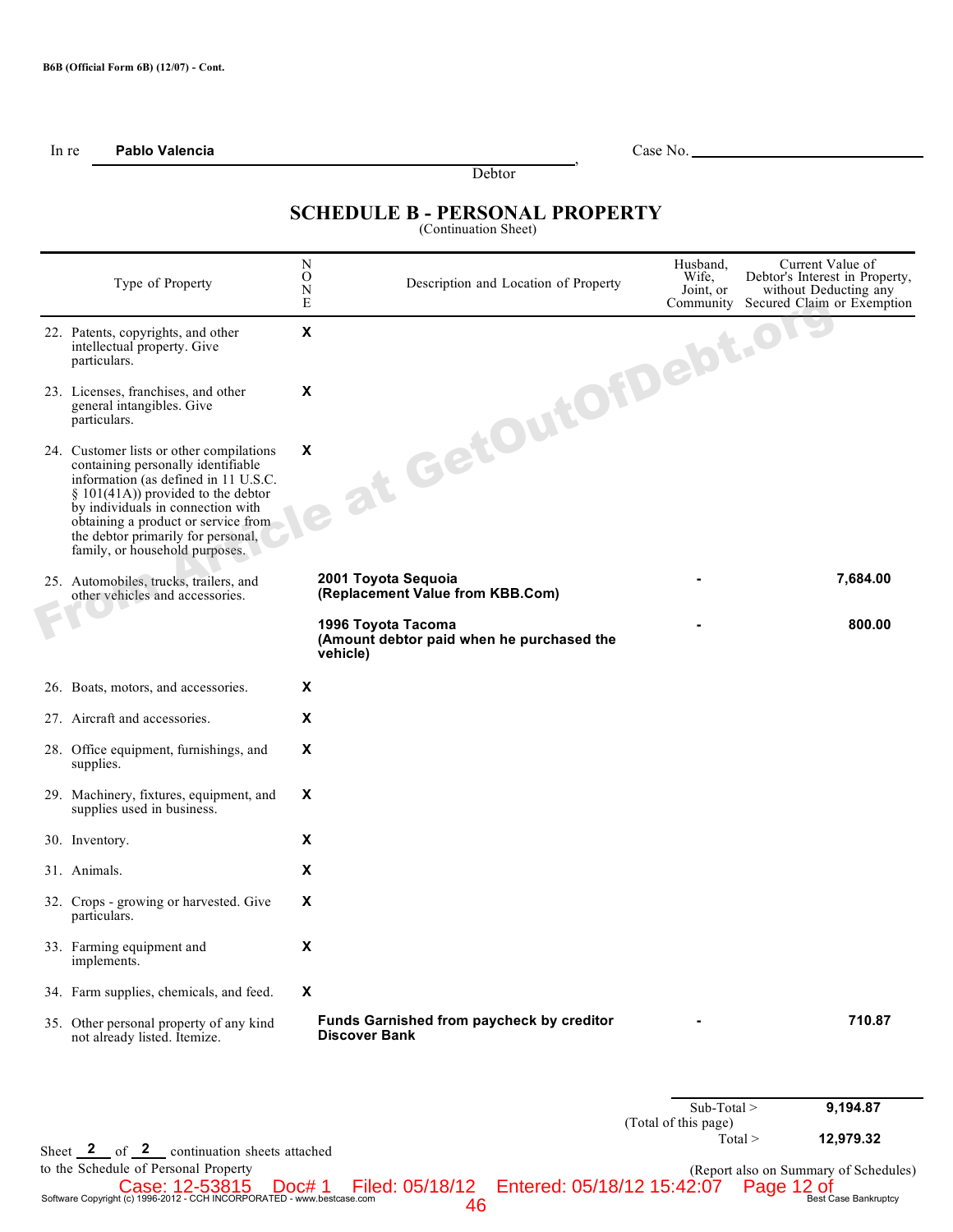$\ddot{\phantom{}}\cdot$ 

In re **Pablo Valencia**<br>
Bebtor **Debtor Pablo Valencia** Case No.

# **SCHEDULE C - PROPERTY CLAIMED AS EXEMPT**

Debtor claims the exemptions to which debtor is entitled under:  $\Box$  Check if debtor claims a homestead exemption that exceeds

 $\Box$  11 U.S.C. §522(b)(2)<br>11 U.S.C. §522(b)(3)

(Check one box) \$146,450. *(Amount subject to adjustment on 4/1/13, and every three years thereafter* with respect to cases commenced on or after the date of adjustment.)

| Description of Property                                                                                                                              | Specify Law Providing<br>Each Exemption | Value of<br>Claimed<br>Exemption | Current Value of<br>Property Without<br>Deducting Exemption |
|------------------------------------------------------------------------------------------------------------------------------------------------------|-----------------------------------------|----------------------------------|-------------------------------------------------------------|
| <b>Real Property</b><br>2218 S King Road<br><b>San Jose, CA 95122</b><br>(Replacment Value from WWW.Zillow.Com)                                      | C.C.P. § 703.140(b)(1)<br>OutOfD        | 0.00                             | 270,200.00                                                  |
| <b>Cash on Hand</b><br>Cash                                                                                                                          | C.C.P. § 703.140(b)(5)                  | 50.00                            | 50.00                                                       |
| <b>Checking, Savings, or Other Financial Accounts, Certificates of Deposit</b><br><b>Provident Credit Union Checking and Savings</b><br>Account 5300 | $C.C.P.$ § 703.140(b)(5)                | 1,338.33                         | 1,338.33                                                    |
| <b>Bank of America Checking Account 3658 and</b><br><b>Savings Account 6078</b>                                                                      | C.C.P. § 703.140(b)(5)                  | 896.12                           | 896.12                                                      |
| <b>Household Goods and Furnishings</b><br>Various household goods and furnishings, no<br>individual item valued more than \$550.00                   | $C.C.P.$ § 703.140(b)(3)                | 1,000.00                         | 1,000.00                                                    |
| <b>Wearing Apparel</b><br><b>Clothes</b>                                                                                                             | C.C.P. $\S$ 703.140(b)(3)               | 500.00                           | 500.00                                                      |
| <b>Interests in Insurance Policies</b><br>Reassure America Life Insuarnce<br>(No Cash Value)                                                         | C.C.P. § 703.140(b)(7)                  | 0.00                             | 0.00                                                        |
| <b>Automobiles, Trucks, Trailers, and Other Vehicles</b><br>2001 Toyota Sequoia<br>(Replacement Value from KBB.Com)                                  | C.C.P. $\S$ 703.140(b)(5)               | 0.00                             | 7,684.00                                                    |
| 1996 Toyota Tacoma<br>(Amount debtor paid when he purchased the<br>vehicle)                                                                          | C.C.P. $\S$ 703.140(b)(2)               | 800.00                           | 800.00                                                      |
| <b>Other Personal Property of Any Kind Not Already Listed</b><br><b>Funds Garnished from paycheck by creditor</b><br><b>Discover Bank</b>            | $C.C.P.$ § 703.140(b)(5)                | 710.87                           | 710.87                                                      |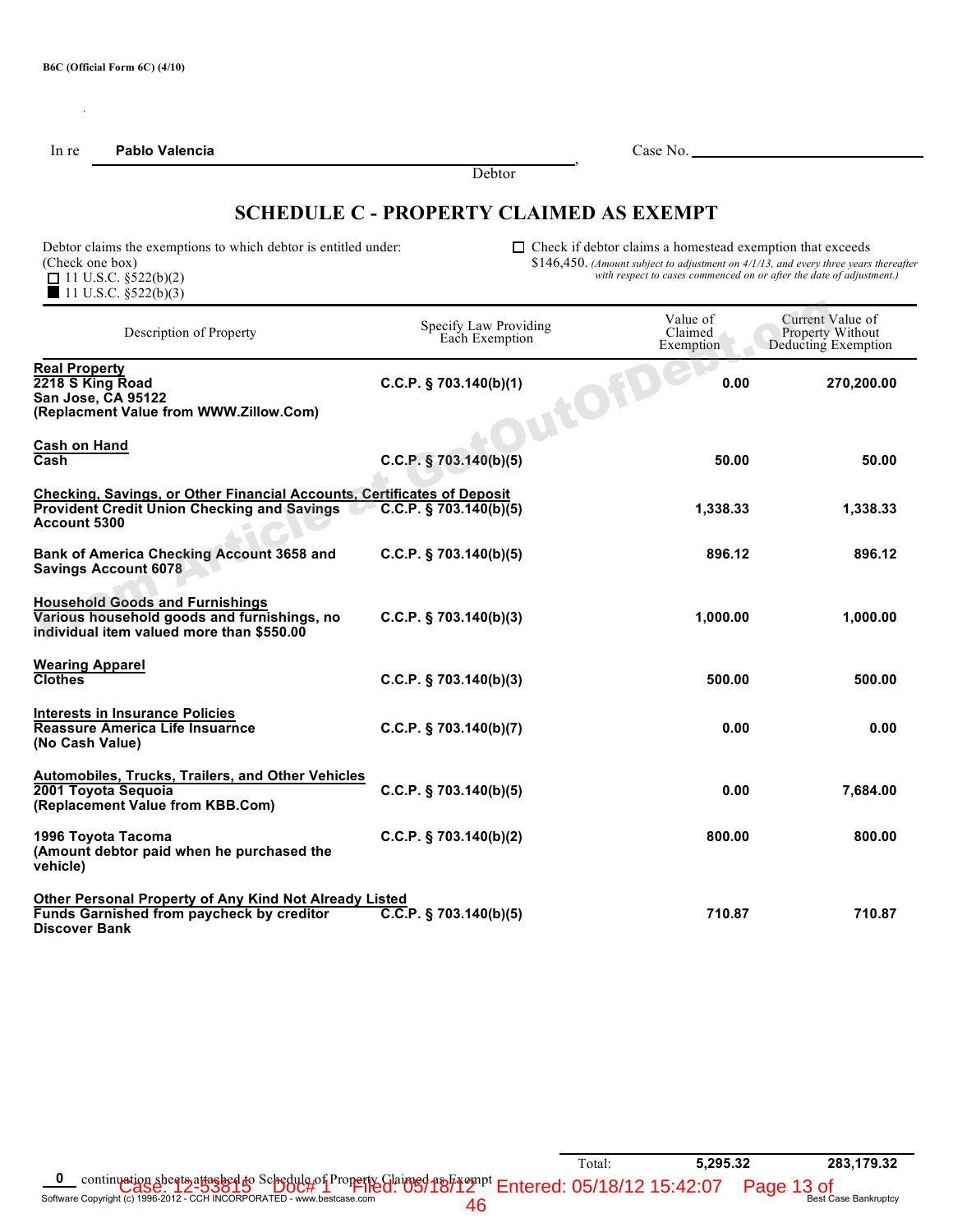In re **Pablo Valencia**<br>
Debtor **Debtor** 

**Pablo Valencia** Case No. **Case No. Case No. Case No. Case No. Case No. Case No.** 

# **SCHEDULE D - CREDITORS HOLDING SECURED CLAIMS**

State the name, mailing address, including zip code, and last four digits of any account number of all entities holding claims secured by property of the debtor as of the date of filing of the petition. The complete accoun if the debtor chooses to do so. List creditors holding all types of secured interests such as judgment liens, garnishments, statutory liens, mortgages, deeds of trust, and other security interests.

List creditors in alphabetical order to the extent practicable. If a minor child is a creditor, the child's initials and the name and address of the child's parent or guardian, such as "A.B., a minor child, by John Doe, gu

| creditors will not fit on this page, use the continuation sheet provided.<br>Check this box if debtor has no creditors holding secured claims to report on this Schedule D.<br>П |                                                           |                            | If any entity other than a spouse in a joint case may be jointly liable on a claim, place an "X" in the column labeled "Codebtor" , include the entity on the appropriate<br>schedule of creditors, and complete Schedule H - Codebtors. If a joint petition is filed, state whether the husband, wife, both of them, or the marital community may be<br>liable on each claim by placing an "H", "W", "J", or "C" in the column labeled "Husband, Wife, Joint, or Community".<br>If the claim is contingent, place an "X" in the column labeled "Contingent". If the claim is unliquidated, place an "X" in the column labeled "Unliquidated". If the<br>claim is disputed, place an "X" in the column labeled "Disputed". (You may need to place an "X" in more than one of these three columns.)<br>Total the columns labeled "Amount of Claim Without Deducting Value of Collateral" and "Unsecured Portion, if Any" in the boxes labeled "Total(s)" on the last<br>sheet of the completed schedule. Report the total from the column labeled "Amount of Claim" also on the Summary of Schedules and, if the debtor is an individual with<br>primarily consumer debts, report the total from the column labeled "Unsecured Portion" on the Statistical Summary of Certain Liabilities and Related Data. |                                |                       |                                                                                        |                                                                                           |                                 |
|----------------------------------------------------------------------------------------------------------------------------------------------------------------------------------|-----------------------------------------------------------|----------------------------|------------------------------------------------------------------------------------------------------------------------------------------------------------------------------------------------------------------------------------------------------------------------------------------------------------------------------------------------------------------------------------------------------------------------------------------------------------------------------------------------------------------------------------------------------------------------------------------------------------------------------------------------------------------------------------------------------------------------------------------------------------------------------------------------------------------------------------------------------------------------------------------------------------------------------------------------------------------------------------------------------------------------------------------------------------------------------------------------------------------------------------------------------------------------------------------------------------------------------------------------------------------------------------------------------------|--------------------------------|-----------------------|----------------------------------------------------------------------------------------|-------------------------------------------------------------------------------------------|---------------------------------|
| <b>CREDITOR'S NAME</b><br>AND MAILING ADDRESS<br>INCLUDING ZIP CODE.<br>AND ACCOUNT NUMBER<br>(See instructions above.)                                                          | C<br>$\circ$<br>D<br>B<br>B<br>$\top$<br>$\mathsf O$<br>R | H<br>W<br>J<br>$\mathbf C$ | Husband, Wife, Joint, or Community<br>DATE CLAIM WAS INCURRED,<br>NATURE OF LIEN, AND<br>DESCRIPTION AND VALUE<br>OF PROPERTY<br><b>SUBJECT TO LIEN</b>                                                                                                                                                                                                                                                                                                                                                                                                                                                                                                                                                                                                                                                                                                                                                                                                                                                                                                                                                                                                                                                                                                                                                    | C<br>O<br>T<br>T<br>T.<br>200Z | $CD = 2C$             | $\begin{bmatrix} 1 \end{bmatrix}$<br>$\overline{y} = \overline{y}$<br>$\mathsf E$<br>D | AMOUNT OF<br>CLAIM<br><b>WITHOUT</b><br><b>DEDUCTING</b><br><b>VALUE OF</b><br>COLLATERAL | UNSECURED<br>PORTION, IF<br>ANY |
| Account No. XXXXXXXXXX0218                                                                                                                                                       |                                                           |                            | <b>Line of Credit</b>                                                                                                                                                                                                                                                                                                                                                                                                                                                                                                                                                                                                                                                                                                                                                                                                                                                                                                                                                                                                                                                                                                                                                                                                                                                                                      |                                | D<br>A<br>T<br>E<br>D |                                                                                        |                                                                                           |                                 |
| <b>Chase</b><br>PO Box 78035<br>Phoenix, AZ 85062                                                                                                                                |                                                           |                            | 2218 S King Road<br>San Jose, CA 95122<br>(Replacment Value from<br>WWW.Zillow.Com)                                                                                                                                                                                                                                                                                                                                                                                                                                                                                                                                                                                                                                                                                                                                                                                                                                                                                                                                                                                                                                                                                                                                                                                                                        |                                |                       |                                                                                        |                                                                                           |                                 |
|                                                                                                                                                                                  |                                                           |                            | Value \$<br>270,200.00                                                                                                                                                                                                                                                                                                                                                                                                                                                                                                                                                                                                                                                                                                                                                                                                                                                                                                                                                                                                                                                                                                                                                                                                                                                                                     |                                |                       |                                                                                        | 51,459.59                                                                                 | 51,459.59                       |
| Account No.<br><b>Chase Home Equity</b><br>PO Box 24785<br>Columbus, OH 43224                                                                                                    |                                                           |                            | <b>Representing:</b><br><b>Chase</b>                                                                                                                                                                                                                                                                                                                                                                                                                                                                                                                                                                                                                                                                                                                                                                                                                                                                                                                                                                                                                                                                                                                                                                                                                                                                       |                                |                       |                                                                                        | <b>Notice Only</b>                                                                        |                                 |
|                                                                                                                                                                                  |                                                           |                            | Value \$                                                                                                                                                                                                                                                                                                                                                                                                                                                                                                                                                                                                                                                                                                                                                                                                                                                                                                                                                                                                                                                                                                                                                                                                                                                                                                   |                                |                       |                                                                                        |                                                                                           |                                 |
| Account No. XXXXXXXXXXXXXV0218<br><b>GC Services Limited Partnership</b>                                                                                                         |                                                           |                            | <b>Representing:</b>                                                                                                                                                                                                                                                                                                                                                                                                                                                                                                                                                                                                                                                                                                                                                                                                                                                                                                                                                                                                                                                                                                                                                                                                                                                                                       |                                |                       |                                                                                        |                                                                                           |                                 |
| 6330 Gulfton<br>Houston, TX 77081                                                                                                                                                |                                                           |                            | <b>Chase</b>                                                                                                                                                                                                                                                                                                                                                                                                                                                                                                                                                                                                                                                                                                                                                                                                                                                                                                                                                                                                                                                                                                                                                                                                                                                                                               |                                |                       |                                                                                        | <b>Notice Only</b>                                                                        |                                 |
|                                                                                                                                                                                  |                                                           |                            | Value \$                                                                                                                                                                                                                                                                                                                                                                                                                                                                                                                                                                                                                                                                                                                                                                                                                                                                                                                                                                                                                                                                                                                                                                                                                                                                                                   |                                |                       |                                                                                        |                                                                                           |                                 |
| Account No. XXXX3499<br><b>Professional Recovery Services inc.</b><br><b>PO Box 1880</b><br>Voorhees, NJ 08043                                                                   |                                                           |                            | <b>Representing:</b><br>Chase                                                                                                                                                                                                                                                                                                                                                                                                                                                                                                                                                                                                                                                                                                                                                                                                                                                                                                                                                                                                                                                                                                                                                                                                                                                                              |                                |                       |                                                                                        | <b>Notice Only</b>                                                                        |                                 |
|                                                                                                                                                                                  |                                                           |                            | Value \$                                                                                                                                                                                                                                                                                                                                                                                                                                                                                                                                                                                                                                                                                                                                                                                                                                                                                                                                                                                                                                                                                                                                                                                                                                                                                                   |                                |                       |                                                                                        |                                                                                           |                                 |
| $\mathbf{1}$<br>continuation sheets attached                                                                                                                                     |                                                           |                            | (Total of this page)                                                                                                                                                                                                                                                                                                                                                                                                                                                                                                                                                                                                                                                                                                                                                                                                                                                                                                                                                                                                                                                                                                                                                                                                                                                                                       | Subtotal                       |                       |                                                                                        | 51,459.59                                                                                 | 51,459.59                       |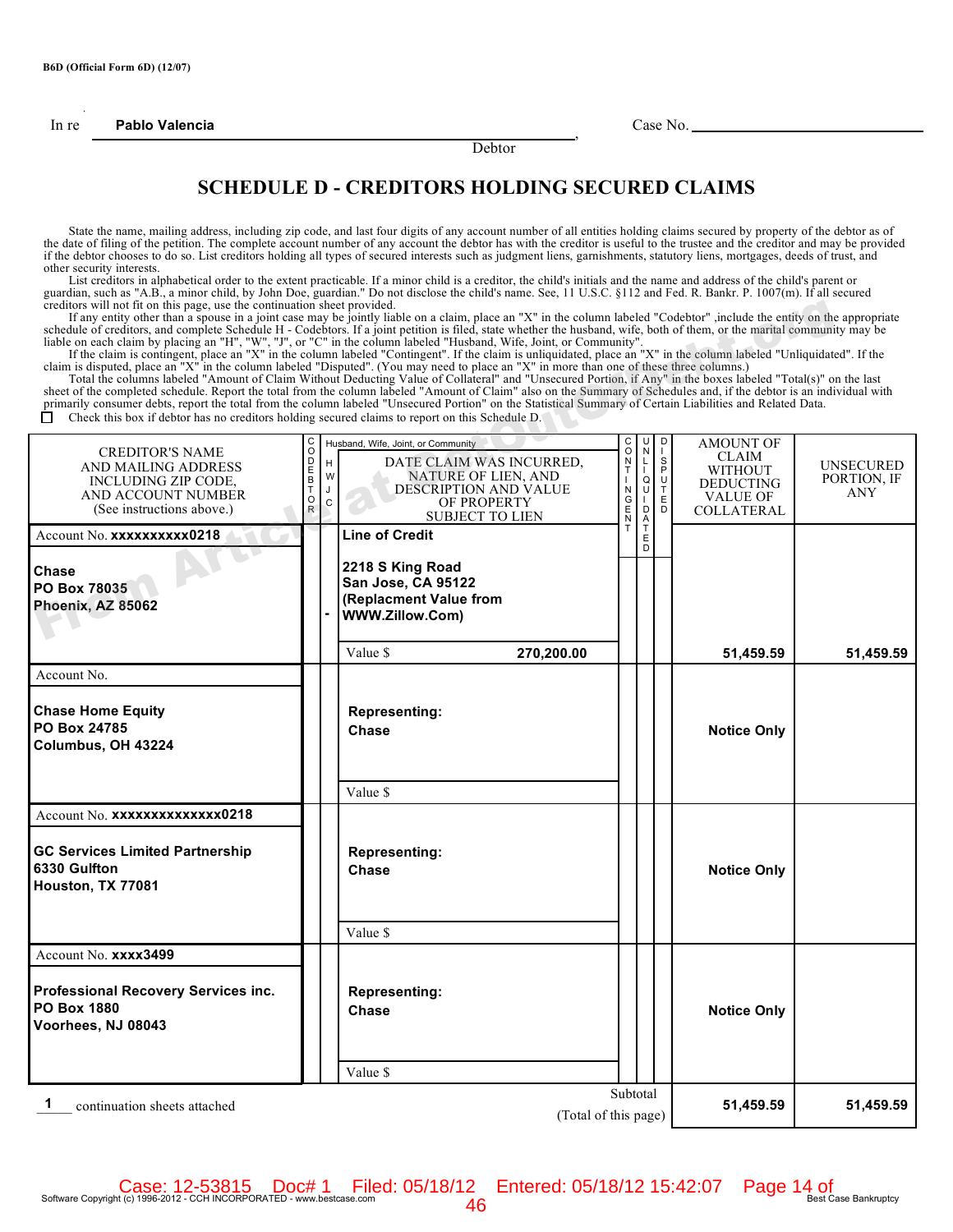In re **Pablo Valencia**<br>Debtor **Debtor** 

Pablo Valencia **Case No.** Case No.

# **SCHEDULE D - CREDITORS HOLDING SECURED CLAIMS**

(Continuation Sheet)

| <b>CREDITOR'S NAME</b><br>AND MAILING ADDRESS<br>INCLUDING ZIP CODE,<br>AND ACCOUNT NUMBER<br>(See instructions.) | С<br>$\ddot{\mathbf{O}}$<br>$\overline{D}$<br>B<br>B<br>$\top$<br>$\overline{R}$ | H<br>W<br>J<br>$\mathsf C$ | Husband, Wife, Joint, or Community<br>DATE CLAIM WAS INCURRED,<br>NATURE OF LIEN, AND<br>DESCRIPTION AND VALUE<br>OF PROPERTY<br><b>SUBJECT TO LIEN</b> | $_{\rm O}^{\rm C}$<br>$\frac{\mathsf{N}}{\mathsf{T}}$<br>200Z | $\frac{\mathsf{U}}{\mathsf{N}}$<br>$\frac{\mathsf{L}}{\mathsf{L}}$<br>Q<br>U<br>L<br>$\begin{array}{c}\nD \\ D \\ T\n\end{array}$ | $\overline{I}$<br>$_{\rm P}^{\rm S}$<br>U<br>$\mathsf T$<br>$\frac{E}{D}$ | <b>AMOUNT OF</b><br><b>CLAIM</b><br><b>WITHOUT</b><br><b>DEDUCTING</b><br><b>VALUE OF</b><br><b>COLLATERAL</b> | <b>UNSECURED</b><br>PORTION, IF<br><b>ANY</b> |
|-------------------------------------------------------------------------------------------------------------------|----------------------------------------------------------------------------------|----------------------------|---------------------------------------------------------------------------------------------------------------------------------------------------------|---------------------------------------------------------------|-----------------------------------------------------------------------------------------------------------------------------------|---------------------------------------------------------------------------|----------------------------------------------------------------------------------------------------------------|-----------------------------------------------|
| Account No. xxxxx00-46                                                                                            |                                                                                  |                            | 2001 Toyota Sequoia                                                                                                                                     | т                                                             | $_{\rm D}^{\rm E}$                                                                                                                |                                                                           |                                                                                                                |                                               |
| <b>Provident Credit Union</b><br>PO Box 8007<br>Redwood City, CA 94063                                            |                                                                                  |                            | (Replacement Value from KBB.Com)<br>Rel                                                                                                                 |                                                               |                                                                                                                                   |                                                                           |                                                                                                                |                                               |
|                                                                                                                   |                                                                                  |                            | Value \$<br>7,684.00                                                                                                                                    |                                                               |                                                                                                                                   |                                                                           | 8,000.00                                                                                                       | 316.00                                        |
| Account No. xxxxxx8283<br><b>Wells Fargo Home Mortgage</b><br>PO Box 60505<br>City of Industry, CA 91716          |                                                                                  |                            | <b>First Mortgage</b><br>2218 S King Road<br>San Jose, CA 95122<br>(Replacment Value from<br>WWW.Zillow.Com)                                            |                                                               |                                                                                                                                   |                                                                           |                                                                                                                |                                               |
|                                                                                                                   |                                                                                  |                            | Value \$<br>270,200.00                                                                                                                                  |                                                               |                                                                                                                                   |                                                                           | 324,411.20                                                                                                     | 54,211.20                                     |
| Account No.<br>Account No.                                                                                        |                                                                                  |                            | Value \$                                                                                                                                                |                                                               |                                                                                                                                   |                                                                           |                                                                                                                |                                               |
|                                                                                                                   |                                                                                  |                            |                                                                                                                                                         |                                                               |                                                                                                                                   |                                                                           |                                                                                                                |                                               |
|                                                                                                                   |                                                                                  |                            | Value \$                                                                                                                                                |                                                               |                                                                                                                                   |                                                                           |                                                                                                                |                                               |
| Account No.                                                                                                       |                                                                                  |                            | Value \$                                                                                                                                                |                                                               |                                                                                                                                   |                                                                           |                                                                                                                |                                               |
| Sheet 1<br>of <sup>1</sup><br>continuation sheets attached to                                                     |                                                                                  |                            |                                                                                                                                                         | Subtotal                                                      |                                                                                                                                   |                                                                           | 332,411.20                                                                                                     | 54,527.20                                     |
| Schedule of Creditors Holding Secured Claims                                                                      |                                                                                  |                            | (Total of this page)                                                                                                                                    |                                                               |                                                                                                                                   |                                                                           |                                                                                                                |                                               |
|                                                                                                                   |                                                                                  |                            | (Report on Summary of Schedules)                                                                                                                        |                                                               | Total                                                                                                                             |                                                                           | 383,870.79                                                                                                     | 105,986.79                                    |

Case: 12-53815 Doc# 1 Filed: 05/18/12 Entered: 05/18/12 15:42:07 Page 15 of<br>Software Copyright (c) 1996-2012 - CCH INCORPORATED - www.bestcase.com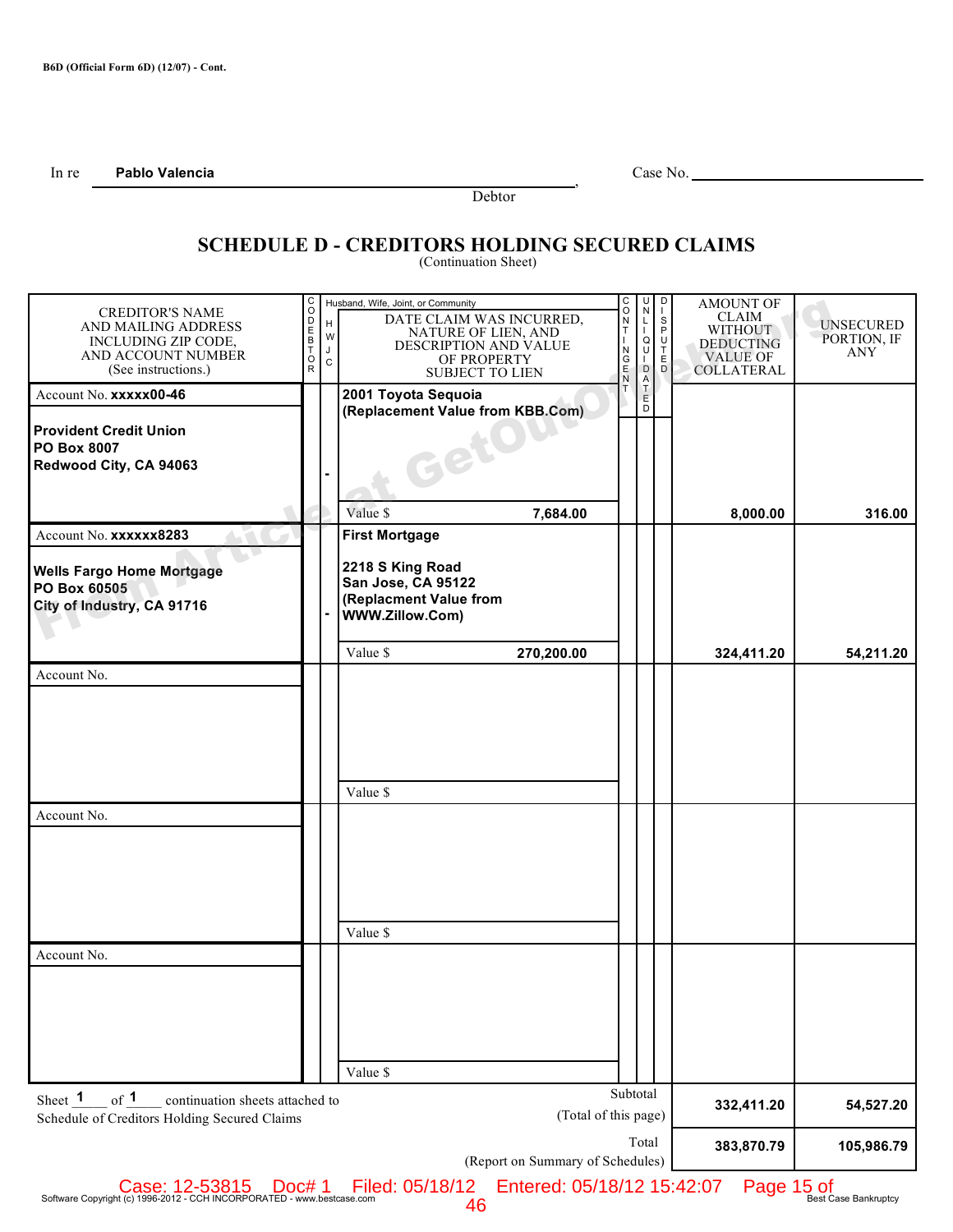In re **Pablo Valencia**<br>Debtor **Debtor Pablo Valencia** Case No. **Case No. Case No. Case No. Case No. Case No. Case No.** 

# **SCHEDULE E - CREDITORS HOLDING UNSECURED PRIORITY CLAIMS**

A complete list of claims entitled to priority, listed separately by type of priority, is to be set forth on the sheets provided. Only holders of unsecured claims entitled to priority should be listed in this schedule. In the boxes provided on the attached sheets, state the name, mailing address, including zip code, and last four digits of the account number, if any, of all entities holding priority claims against the debtor or the property of the debtor, as of the date of the filing of the petition. Use a separate continuation sheet for each type of priority and label each with the type of priority.

The complete account number of any account the debtor has with the creditor is useful to the trustee and the creditor and may be provided if the debtor chooses to do so. If a minor child is a creditor, state the child's initials and the name and address of the child's parent or guardian, such as "A.B., a minor child, by John Doe, guardian." Do not disclose the child's name. See, 11 U.S.C. §112 and Fed. R. Bankr. P. 1007(m).

If any entity other than a spouse in a joint case may be jointly liable on a claim, place an "X" in the column labeled "Codebtor," include the entity on the appropriate schedule of creditors, and complete Schedule H-Codebtors. If a joint petition is filed, state whether the husband, wife, both of them, or the marital community may be liable on each claim by placing an "H," "W," "J," or "C" in the column labeled "Husband, Wife, Joint, or Community." If the claim is contingent, place an "X" in the column labeled "Contingent." If the claim is unliquidated, place an "X" in the column labeled "Unliquidated." If the claim is disputed, place an "X" in the column labeled "Disputed." (You may need to place an "X" in more than one of these three columns.) The temperature of the collapse is the both section is well at the century is the collapse that we are the collapse to the collapse that the collapse that the collapse that the collapse that the collapse schedule of readi

Report the total of claims listed on each sheet in the box labeled "Subtotals" on each sheet. Report the total of all claims listed on this Schedule E in the box labeled "Total" on the last sheet of the completed schedule. Report this total also on the Summary of Schedules.

Report the total of amounts entitled to priority listed on each sheet in the box labeled "Subtotals" on each sheet. Report the total of all amounts entitled to priority listed on this Schedule E in the box labeled "Totals" on the last sheet of the completed schedule. Individual debtors with primarily consumer debts report this total also on the Statistical Summary of Certain Liabilities and Related Data.

Report the total of amounts not entitled to priority listed on each sheet in the box labeled "Subtotals" on each sheet. Report the total of all amounts not entitled to priority listed on this Schedule E in the box labeled "Totals" on the last sheet of the completed schedule. Individual debtors with primarily consumer debts report this total also on the Statistical Summary of Certain Liabilities and Related Data.

Check this box if debtor has no creditors holding unsecured priority claims to report on this Schedule E.

**TYPES OF PRIORITY CLAIMS** (Check the appropriate box(es) below if claims in that category are listed on the attached sheets)

#### **Domestic support obligations**

Claims for domestic support that are owed to or recoverable by a spouse, former spouse, or child of the debtor, or the parent, legal guardian, or responsible relative of such a child, or a governmental unit to whom such a domestic support claim has been assigned to the extent provided in 11 U.S.C. § 507(a)(1).

### **Extensions of credit in an involuntary case**

Claims arising in the ordinary course of the debtor's business or financial affairs after the commencement of the case but before the earlier of the appointment of a trustee or the order for relief. 11 U.S.C.  $\S$  507(a)(3).

#### **Wages, salaries, and commissions**

Wages, salaries, and commissions, including vacation, severance, and sick leave pay owing to employees and commissions owing to qualifying independent sales representatives up to \$11,725\* per person earned within 180 days immediately preceding the filing of the original petition, or the cessation of business, whichever occurred first, to the extent provided in 11 U.S.C. § 507(a)(4).

#### **Contributions to employee benefit plans**

Money owed to employee benefit plans for services rendered within 180 days immediately preceding the filing of the original petition, or the cessation of business, whichever occurred first, to the extent provided in 11 U.S.C. § 507(a)(5).

#### **Certain farmers and fishermen**

Claims of certain farmers and fishermen, up to \$5,775\* per farmer or fisherman, against the debtor, as provided in 11 U.S.C. § 507(a)(6).

#### **Deposits by individuals**

Claims of individuals up to \$2,600\* for deposits for the purchase, lease, or rental of property or services for personal, family, or household use, that were not delivered or provided. 11 U.S.C.  $\S$  507(a)(7).

#### **Taxes and certain other debts owed to governmental units**

Taxes, customs duties, and penalties owing to federal, state, and local governmental units as set forth in 11 U.S.C. § 507(a)(8).

#### **Commitments to maintain the capital of an insured depository institution**

Claims based on commitments to the FDIC, RTC, Director of the Office of Thrift Supervision, Comptroller of the Currency, or Board of Governors of the Federal Reserve System, or their predecessors or successors, to maintain the capital of an insured depository institution. 11 U.S.C. § 507 (a)(9).

#### **Claims for death or personal injury while debtor was intoxicated**

Claims for death or personal injury resulting from the operation of a motor vehicle or vessel while the debtor was intoxicated from using alcohol, a drug, or another substance. 11 U.S.C.  $\S 507(a)(10)$ .

\* *Amount subject to adjustment on 4/01/13, and every three years thereafter with respect to cases commenced on or after the date of adjustment.*

continuation sheets attached Eiled: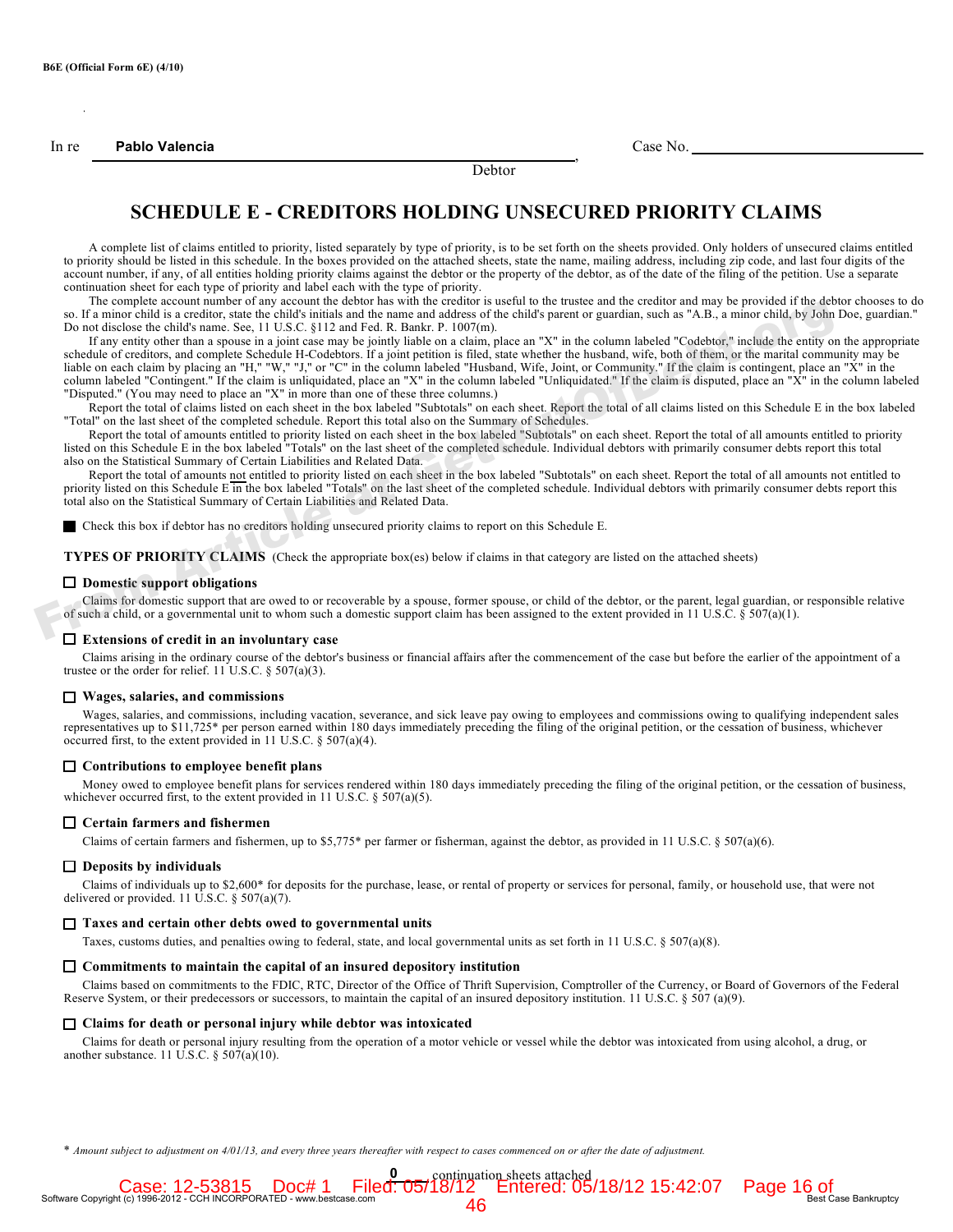In re **Pablo Valencia**<br>
Debtor **Debtor Pablo Valencia** Case No. **Case No. Case No. Case No. Case No. Case No. Case No.** 

# **SCHEDULE F - CREDITORS HOLDING UNSECURED NONPRIORITY CLAIMS**

State the name, mailing address, including zip code, and last four digits of any account number, of all entities holding unsecured claims without priority against the debtor or the property of the debtor, as of the date of filing of the petition. The complete account number of any account the debtor has with the creditor is useful to the trustee and the creditor and may be provided if the debtor chooses to do so. If a minor child is a creditor, state the child's initials and the name and address of the child's parent or guardian, such as "A.B., a minor child, by John Doe, guardian." Do not disclose the child's name. See, 11 U.S.C. §112 and Fed. R. Bankr. P. 1007(m). Do not include claims listed in Schedules D and E. If all creditors will not fit on this page, use the continuation sheet provided.

| schedule of creditors, and complete Schedule H - Codebtors. If a joint petition is filed, state whether the husband, wife, both of them, or the marital community may be<br>liable on each claim by placing an "H," "W," "J," or "C" in the column labeled "Husband, Wife, Joint, or Community."<br>claim is disputed, place an "X" in the column labeled "Disputed." (You may need to place an "X" in more than one of these three columns.)<br>Schedules and, if the debtor is an individual with primarily consumer debts, report this total also on the Statistical Summary of Certain Liabilities and Related Data.<br>ப<br>Check this box if debtor has no creditors holding unsecured claims to report on this Schedule F. |                            |                             | If any entity other than a spouse in a joint case may be jointly liable on a claim, place an "X" in the column labeled "Codebtor," include the entity on the appropriate<br>If the claim is contingent, place an "X" in the column labeled "Contingent." If the claim is unliquidated, place an "X" in the column labeled "Unliquidated." If the<br>Report the total of all claims listed on this schedule in the box labeled "Total" on the last sheet of the completed schedule. Report this total also on the Summary of |                                              |                                                                                                                                  |                                                     |                        |
|-----------------------------------------------------------------------------------------------------------------------------------------------------------------------------------------------------------------------------------------------------------------------------------------------------------------------------------------------------------------------------------------------------------------------------------------------------------------------------------------------------------------------------------------------------------------------------------------------------------------------------------------------------------------------------------------------------------------------------------|----------------------------|-----------------------------|-----------------------------------------------------------------------------------------------------------------------------------------------------------------------------------------------------------------------------------------------------------------------------------------------------------------------------------------------------------------------------------------------------------------------------------------------------------------------------------------------------------------------------|----------------------------------------------|----------------------------------------------------------------------------------------------------------------------------------|-----------------------------------------------------|------------------------|
| CREDITOR'S NAME,<br><b>MAILING ADDRESS</b><br>INCLUDING ZIP CODE.<br>AND ACCOUNT NUMBER<br>(See instructions above.)<br>Account No. xxxx4370<br><b>Bay Area Credit Services LLC</b>                                                                                                                                                                                                                                                                                                                                                                                                                                                                                                                                               | С<br>$\circ$<br>OHBTO<br>R | Н<br>W<br>J.<br>$\mathbf C$ | Husband, Wife, Joint, or Community<br>DATE CLAIM WAS INCURRED AND<br>CONSIDERATION FOR CLAIM. IF CLAIM<br>IS SUBJECT TO SETOFF, SO STATE.<br>2011<br><b>Phone Bill</b>                                                                                                                                                                                                                                                                                                                                                      | $_{\rm o}^{\rm c}$<br>$\frac{N}{T}$<br>NGENT | U<br>$\begin{bmatrix} N \\ L \\ I \end{bmatrix}$<br>Q<br>U<br>$\mathbf{L}$<br>$\mathsf D$<br>$\frac{A}{T}$<br>$_{\rm D}^{\rm E}$ | $\mathbf{I}$<br>$\frac{1}{p}$<br>  ט<br>ד<br>Ε<br>D | <b>AMOUNT OF CLAIM</b> |
| PO Box 467600<br>Atlanta, GA 31146                                                                                                                                                                                                                                                                                                                                                                                                                                                                                                                                                                                                                                                                                                |                            |                             |                                                                                                                                                                                                                                                                                                                                                                                                                                                                                                                             |                                              |                                                                                                                                  |                                                     | 131.00                 |
| Account No. x-xxxx5940<br><b>Convergent Outsourcing, Inc.</b><br>800 SW 39th St.<br><b>PO Box 9004</b><br><b>Renton, WA 98057</b>                                                                                                                                                                                                                                                                                                                                                                                                                                                                                                                                                                                                 |                            |                             | <b>Representing:</b><br><b>Bay Area Credit Services LLC</b>                                                                                                                                                                                                                                                                                                                                                                                                                                                                 |                                              |                                                                                                                                  |                                                     | <b>Notice Only</b>     |
| Account No. XXXX-XXXX-XXXX-8756<br><b>Chevron and Texaco Visa</b><br>PO Box 960012<br>Orlando, FL 32896                                                                                                                                                                                                                                                                                                                                                                                                                                                                                                                                                                                                                           |                            |                             | 2009<br><b>Credit card purchases</b>                                                                                                                                                                                                                                                                                                                                                                                                                                                                                        |                                              |                                                                                                                                  |                                                     | 1,232.00               |
| Account No. XXXX XX. XX-XXXX-X6982<br><b>Credit Collection Services</b><br><b>Payment Processing Center - 27</b><br>PO Box 55126<br><b>Boston, MA 02205</b>                                                                                                                                                                                                                                                                                                                                                                                                                                                                                                                                                                       |                            |                             | 2010<br><b>AllState Indemnity Company</b>                                                                                                                                                                                                                                                                                                                                                                                                                                                                                   |                                              |                                                                                                                                  |                                                     |                        |
|                                                                                                                                                                                                                                                                                                                                                                                                                                                                                                                                                                                                                                                                                                                                   |                            |                             |                                                                                                                                                                                                                                                                                                                                                                                                                                                                                                                             |                                              | Subtotal                                                                                                                         |                                                     | 100.00                 |
| continuation sheets attached                                                                                                                                                                                                                                                                                                                                                                                                                                                                                                                                                                                                                                                                                                      |                            |                             | (Total of this page)                                                                                                                                                                                                                                                                                                                                                                                                                                                                                                        |                                              |                                                                                                                                  |                                                     | 1,463.00               |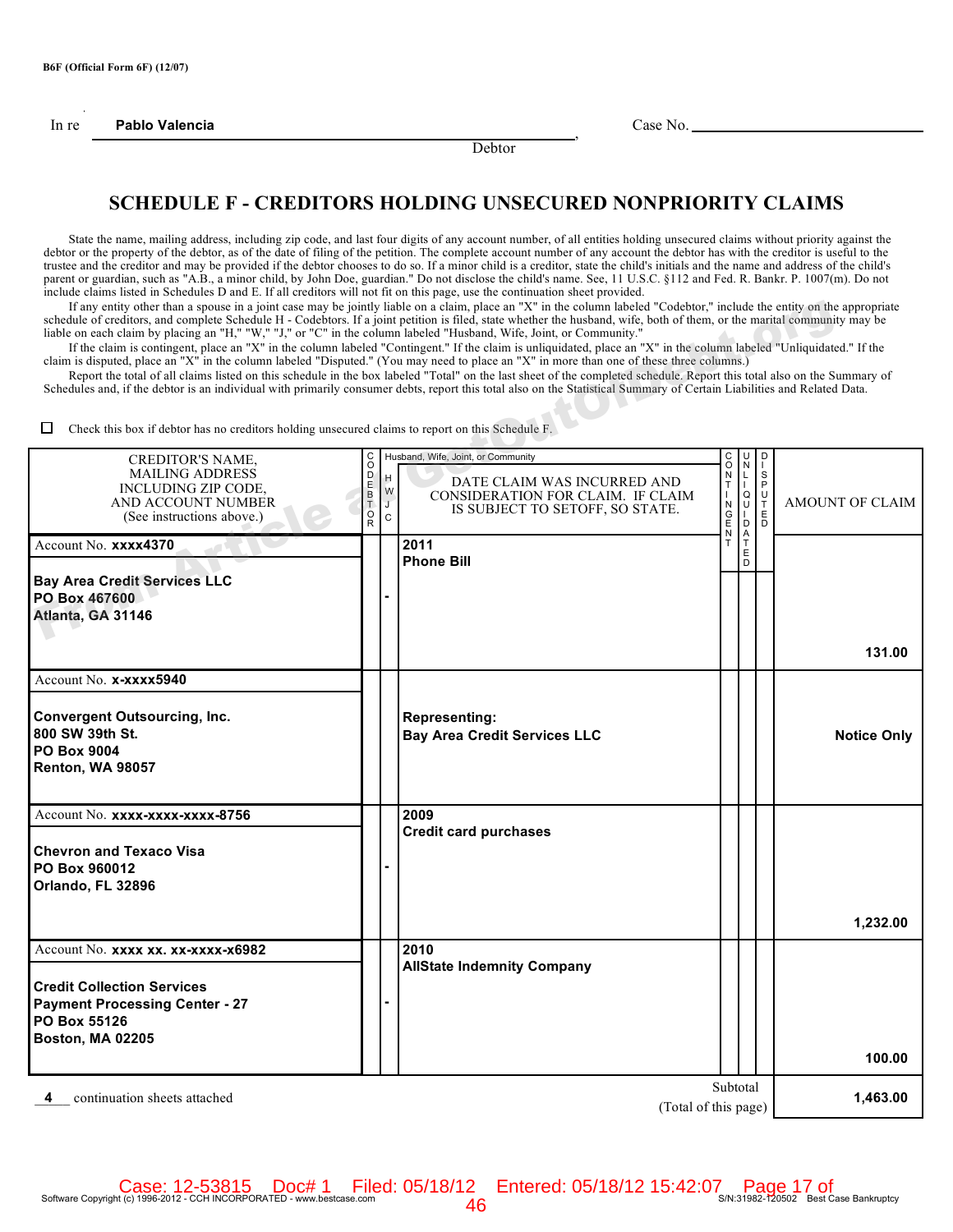In re **Pablo Valencia**<br>Debtor **Debtor Pablo Valencia** Case No.

### **SCHEDULE F - CREDITORS HOLDING UNSECURED NONPRIORITY CLAIMS** (Continuation Sheet)

C O D E B T O R CONTINGENT U N L I Q U I D A T E D D I S P UT E D Husband, Wife, Joint, or Community H W J C CREDITOR'S NAME, MAILING ADDRESS INCLUDING ZIP CODE, AND ACCOUNT NUMBER (See instructions above.) Account No. **xxxx-xxxx-xxxx-6036 2011** Account No. **xxxx7841** Account No. **xxxx xx. xxxxxxx1441** Account No. Account No. **xxxx-xxxx-xxxx-4238 2009** Sheet no. <u>1 of 4</u> sheets attached to Schedule of Subtotal DATE CLAIM WAS INCURRED AND CONSIDERATION FOR CLAIM. IF CLAIM **ISSUBJECT TO SETOFF, SO STATE.**  $\begin{bmatrix} \vdots \\ \vdots \\ \vdots \end{bmatrix} \begin{bmatrix} 1 \\ \vdots \\ \vdots \end{bmatrix}$  AMOUNT OF CLAIM IS SUBJECT TO SETOFF, SO STATE. **Credit card purchases Discover PO Box 30943 Salt Lake City, UT 84130 - 5,401.00 Representing: Discover Notice Only United Recovery Systems 5800 North Course Drive Houston, TX 77072 Representing:** Discover **Notice Only Zwicker & Associates 1320 Willow Pass Road, Suite 730 Concord, CA 94520 8399 2011 Credit card purchases GE Money Bank PO Box 981726 El Paso, TX 79998 H 1,000.00 Credit card purchases Home Depot Credit Services Po Box 6028 The Lakes, NV 88901 - 1,461.00 7,862.00** FROM MAING ADDRESS<br>
MAING ADRESS<br>
MAING ACCUDING ZIP CODE,<br>
AND ACCOUNT NUMBER<br>
ARD ACCOUNT NUMBER<br>
(See instructions above)<br>
(See instructions above)<br>
Account No. XXXX-XXXX-XXXX-6036<br>
PO Box 30943<br>
Salt Lake City, UT 8413

Creditors Holding Unsecured Nonpriority Claims (Total of this page)

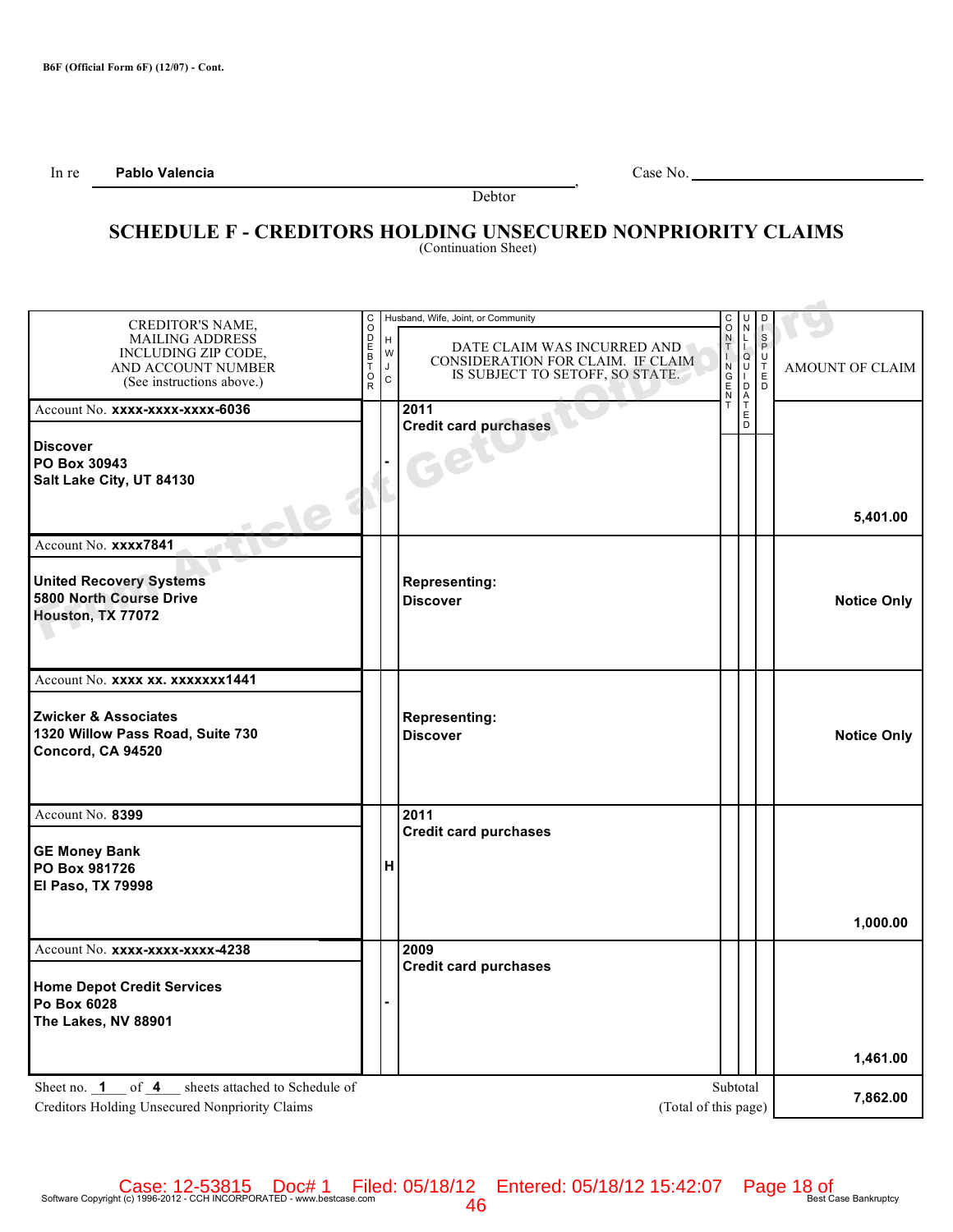In re **Pablo Valencia**<br>Debtor **Debtor Pablo Valencia** Case No. 2008 **Case No. 2008** Case No. 2008 **Case No. 2008** Case No. 2008 Case No. 2008 Case No. 2008 Case No. 2008 Case No. 2008 Case No. 2008 Case No. 2008 Case No. 2008 Case No. 2008 Case No. 2008 Case

## **SCHEDULE F - CREDITORS HOLDING UNSECURED NONPRIORITY CLAIMS** (Continuation Sheet)

| CREDITOR'S NAME,<br><b>MAILING ADDRESS</b>                                                                  |          | H                     | Husband, Wife, Joint, or Community                                                                  | 200                            | $\frac{1}{1-\alpha} = \frac{1}{2-\alpha-1}$                        |    |                    |
|-------------------------------------------------------------------------------------------------------------|----------|-----------------------|-----------------------------------------------------------------------------------------------------|--------------------------------|--------------------------------------------------------------------|----|--------------------|
| <b>INCLUDING ZIP CODE,</b><br>AND ACCOUNT NUMBER<br>(See instructions above.)                               | CODEBTOR | W<br>J<br>$\mathsf C$ | DATE CLAIM WAS INCURRED AND<br>CONSIDERATION FOR CLAIM. IF CLAIM<br>IS SUBJECT TO SETOFF, SO STATE. | $\top$<br>$\mathbf{L}$<br>200Z | $\mathbf{L}$<br>$\begin{array}{c} \n\vdots \\ A \\ T\n\end{array}$ | IЕ | AMOUNT OF CLAIM    |
| Account No. XXXXXXX7938                                                                                     |          |                       |                                                                                                     | T                              | $_{\rm D}^{\rm E}$                                                 |    |                    |
| D. Michael Dendy<br>110 Veterans Boulevard, Suite 560<br>Metairie, LA 70005                                 |          |                       | <b>Representing:</b><br><b>Home Depot Credit Services</b>                                           |                                |                                                                    |    | <b>Notice Only</b> |
| Account No. xxxx-xxx5602<br><b>MKNI Insurance Services, inc.</b><br><b>PO Box 1390</b><br>Visalia, CA 93279 |          |                       | 2010<br>2001 Toyota car insurance                                                                   |                                |                                                                    |    |                    |
|                                                                                                             |          |                       |                                                                                                     |                                |                                                                    |    | 120.00             |
| Account No. xxxx-xxxx-xxxx-3739<br><b>Sears Credit Cards</b><br>PO Box 688957<br>Des Moines, IA 50368       |          |                       | 2009<br><b>Credit card purchases</b>                                                                |                                |                                                                    |    |                    |
|                                                                                                             |          |                       |                                                                                                     |                                |                                                                    |    | 5,797.00           |
| Account No. 3739<br><b>Creditors Interchange</b><br><b>PO Box 1335</b><br>Buffalo, NY 14240                 |          |                       | <b>Representing:</b><br><b>Sears Credit Cards</b>                                                   |                                |                                                                    |    | <b>Notice Only</b> |
| Account No. xxxx2925                                                                                        |          |                       | 2011                                                                                                |                                |                                                                    |    |                    |
| <b>Standford Hospital &amp; Clinics</b><br>File 74431<br><b>PO Box 60000</b><br>San Francisco, CA 94160     |          |                       | <b>Medical Bills</b>                                                                                |                                |                                                                    |    | 979.00             |
|                                                                                                             |          |                       |                                                                                                     |                                |                                                                    |    |                    |

Sheet no. <u>2 of 4</u> sheets attached to Schedule of Subtotal

Creditors Holding Unsecured Nonpriority Claims (Total of this page)



**6,896.00**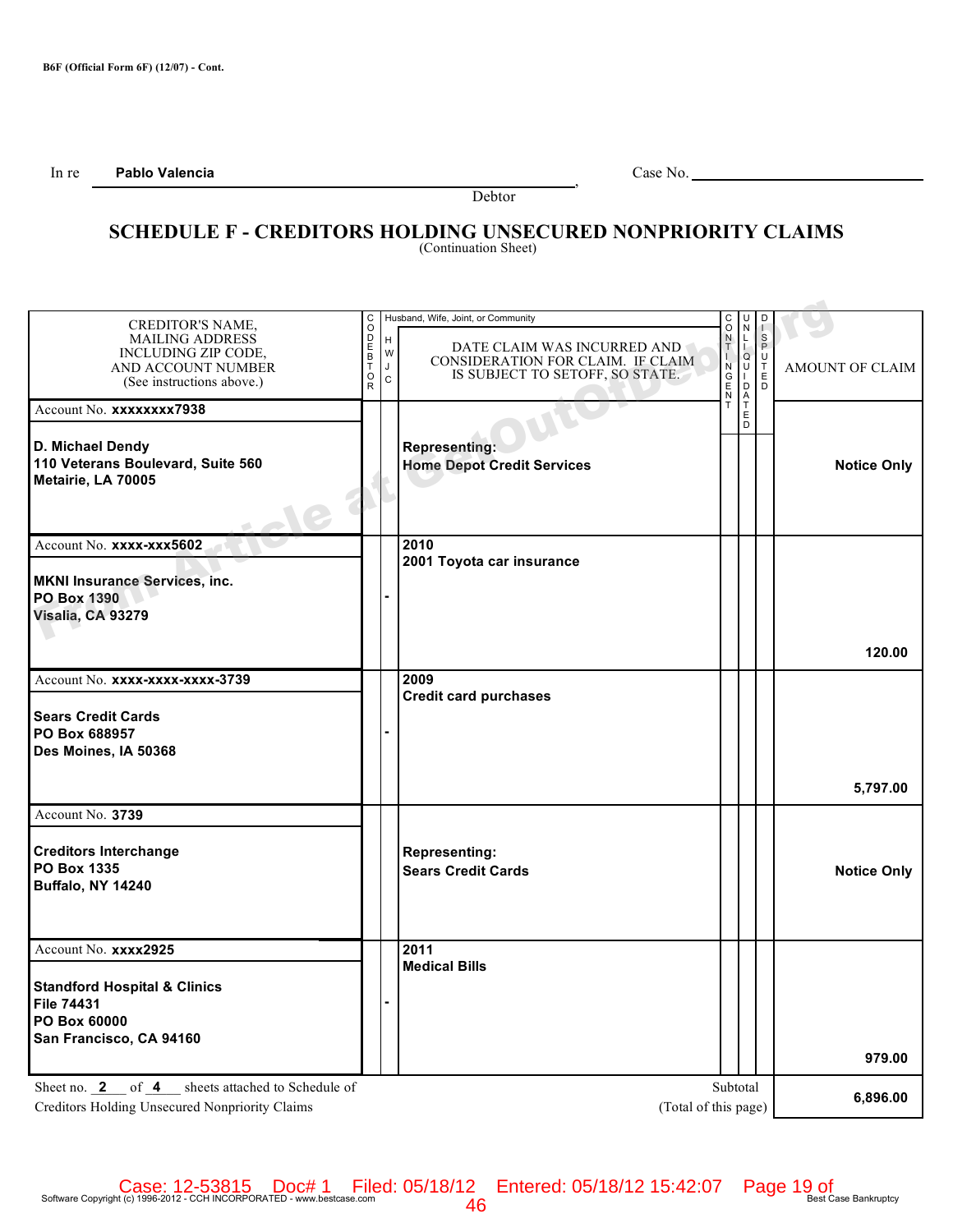In re **Pablo Valencia**<br>Debtor **Debtor Pablo Valencia** Case No.

## **SCHEDULE F - CREDITORS HOLDING UNSECURED NONPRIORITY CLAIMS** (Continuation Sheet)

C O D E B T O R CONTINGENT U N L I Q U I D A T E D D I S P UT E D Husband, Wife, Joint, or Community H W J C CREDITOR'S NAME, MAILING ADDRESS INCLUDING ZIP CODE, AND ACCOUNT NUMBER (See instructions above.) Account No. **x-3120** Account No. 8886 Account No. **xxxx xx. xxx8998** Account No. **xxxx-xxxx-xxxx-2390 2009** Account No. **xx1733** Sheet no. **3** of **4** sheets attached to Schedule of Subtotal DATE CLAIM WAS INCURRED AND CONSIDERATION FOR CLAIM. IF CLAIM **ISSUBJECT TO SETOFF, SO STATE.**  $\begin{bmatrix} \vdots \\ \vdots \\ \vdots \end{bmatrix} \begin{bmatrix} 1 \\ \vdots \\ \vdots \end{bmatrix}$  AMOUNT OF CLAIM IS SUBJECT TO SETOFF, SO STATE. **Representing:** Standford Hospital & Clinics **Notice Only USCB, Inc. PO Box 74929 Los Angeles, CA 90004 8886 2009 Credit card purchases Target PO Box 59317 Minneapolis, MN 55459 - 5,017.00 Representing: Target Notice Only Bonded Collection Corporation 29 East Madison Street Suite 1650 Chicago, IL 60602 Credit card purchases Wells Fargo Card Service Attn: Bankruptcy/Loss Mitigation Dept P.O. Box 300086 Los Angeles, CA 90030 - 5,388.00 Representing: Wells Fargo Card Service**  Notice Only **Viking Collection Service Inc. 7500 Office Ridge Circle Eden Prairie, MN 55344 10,405.00** FROM MATING ADDENS NAME.<br>
MAILNO ACCOUNT NUMBER<br>
MAILNO ACCOUNT NUMBER<br>
ARD ACCOUNT NUMBER<br>
AREO ARTICLE AT ANOUN<br>
SUBJECT TO SETOFF, SO STATE.<br>
Account No. **X-3120**<br>
Standford Hospital & Clinics<br>
PO Box 74929<br>
Los Angeles

Creditors Holding Unsecured Nonpriority Claims (Total of this page)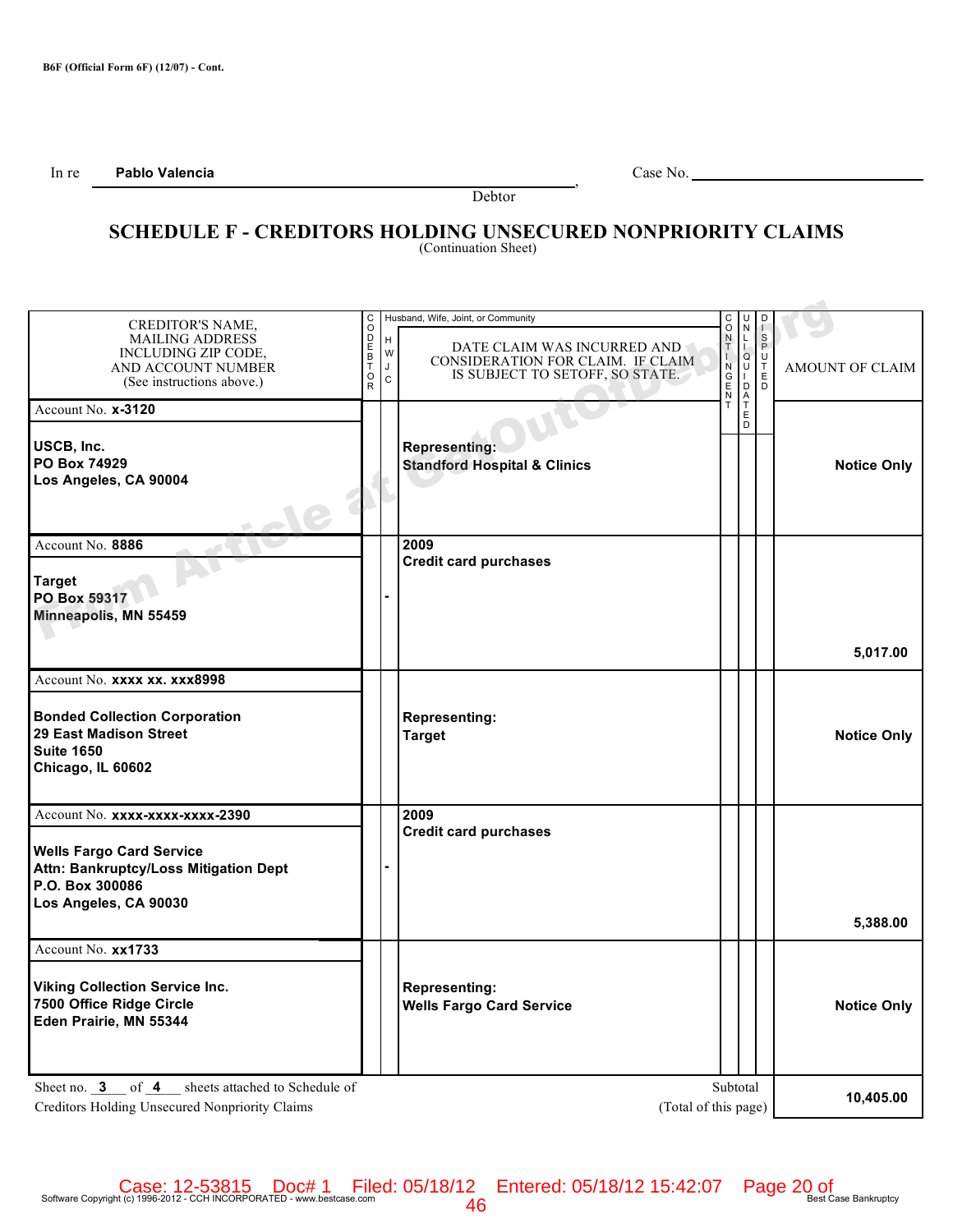In re **Pablo Valencia**<br>Debtor **Debtor Pablo Valencia** Case No. **Case No. 2016** Case No. 2016

### **SCHEDULE F - CREDITORS HOLDING UNSECURED NONPRIORITY CLAIMS** (Continuation Sheet)

C O D E B T O R CONTINGENT U N L I Q U I D A T E D D I S P UT E D Husband, Wife, Joint, or Community H W J C CREDITOR'S NAME, MAILING ADDRESS INCLUDING ZIP CODE, AND ACCOUNT NUMBER (See instructions above.) Account No. **xxxx0001 2009** Account No. **0667** Account No. Account No. Account No. Sheet no. <u>4 of 4</u> sheets attached to Schedule of Subtotal Creditors Holding Unsecured Nonpriority Claims (Total of this page) DATE CLAIM WAS INCURRED AND CONSIDERATION FOR CLAIM. IF CLAIM **ISSUBJECT TO SETOFF, SO STATE.**  $\begin{bmatrix} \cdot & \cdot & \cdot \\ \cdot & \cdot & \cdot \\ \cdot & \cdot & \cdot \end{bmatrix} \begin{bmatrix} \cdot & \cdot \\ \cdot & \cdot \\ \cdot & \cdot \end{bmatrix} \begin{bmatrix} \cdot & \cdot \\ \cdot & \cdot \\ \cdot & \cdot \end{bmatrix}$  AMOUNT OF CLAIM **Wells Fargo Servicing Center Personal credit Management Payment MAC Q2132-013 PO Box 94423 Albuquerque, NM 87199 - 4,945.00 Representing: Wells Fargo Servicing Center Notice Only Wells Fargo Bank, N.A. PO Box 54780 Los Angeles, CA 90054 4,945.00 31,571.00** Total FROM MAING ADDRESS<br>
MAING ADRESS<br>
MAING ACCUDING ZIP CODE,<br>
AND ACCOUNT NUMBER<br>
AND ACCOUNT NUMBER<br>
ARTICLE AT ANOUN<br>
ARTICLE AT ANOUNCEMENT ON STRIPE AND THE CLAIM WAS INCURRED AND<br>
ARRICLE AT ANOUNCE AND IS UNDER ATTO SE

(Report on Summary of Schedules)

Case: 12-53815 Doc# 1 Filed: 05/18/12 Entered: 05/18/12 15:42:07 Page 21 of<br>Software Copyright (c) 1996-2012 - CCH INCORPORATED - www.bestcase.com 46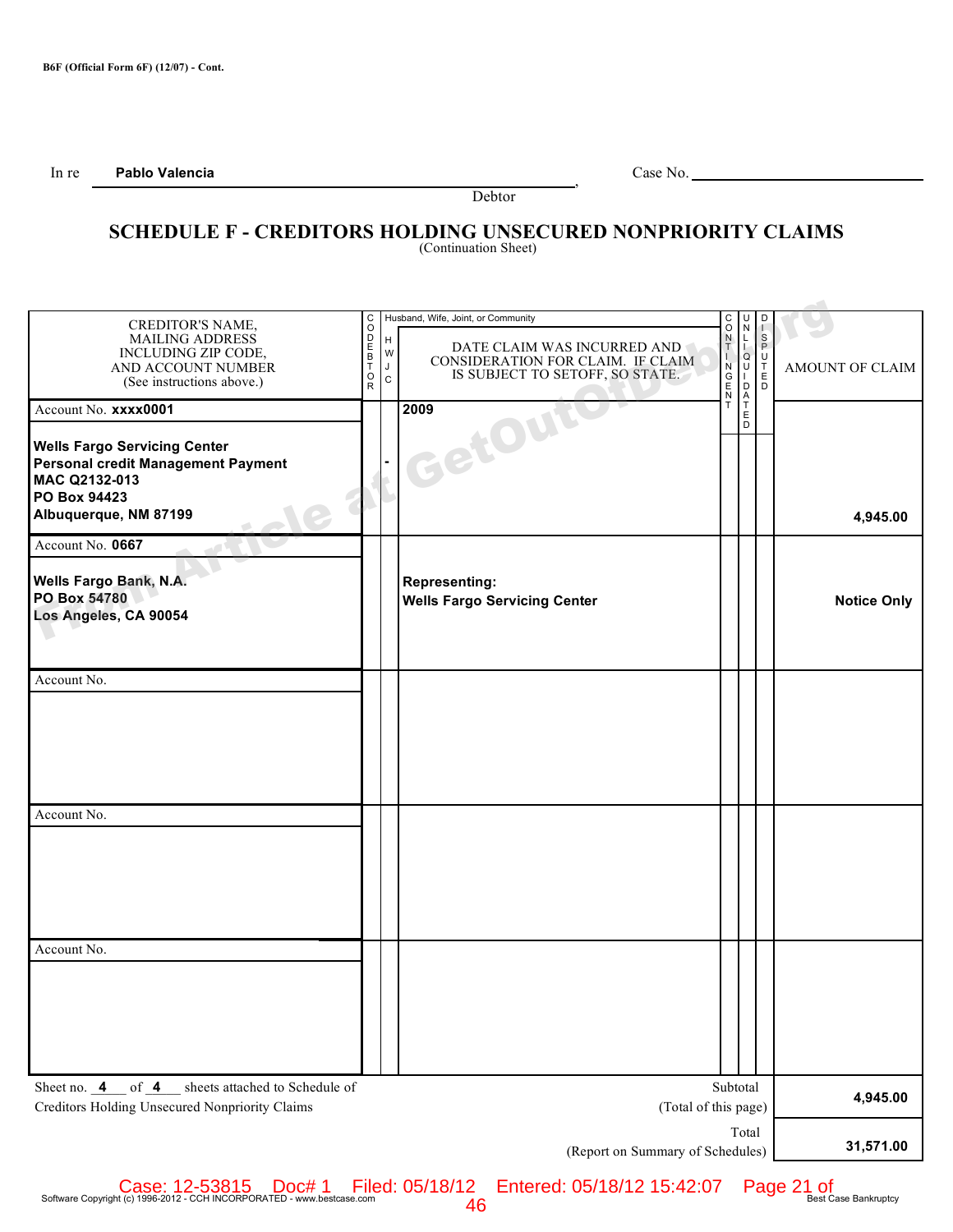In re **Pablo Valencia**<br>
Bebtor **Debtor Pablo Valencia** Case No.

# **SCHEDULE G - EXECUTORY CONTRACTS AND UNEXPIRED LEASES**

Describe all executory contracts of any nature and all unexpired leases of real or personal property. Include any timeshare interests. State nature of debtor's interest in contract, i.e., "Purchaser", "Agent", etc. State whether debtor is the lessor or lessee of a lease. Provide the names and complete mailing addresses of all other parties to each lease or contract described. If a minor child is a party to one of the leases or contracts, state the child's initials and the name and address of the child's parent or guardian, such as "A.B., a minor child, by John Doe, guardian." Do not disclose the child's name. See, 11 U.S.C. §112 and Fed. R. Bankr. P. 1007(m).  $\Box$  Check this box if debtor has no executory contracts or unexpired leases.

Name and Mailing Address, Including Zip Code, of Other Parties to Lease or Contract Description of Contract or Lease and Nature of Debtor's Interest. State whether lease is for nonresidential real property. State contract number of any government contract. **Guadalupe Hernandez 2218 S. King Rd. San Jose, CA 95122 Room Rental (Month to Month Lease) Room Rental** disclose the child's name. See, 11 U.S.C. §112 and Fed. R. Bankr. P. 1007(m).<br>
Check this box if debtor has no executory contracts or unexpired leases.<br>
Name and Matting Address, including Address, including Address, inclu

**(Month to Month Lease)**

**Norma Espinoza 2218 S. King Rd. San Jose, CA 95122**

continuation sheets attached to Schedule of Executory Contracts and Unexpired Leases Content at the et satisfact the content of Exterior Objects of Content Content Content Content Content of Best<br>Software Copyright (c) 1996-2012 - CCH INCORPORATED - www.bestcase.com develops and the search of Case Bankrupt **0**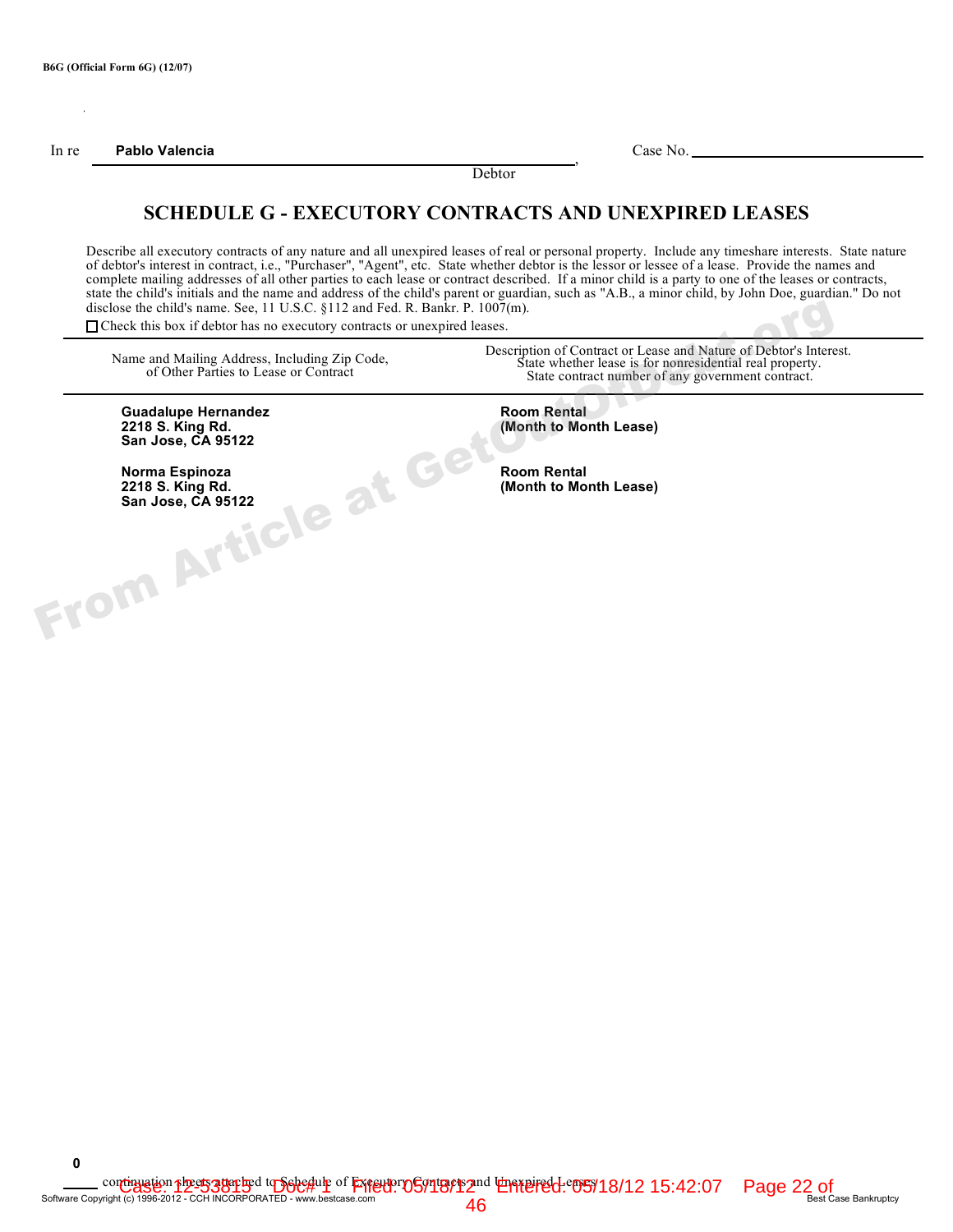In re **Pablo Valencia**<br>
Bebtor **Debtor Pablo Valencia** Case No. 2008 **Case No. 2008** Case No. 2008 **Case No. 2008** Case No. 2008

# **SCHEDULE H - CODEBTORS**

Provide the information requested concerning any person or entity, other than a spouse in a joint case, that is also liable on any debts listed by debtor in the schedules of creditors. Include all guarantors and co-signers. If the debtor resides or resided in a community property state, commonwealth, or territory (including Alaska, Arizona, California, Idaho, Louisiana, Nevada, New Mexico, Puerto Rico, Texas, Washington, or Wisconsin) within the eight year period immediately preceding the commencement of the case, identify the name of the debtor's spouse and of any former spouse who resides or resided with the debtor in the community property state, commonwealth, or territory. Include all names used by the nondebtor spouse during the eight years immediately preceding the commencement of this case. If a minor child is a codebtor or a creditor, state the child's initials and the name and address of the child's parent or guardian, such as "A.B., a minor child, by John Doe, guardian." Do not disclose the child's name. See, 11 U.S.C. §112 and Fed. R. Bankr. P. 1007(m). by the nondebtor spouse during the eight years inmediately preceding the commencement of this case. If a minor child is a codebtor or state the child's initials and the name and address of the child's parent or guardian, s

Check this box if debtor has no codebtors.

NAME AND ADDRESS OF CODEBTOR NAME AND ADDRESS OF CREDITOR

continuation sheets attached to Schedule of Codebtors

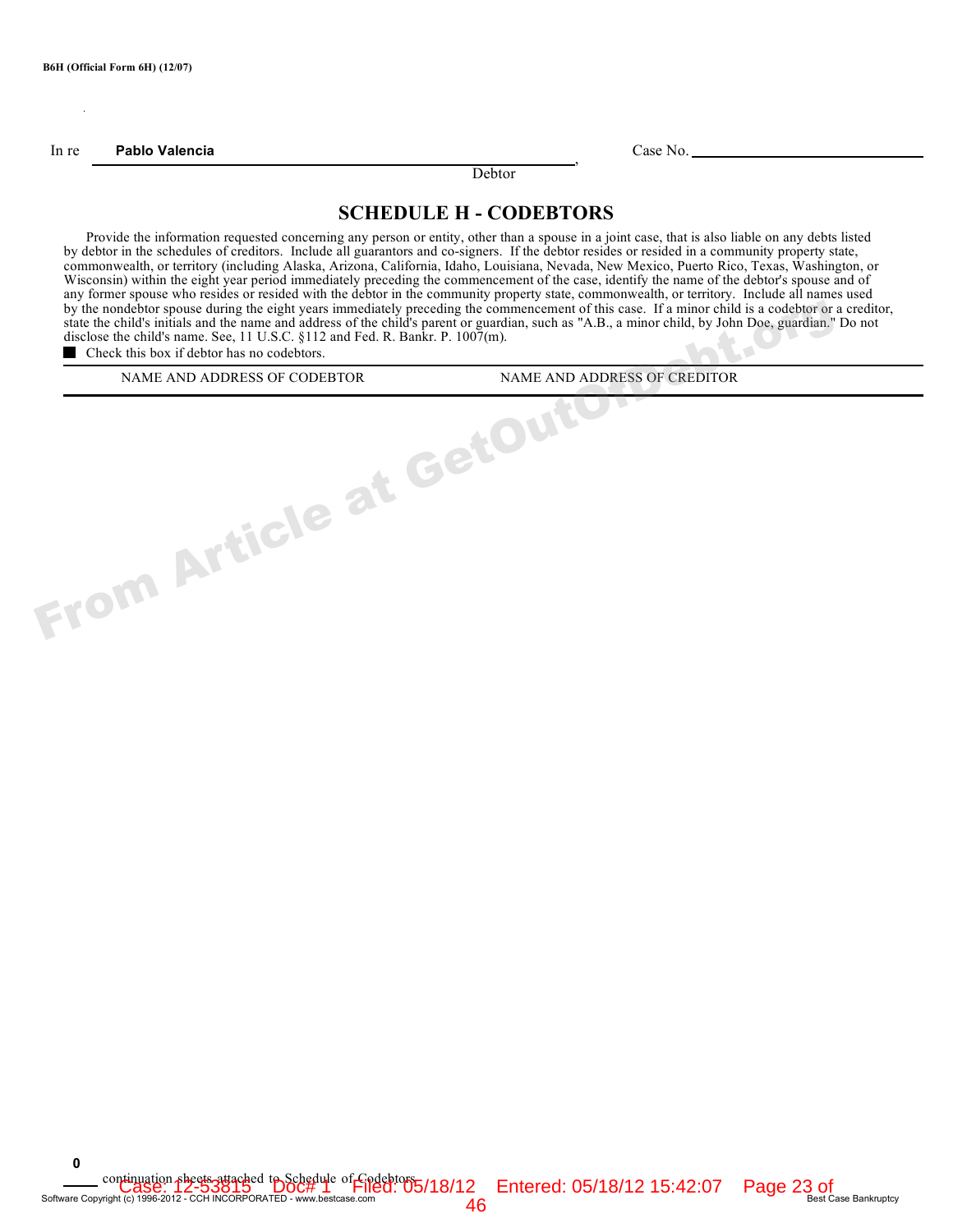Debtor(s)

## **SCHEDULE I - CURRENT INCOME OF INDIVIDUAL DEBTOR(S)**

The column labeled "Spouse" must be completed in all cases filed by joint debtors and by every married debtor, whether or not a joint petition is filed, unless the spouses are separated and a joint petition is not filed. Do not state the name of any minor child. The average monthly income calculated on this form may differ from the current monthly income calculated on Form 22A, 22B, or 22C.

| Debtor's Marital Status:                                                  | DEPENDENTS OF DEBTOR AND SPOUSE                                                                    |                                            |               |          |               |
|---------------------------------------------------------------------------|----------------------------------------------------------------------------------------------------|--------------------------------------------|---------------|----------|---------------|
| <b>Married</b>                                                            | RELATIONSHIP(S):<br>Son<br><b>Daughter</b><br><b>Daughter</b><br><b>Daughter</b>                   | AGE(S):<br>1<br>13<br>17<br>$\overline{7}$ |               |          |               |
| <b>Employment:</b>                                                        | <b>DEBTOR</b>                                                                                      |                                            | <b>SPOUSE</b> |          |               |
| Occupation                                                                | <b>Painter</b>                                                                                     |                                            |               |          |               |
| Name of Employer                                                          | <b>Space Sonic</b>                                                                                 |                                            |               |          |               |
| 12<br>How long employed                                                   |                                                                                                    |                                            |               |          |               |
| <b>Address of Employer</b>                                                | 266 Industrial Rd.<br>San Carlos, CA 94070                                                         |                                            |               |          |               |
|                                                                           | INCOME: (Estimate of average or projected monthly income at time case filed)                       |                                            | <b>DEBTOR</b> |          | <b>SPOUSE</b> |
|                                                                           | 1. Monthly gross wages, salary, and commissions (Prorate if not paid monthly)                      | \$                                         | 3,805.50      | \$       | N/A           |
| 2. Estimate monthly overtime                                              |                                                                                                    |                                            | 0.00          | S        | N/A           |
| 3. SUBTOTAL                                                               | a<br>SIS                                                                                           |                                            | 3,805.50      | \$       | N/A           |
| <b>4. LESS PAYROLL DEDUCTIONS</b><br>a. Payroll taxes and social security |                                                                                                    |                                            | 586.39        | \$       | N/A           |
| b. Insurance                                                              |                                                                                                    |                                            | 0.00          | \$       | N/A           |
| c. Union dues                                                             |                                                                                                    |                                            | 0.00          |          | N/A           |
| d. Other (Specify):<br><b>Insurance</b>                                   |                                                                                                    |                                            | 84.72         |          | N/A           |
|                                                                           | <b>Dental Insurance</b>                                                                            |                                            | 79.32         | \$       | N/A           |
| 5. SUBTOTAL OF PAYROLL DEDUCTIONS                                         |                                                                                                    | \$                                         | 750.43        | \$       | N/A           |
| <b>6. TOTAL NET MONTHLY TAKE HOME PAY</b>                                 |                                                                                                    | \$                                         | 3,055.07      | \$       | N/A           |
|                                                                           | 7. Regular income from operation of business or profession or farm (Attach detailed statement)     | \$                                         | 0.00          | \$       | N/A           |
| 8. Income from real property                                              |                                                                                                    |                                            | 0.00          | \$       | N/A           |
| 9. Interest and dividends                                                 |                                                                                                    |                                            | 0.00          |          | N/A           |
| dependents listed above                                                   | 10. Alimony, maintenance or support payments payable to the debtor for the debtor's use or that of | \$                                         | 0.00          | S        | N/A           |
| 11. Social security or government assistance<br>(Specify):                |                                                                                                    |                                            | 0.00          | \$       | N/A           |
|                                                                           |                                                                                                    |                                            | 0.00          | \$       | N/A           |
| 12. Pension or retirement income                                          |                                                                                                    |                                            | 0.00          | \$       | N/A           |
| 13. Other monthly income                                                  |                                                                                                    |                                            |               |          |               |
| (Specify):<br><b>Room Rental</b>                                          |                                                                                                    | \$                                         | 350.00        | \$       | N/A           |
| <b>Garage Rental</b>                                                      |                                                                                                    | \$                                         | 550.00        | \$       | N/A           |
| 14. SUBTOTAL OF LINES 7 THROUGH 13                                        |                                                                                                    | \$                                         | 900.00        | \$       | N/A           |
|                                                                           | 15. AVERAGE MONTHLY INCOME (Add amounts shown on lines 6 and 14)                                   | \$                                         | 3,955.07      | \$       | N/A           |
|                                                                           | 16. COMBINED AVERAGE MONTHLY INCOME: (Combine column totals from line 15)                          |                                            | \$            | 3,955.07 |               |

Statistical Summary of Certain Liabilities and Related Data)

17. Describe any increase or decrease in income reasonably anticipated to occur within the year following the filing of this document: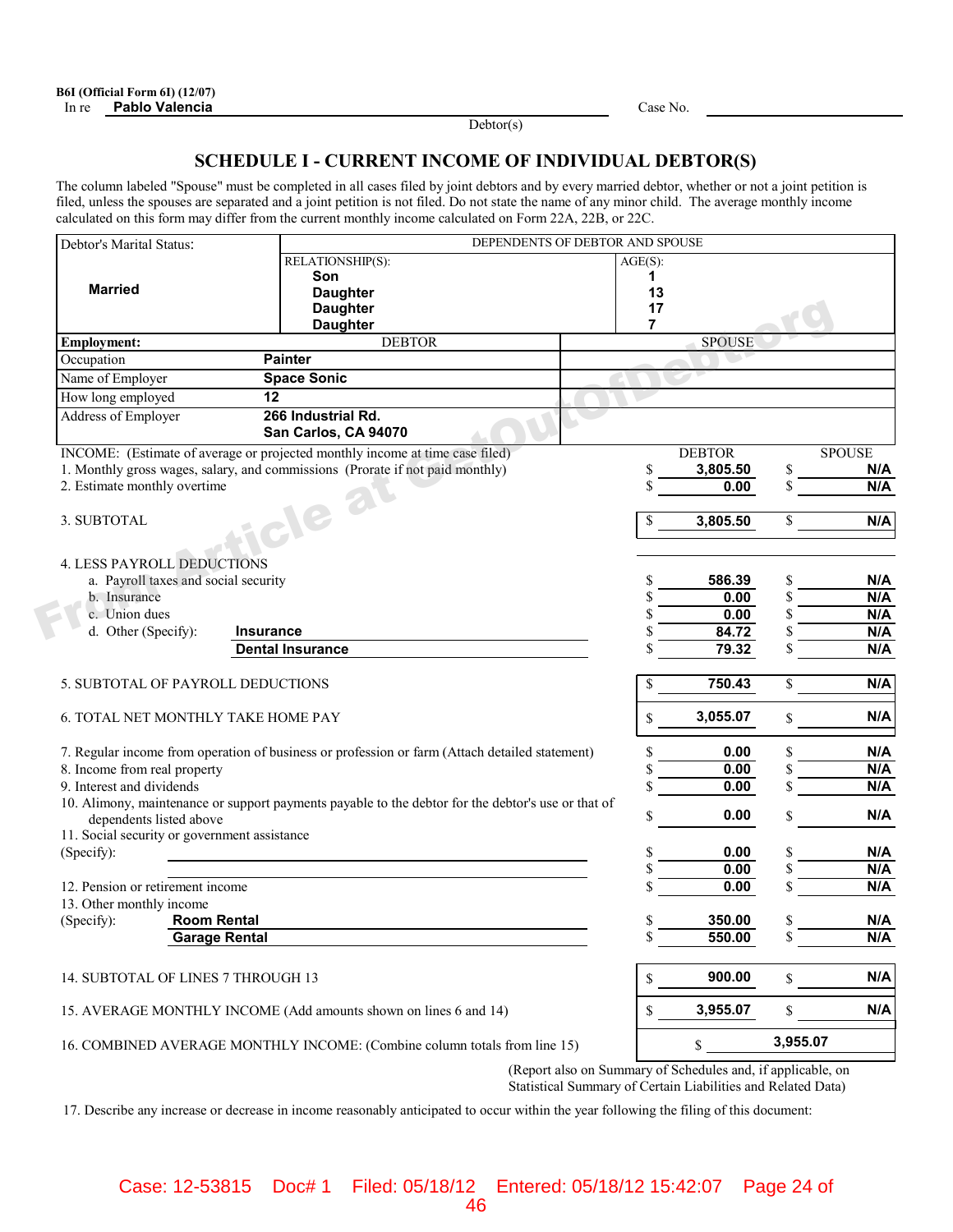Debtor(s)

# **SCHEDULE J - CURRENT EXPENDITURES OF INDIVIDUAL DEBTOR(S)**

Complete this schedule by estimating the average or projected monthly expenses of the debtor and the debtor's family at time case filed. Prorate any payments made bi-weekly, quarterly, semi-annually, or annually to show monthly rate. The average monthly expenses calculated on this form may differ from the deductions from income allowed on Form 22A or 22C.

 Check this box if a joint petition is filed and debtor's spouse maintains a separate household. Complete a separate schedule of expenditures labeled "Spouse."

|                              | 1. Rent or home mortgage payment (include lot rented for mobile home)                                  | \$ | 1,500.00 |
|------------------------------|--------------------------------------------------------------------------------------------------------|----|----------|
|                              | a. Are real estate taxes included?<br>$Yes \; X$<br>No                                                 |    |          |
|                              | b. Is property insurance included?<br>Yes <b>x</b><br>No                                               |    |          |
| 2. Utilities:                | a. Electricity and heating fuel                                                                        |    | 150.00   |
|                              | b. Water and sewer                                                                                     |    | 135.00   |
|                              | c. Telephone                                                                                           |    | 50.00    |
|                              | d. Other See Detailed Expense Attachment                                                               | S  | 180.00   |
|                              | 3. Home maintenance (repairs and upkeep)                                                               |    | 0.00     |
| 4. Food                      |                                                                                                        |    | 600.00   |
| 5. Clothing                  | GB                                                                                                     |    | 0.00     |
| 6. Laundry and dry cleaning  |                                                                                                        |    | 20.00    |
|                              | 7. Medical and dental expenses                                                                         |    | 50.00    |
|                              | 8. Transportation (not including car payments)                                                         |    | 350.00   |
|                              | 9. Recreation, clubs and entertainment, newspapers, magazines, etc.                                    |    | 0.00     |
| 10. Charitable contributions |                                                                                                        |    | 20.00    |
|                              | 11. Insurance (not deducted from wages or included in home mortgage payments)                          |    |          |
|                              | a. Homeowner's or renter's                                                                             | \$ | 0.00     |
|                              | b. Life                                                                                                | \$ | 35.00    |
|                              | c. Health                                                                                              | \$ | 100.00   |
|                              | d. Auto                                                                                                |    | 0.00     |
|                              | e. Other HeaLthy Family                                                                                |    | 48.00    |
|                              | 12. Taxes (not deducted from wages or included in home mortgage payments)                              |    |          |
|                              | (Specify)                                                                                              | \$ | 0.00     |
|                              | 13. Installment payments: (In chapter 11, 12, and 13 cases, do not list payments to be included in the |    |          |
| plan)                        |                                                                                                        |    |          |
|                              | a. Auto                                                                                                | \$ | 334.02   |
|                              | b. Other<br><u> 1980 - Johann Barnett, fransk politik (d. 1980)</u>                                    | \$ | 0.00     |
|                              | c. Other                                                                                               | \$ | 0.00     |
|                              | 14. Alimony, maintenance, and support paid to others                                                   |    | 0.00     |
|                              | 15. Payments for support of additional dependents not living at your home                              |    | 0.00     |
|                              | 16. Regular expenses from operation of business, profession, or farm (attach detailed statement)       |    | 0.00     |
| 17. Other                    |                                                                                                        |    | 0.00     |
|                              | <u> 1988 - Johann Barnett, fransk politik (f. 1988)</u>                                                |    | 0.00     |
| Other                        |                                                                                                        |    |          |
|                              | 18. AVERAGE MONTHLY EXPENSES (Total lines 1-17. Report also on Summary of Schedules and,               | \$ | 3,572.02 |
|                              | if applicable, on the Statistical Summary of Certain Liabilities and Related Data.)                    |    |          |
|                              | 19. Describe any increase or decrease in expenditures reasonably anticipated to occur within the year  |    |          |
|                              | following the filing of this document:                                                                 |    |          |
|                              |                                                                                                        |    |          |
|                              | 20. STATEMENT OF MONTHLY NET INCOME                                                                    |    |          |
|                              | $\alpha$ and $\alpha$ are $\alpha$ and $\alpha$                                                        |    |          |

| a. | Average monthly income from Line 15 of Schedule I | 3.955.07 |
|----|---------------------------------------------------|----------|
|    | b. Average monthly expenses from Line 18 above    | 3.572.02 |
|    | c. Monthly net income (a. minus b.)               | 383.05   |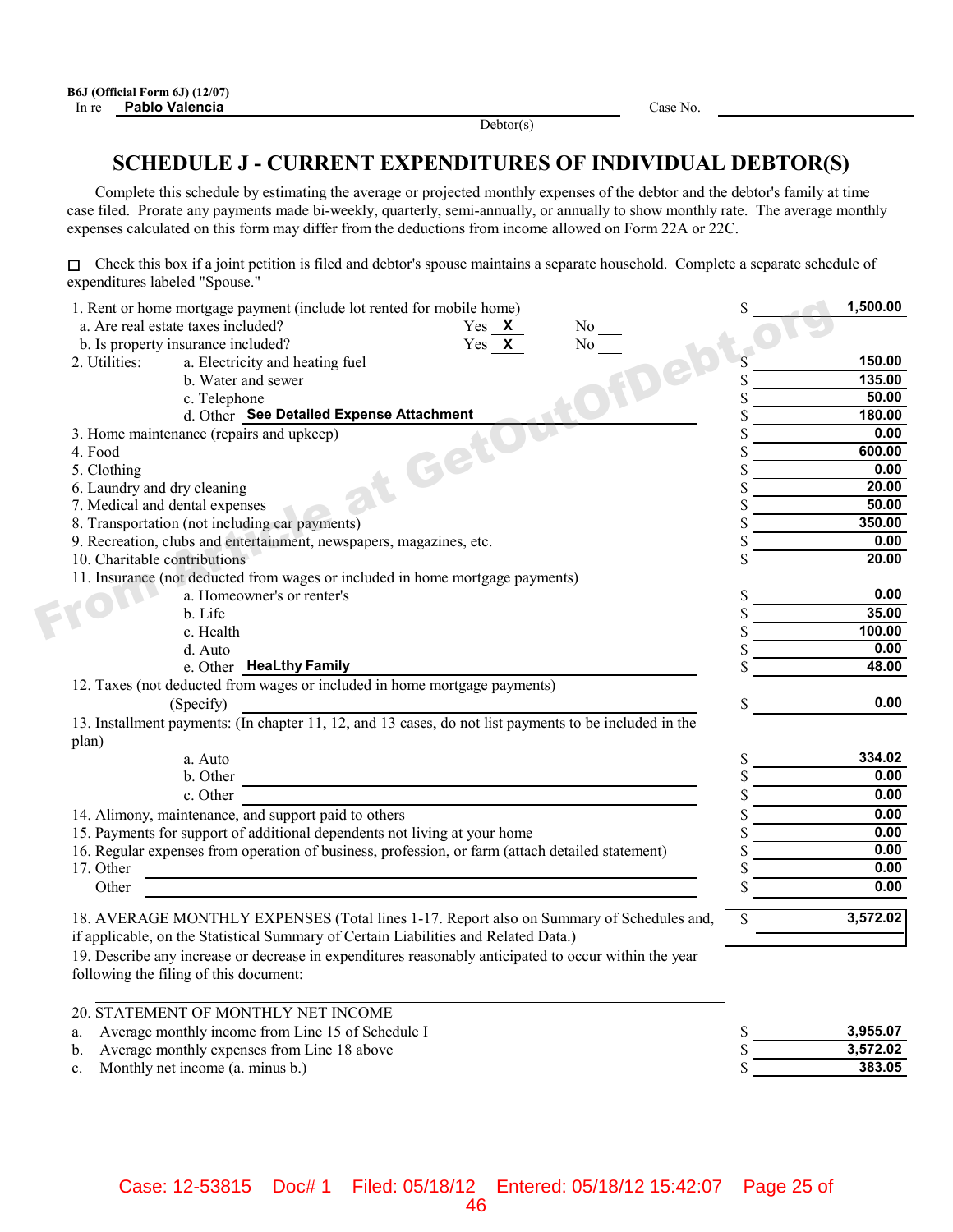Debtor(s)

## **SCHEDULE J - CURRENT EXPENDITURES OF INDIVIDUAL DEBTOR(S) Detailed Expense Attachment**

**Other Utility Expenditures:**

| Cell                                    | 80.00  |
|-----------------------------------------|--------|
| <b>Internet &amp; Cable</b>             | 100.00 |
| <b>Total Other Utility Expenditures</b> | 180.00 |

From Article at GetOutOfDebt.org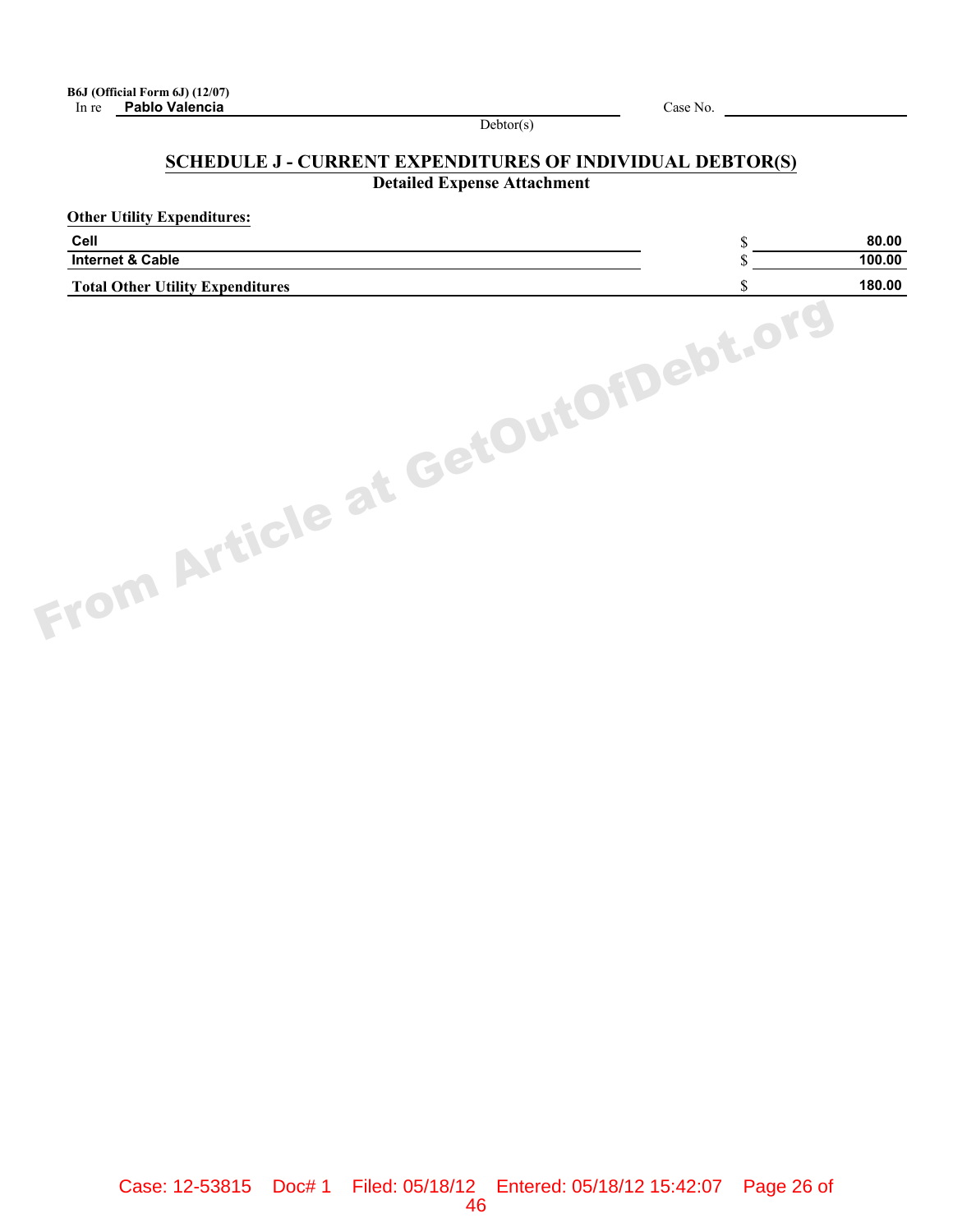| In re | Pablo Valencia                                                                                                                               |                                                                                                           | Case No. |                |
|-------|----------------------------------------------------------------------------------------------------------------------------------------------|-----------------------------------------------------------------------------------------------------------|----------|----------------|
|       |                                                                                                                                              | Dektor(s)                                                                                                 | Chapter  | $\overline{7}$ |
|       |                                                                                                                                              | <b>DECLARATION CONCERNING DEBTOR'S SCHEDULES</b>                                                          |          |                |
|       |                                                                                                                                              | DECLARATION UNDER PENALTY OF PERJURY BY INDIVIDUAL DEBTOR                                                 |          |                |
|       | sheets, and that they are true and correct to the best of my knowledge, information, and belief.                                             | I declare under penalty of perjury that I have read the foregoing summary and schedules, consisting of 20 |          |                |
|       | Date May 18, 2012                                                                                                                            | /s/ Pablo Valencia<br>Signature                                                                           |          |                |
|       |                                                                                                                                              | <b>Pablo Valencia</b><br>Debtor                                                                           |          |                |
|       | Penalty for making a false statement or concealing property: Fine of up to \$500,000 or imprisonment for up to 5 years or both.<br>FIOMANTIC | 18 U.S.C. §§ 152 and 3571.                                                                                |          |                |
|       |                                                                                                                                              |                                                                                                           |          |                |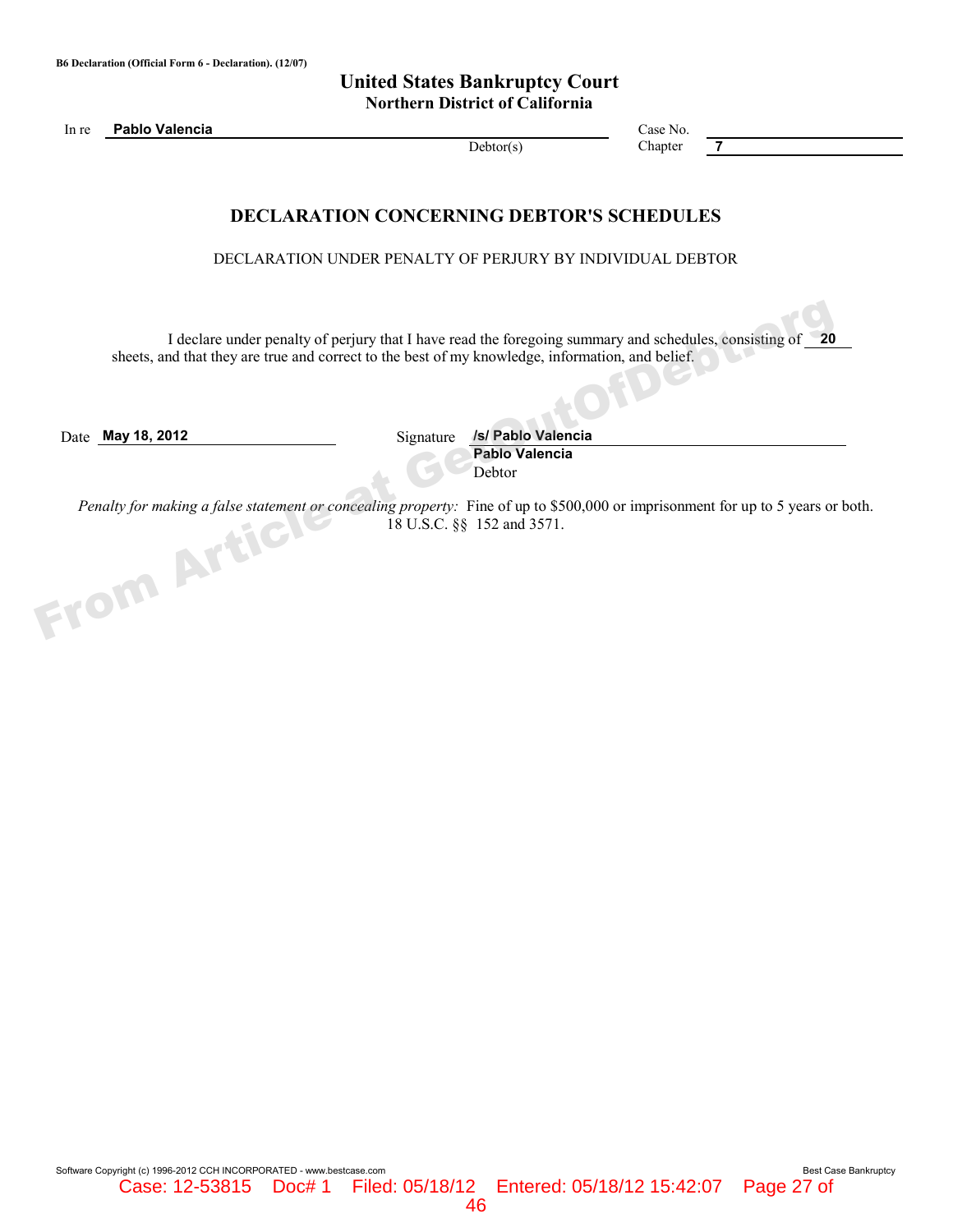| In re | Pablo Valencia | Case No. |
|-------|----------------|----------|
|       |                |          |

Debtor(s) Chapter

## **STATEMENT OF FINANCIAL AFFAIRS**

This statement is to be completed by every debtor. Spouses filing a joint petition may file a single statement on which the information for both spouses is combined. If the case is filed under chapter 12 or chapter 13, a married debtor must furnish information for both spouses whether or not a joint petition is filed, unless the spouses are separated and a joint petition is not filed. An individual debtor engaged in business as a sole proprietor, partner, family farmer, or self-employed professional, should provide the information requested on this statement concerning all such activities as well as the individual's personal affairs. To indicate payments, transfers and the like to minor children, state the child's initials and the name and address of the child's parent or guardian, such as "A.B., a minor child, by John Doe, guardian." Do not disclose the child's name. See, 11 U.S.C. § 112; Fed. R. Bankr. P. 1007(m).

Questions 1 - 18 are to be completed by all debtors. Debtors that are or have been in business, as defined below, also must complete Questions 19 - 25. **If the answer to an applicable question is "None," mark the box labeled "None."** If additional space is needed for the answer to any question, use and attach a separate sheet properly identified with the case name, case number (if known), and the number of the question.

## *DEFINITIONS*

*"In business."* A debtor is "in business" for the purpose of this form if the debtor is a corporation or partnership. An individual debtor is "in business" for the purpose of this form if the debtor is or has been, within six years immediately preceding the filing of this bankruptcy case, any of the following: an officer, director, managing executive, or owner of 5 percent or more of the voting or equity securities of a corporation; a partner, other than a limited partner, of a partnership; a sole proprietor or self-employed full-time or part-time. An individual debtor also may be "in business" for the purpose of this form if the debtor engages in a trade, business, or other activity, other than as an employee, to supplement income from the debtor's primary employment. not a joint petition is filed, unless the spouses are separated and a joint petition is not filed. An individual debtor engaged in business as a set<br>proprietor, particle, that is first enably farmers, or self-employed pro

*"Insider."* The term "insider" includes but is not limited to: relatives of the debtor; general partners of the debtor and their relatives; corporations of which the debtor is an officer, director, or person in control; officers, directors, and any owner of 5 percent or more of the voting or equity securities of a corporate debtor and their relatives; affiliates of the debtor and insiders of such affiliates; any managing agent of the debtor. 11 U.S.C. § 101.

### **1. Income from employment or operation of business**

None  $\Box$ State the gross amount of income the debtor has received from employment, trade, or profession, or from operation of the debtor's business, including part-time activities either as an employee or in independent trade or business, from the beginning of this calendar year to the date this case was commenced. State also the gross amounts received during the **two years** immediately preceding this calendar year. (A debtor that maintains, or has maintained, financial records on the basis of a fiscal rather than a calendar year may report fiscal year income. Identify the beginning and ending dates of the debtor's fiscal year.) If a joint petition is filed, state income for each spouse separately. (Married debtors filing under chapter 12 or chapter 13 must state income of both spouses whether or not a joint petition is filed, unless the spouses are separated and a joint petition is not filed.)

| <b>AMOUNT</b> | <b>SOURCE</b>                    |
|---------------|----------------------------------|
| \$16,092.10   | Year to date for husband         |
| \$41,286.00   | 2011 Income for husband and wife |
| \$76,619.00   | 2010 Income for husband and wife |

#### **2. Income other than from employment or operation of business**

None  $\Box$ State the amount of income received by the debtor other than from employment, trade, profession, or operation of the debtor's business during the **two years** immediately preceding the commencement of this case. Give particulars. If a joint petition is filed, state income for each spouse separately. (Married debtors filing under chapter 12 or chapter 13 must state income for each spouse whether or not a joint petition is filed, unless the spouses are separated and a joint petition is not filed.)

| \$700.00 | Year to date for Room Rental |
|----------|------------------------------|
| AMOUNT   | <b>SOURCE</b>                |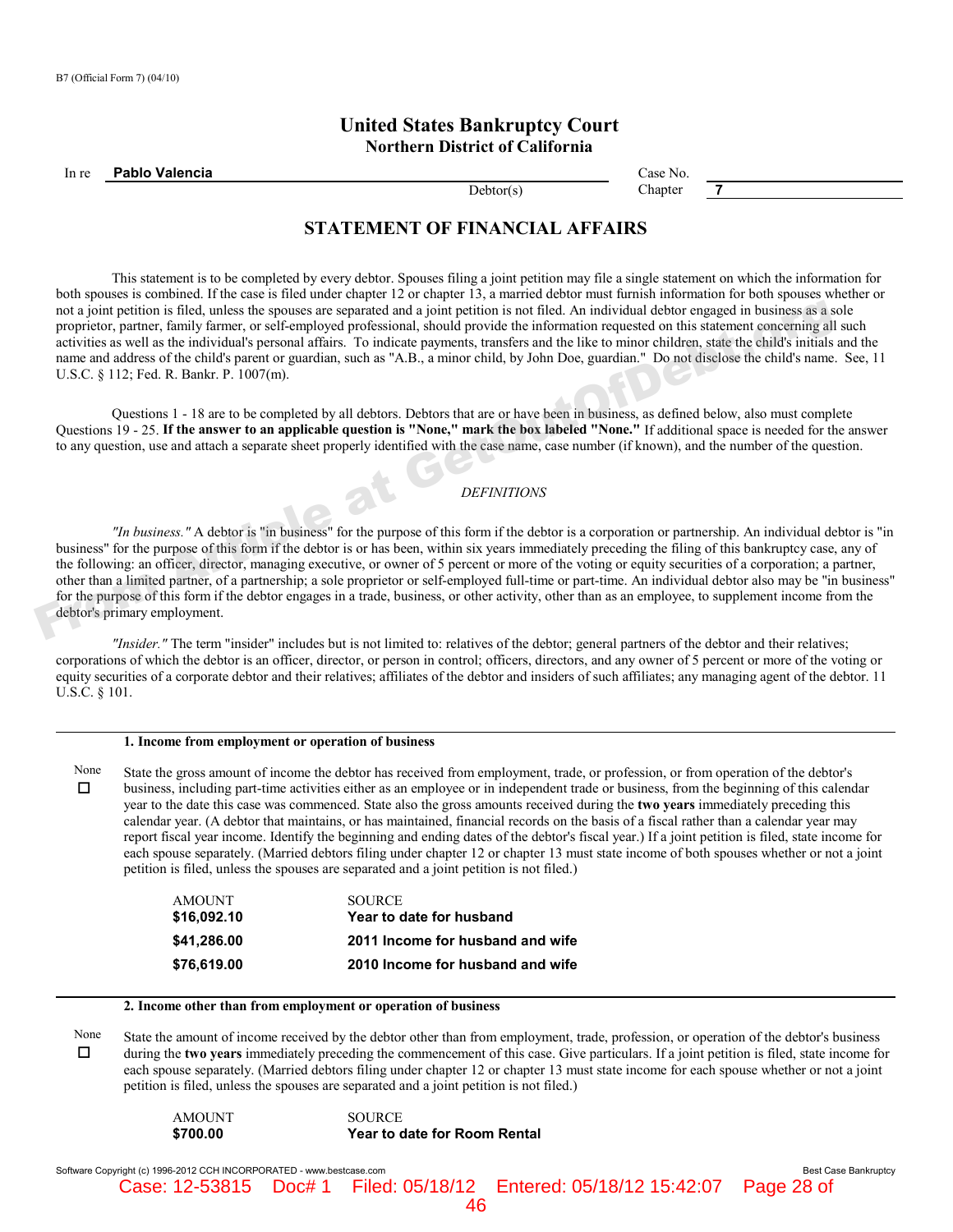|                       | 3. Payments to creditors                                                                                                                                                                                                                                                                                                                                                                                                                                                                                                                                                                                                                                                                                                                                                                                                                                 |                                                                 |                                                                                                                                              |                                                |
|-----------------------|----------------------------------------------------------------------------------------------------------------------------------------------------------------------------------------------------------------------------------------------------------------------------------------------------------------------------------------------------------------------------------------------------------------------------------------------------------------------------------------------------------------------------------------------------------------------------------------------------------------------------------------------------------------------------------------------------------------------------------------------------------------------------------------------------------------------------------------------------------|-----------------------------------------------------------------|----------------------------------------------------------------------------------------------------------------------------------------------|------------------------------------------------|
| None                  | Complete a. or b., as appropriate, and c.                                                                                                                                                                                                                                                                                                                                                                                                                                                                                                                                                                                                                                                                                                                                                                                                                |                                                                 |                                                                                                                                              |                                                |
| ▆                     | a.<br>and other debts to any creditor made within 90 days immediately preceding the commencement of this case unless the aggregate value<br>of all property that constitutes or is affected by such transfer is less than \$600. Indicate with an (*) any payments that were made to a<br>creditor on account of a domestic support obligation or as part of an alternative repayment schedule under a plan by an approved<br>nonprofit budgeting and credit counseling agency. (Married debtors filing under chapter 12 or chapter 13 must include payments by<br>either or both spouses whether or not a joint petition is filed, unless the spouses are separated and a joint petition is not filed.)                                                                                                                                                 |                                                                 | Individual or joint debtor(s) with primarily consumer debts. List all payments on loans, installment purchases of goods or services,         |                                                |
|                       | <b>NAME AND ADDRESS</b><br>OF CREDITOR                                                                                                                                                                                                                                                                                                                                                                                                                                                                                                                                                                                                                                                                                                                                                                                                                   | <b>DATES OF</b><br><b>PAYMENTS</b>                              | <b>AMOUNT PAID</b>                                                                                                                           | <b>AMOUNT STILL</b><br><b>OWING</b>            |
| None<br>ш             | b. Debtor whose debts are not primarily consumer debts: List each payment or other transfer to any creditor made within 90 days<br>immediately preceding the commencement of the case unless the aggregate value of all property that constitutes or is affected by such<br>transfer is less than \$5,850 $^*$ . If the debtor is an individual, indicate with an asterisk (*) any payments that were made to a creditor on<br>account of a domestic support obligation or as part of an alternative repayment schedule under a plan by an approved nonprofit<br>budgeting and credit counseling agency. (Married debtors filing under chapter 12 or chapter 13 must include payments and other<br>transfers by either or both spouses whether or not a joint petition is filed, unless the spouses are separated and a joint petition is not<br>filed.) |                                                                 |                                                                                                                                              |                                                |
|                       | ticle                                                                                                                                                                                                                                                                                                                                                                                                                                                                                                                                                                                                                                                                                                                                                                                                                                                    |                                                                 | AMOUNT                                                                                                                                       |                                                |
|                       |                                                                                                                                                                                                                                                                                                                                                                                                                                                                                                                                                                                                                                                                                                                                                                                                                                                          | <b>DATES OF</b>                                                 | <b>PAID OR</b>                                                                                                                               |                                                |
|                       | NAME AND ADDRESS OF CREDITOR                                                                                                                                                                                                                                                                                                                                                                                                                                                                                                                                                                                                                                                                                                                                                                                                                             | PAYMENTS/<br><b>TRANSFERS</b>                                   | <b>VALUE OF</b><br><b>TRANSFERS</b>                                                                                                          | <b>AMOUNT STILL</b><br>OWING                   |
| n                     | creditors who are or were insiders. (Married debtors filing under chapter 12 or chapter 13 must include payments by either or both                                                                                                                                                                                                                                                                                                                                                                                                                                                                                                                                                                                                                                                                                                                       |                                                                 |                                                                                                                                              |                                                |
|                       | spouses whether or not a joint petition is filed, unless the spouses are separated and a joint petition is not filed.)<br>NAME AND ADDRESS OF CREDITOR AND<br>RELATIONSHIP TO DEBTOR                                                                                                                                                                                                                                                                                                                                                                                                                                                                                                                                                                                                                                                                     | DATE OF PAYMENT                                                 | <b>AMOUNT PAID</b>                                                                                                                           | <b>AMOUNT STILL</b><br><b>OWING</b>            |
|                       | 4. Suits and administrative proceedings, executions, garnishments and attachments                                                                                                                                                                                                                                                                                                                                                                                                                                                                                                                                                                                                                                                                                                                                                                        |                                                                 |                                                                                                                                              |                                                |
| None<br>$\Box$        | a. List all suits and administrative proceedings to which the debtor is or was a party within one year immediately preceding the filing of<br>this bankruptcy case. (Married debtors filing under chapter 12 or chapter 13 must include information concerning either or both spouses<br>whether or not a joint petition is filed, unless the spouses are separated and a joint petition is not filed.)                                                                                                                                                                                                                                                                                                                                                                                                                                                  |                                                                 |                                                                                                                                              |                                                |
| Discover Bank<br>VS.  | <b>CAPTION OF SUIT</b><br><b>AND CASE NUMBER</b>                                                                                                                                                                                                                                                                                                                                                                                                                                                                                                                                                                                                                                                                                                                                                                                                         | NATURE OF<br><b>PROCEEDING</b><br><b>Complaint for</b><br>money | <b>COURT OR AGENCY</b><br><b>AND LOCATION</b><br><b>Superior Court of California, County of</b><br><b>Santa Clara</b><br>191 N. First Street | STATUS OR<br><b>DISPOSITION</b><br>Garnishment |
|                       | Case No. 111CV211441                                                                                                                                                                                                                                                                                                                                                                                                                                                                                                                                                                                                                                                                                                                                                                                                                                     |                                                                 | San Jose, CA 95113                                                                                                                           |                                                |
| None<br>□             | b. Describe all property that has been attached, garnished or seized under any legal or equitable process within one year immediately<br>preceding the commencement of this case. (Married debtors filing under chapter 12 or chapter 13 must include information concerning<br>property of either or both spouses whether or not a joint petition is filed, unless the spouses are separated and a joint petition is not<br>filed.)                                                                                                                                                                                                                                                                                                                                                                                                                     |                                                                 |                                                                                                                                              |                                                |
|                       | NAME AND ADDRESS OF PERSON FOR WHOSE                                                                                                                                                                                                                                                                                                                                                                                                                                                                                                                                                                                                                                                                                                                                                                                                                     |                                                                 | DESCRIPTION AND VALUE OF                                                                                                                     |                                                |
| <b>Pablo Valencia</b> | BENEFIT PROPERTY WAS SEIZED<br>Zwicker & Associates, P.C.                                                                                                                                                                                                                                                                                                                                                                                                                                                                                                                                                                                                                                                                                                                                                                                                | <b>DATE OF SEIZURE</b><br>4/22/2012                             | <b>PROPERTY</b><br><b>Funds Garnished from Judgment</b>                                                                                      |                                                |

\* Amount subject to adjustment on 4/01/13, and every three years thereafter with respect to cases commenced on or after the date of adjustment.

Software Copyright (c) 1996-2012 CCH INCORPORATED - www.bestcase.com Best Case Bankruptcy<br>Case: 12-53815 Doc# 1 Filed: 05/18/12 Entered: 05/18/12 15:42:07 Page 29 of Case: 12-53815 Doc# 1 Filed: 05/18/12 Entered: 05/18/12 15:42:07 Page 29 of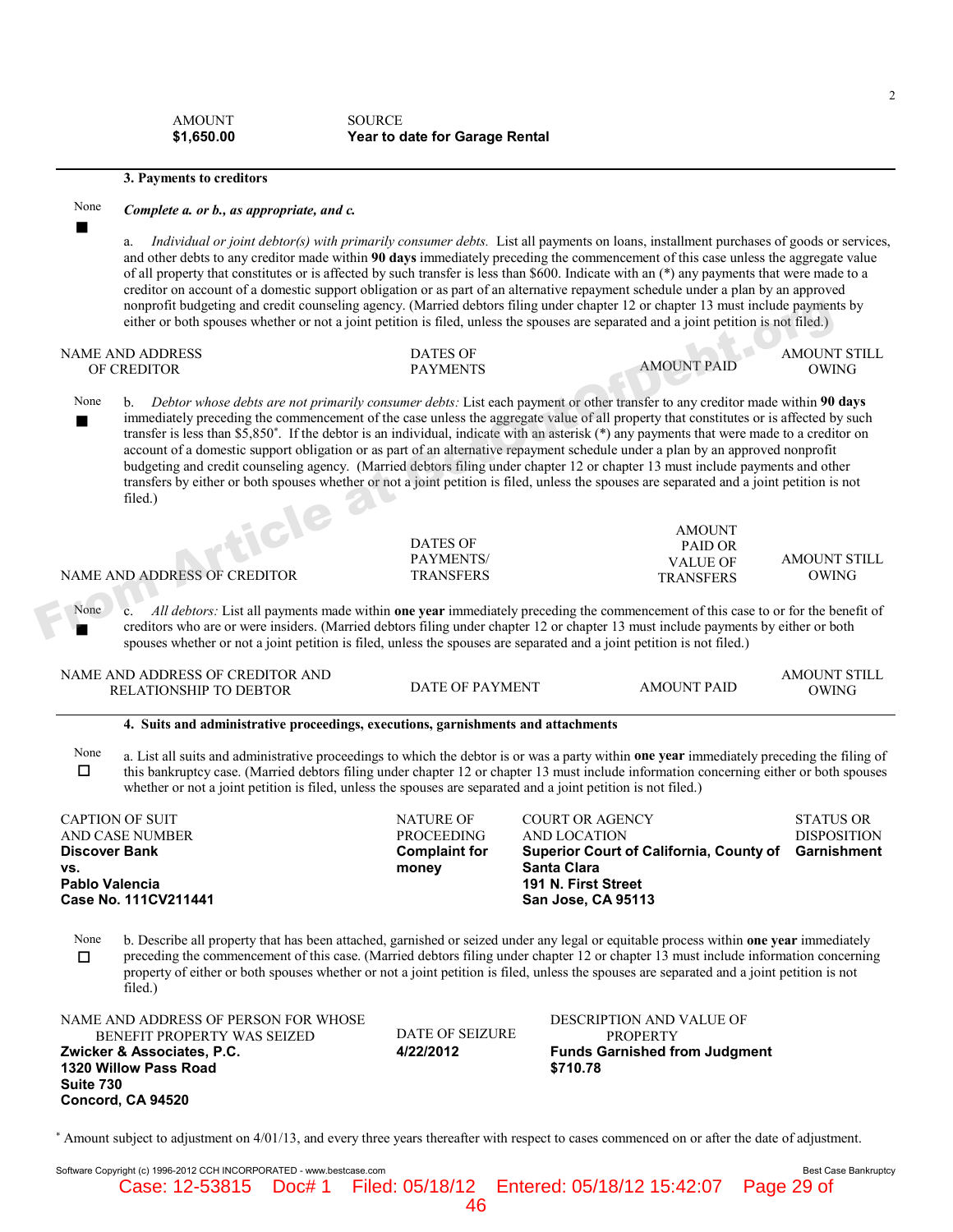| 5. Repossessions, foreclosures and returns |  |
|--------------------------------------------|--|
|--------------------------------------------|--|

| None           | spouses are separated and a joint petition is not filed.)                                      | List all property that has been repossessed by a creditor, sold at a foreclosure sale, transferred through a deed in lieu of foreclosure or<br>returned to the seller, within one year immediately preceding the commencement of this case. (Married debtors filing under chapter 12<br>or chapter 13 must include information concerning property of either or both spouses whether or not a joint petition is filed, unless the                                                                                                                                                                        |                                                                                                                |                                                                                                                                          |
|----------------|------------------------------------------------------------------------------------------------|----------------------------------------------------------------------------------------------------------------------------------------------------------------------------------------------------------------------------------------------------------------------------------------------------------------------------------------------------------------------------------------------------------------------------------------------------------------------------------------------------------------------------------------------------------------------------------------------------------|----------------------------------------------------------------------------------------------------------------|------------------------------------------------------------------------------------------------------------------------------------------|
|                | <b>NAME AND ADDRESS OF</b><br><b>CREDITOR OR SELLER</b>                                        | DATE OF REPOSSESSION,<br>FORECLOSURE SALE,<br>TRANSFER OR RETURN                                                                                                                                                                                                                                                                                                                                                                                                                                                                                                                                         | DESCRIPTION AND VALUE OF                                                                                       | <b>PROPERTY</b>                                                                                                                          |
|                | 6. Assignments and receiverships                                                               |                                                                                                                                                                                                                                                                                                                                                                                                                                                                                                                                                                                                          |                                                                                                                |                                                                                                                                          |
| None<br>ш      |                                                                                                | a. Describe any assignment of property for the benefit of creditors made within 120 days immediately preceding the commencement of<br>joint petition is filed, unless the spouses are separated and a joint petition is not filed.)                                                                                                                                                                                                                                                                                                                                                                      |                                                                                                                | this case. (Married debtors filing under chapter 12 or chapter 13 must include any assignment by either or both spouses whether or not a |
|                | NAME AND ADDRESS OF ASSIGNEE                                                                   | <b>DATE OF</b><br><b>ASSIGNMENT</b>                                                                                                                                                                                                                                                                                                                                                                                                                                                                                                                                                                      |                                                                                                                | TERMS OF ASSIGNMENT OR SETTLEMENT                                                                                                        |
| None<br>▄      | filed.)                                                                                        | b. List all property which has been in the hands of a custodian, receiver, or court-appointed official within one year immediately<br>preceding the commencement of this case. (Married debtors filing under chapter 12 or chapter 13 must include information concerning<br>property of either or both spouses whether or not a joint petition is filed, unless the spouses are separated and a joint petition is not                                                                                                                                                                                   |                                                                                                                |                                                                                                                                          |
|                |                                                                                                | <b>NAME AND LOCATION</b>                                                                                                                                                                                                                                                                                                                                                                                                                                                                                                                                                                                 |                                                                                                                |                                                                                                                                          |
|                | <b>NAME AND ADDRESS</b><br>OF CUSTODIAN                                                        | OF COURT<br><b>CASE TITLE &amp; NUMBER</b>                                                                                                                                                                                                                                                                                                                                                                                                                                                                                                                                                               | <b>DATE OF</b><br><b>ORDER</b>                                                                                 | DESCRIPTION AND VALUE OF<br><b>PROPERTY</b>                                                                                              |
|                | 7. Gifts                                                                                       |                                                                                                                                                                                                                                                                                                                                                                                                                                                                                                                                                                                                          |                                                                                                                |                                                                                                                                          |
| None           | NAME AND ADDRESS OF<br>PERSON OR ORGANIZATION                                                  | List all gifts or charitable contributions made within one year immediately preceding the commencement of this case except ordinary<br>and usual gifts to family members aggregating less than \$200 in value per individual family member and charitable contributions<br>aggregating less than \$100 per recipient. (Married debtors filing under chapter 12 or chapter 13 must include gifts or contributions by<br>either or both spouses whether or not a joint petition is filed, unless the spouses are separated and a joint petition is not filed.)<br><b>RELATIONSHIP TO</b><br>DEBTOR, IF ANY | <b>DATE OF GIFT</b>                                                                                            | <b>DESCRIPTION AND</b><br><b>VALUE OF GIFT</b>                                                                                           |
|                | 8. Losses                                                                                      |                                                                                                                                                                                                                                                                                                                                                                                                                                                                                                                                                                                                          |                                                                                                                |                                                                                                                                          |
| None<br>ш      |                                                                                                | List all losses from fire, theft, other casualty or gambling within one year immediately preceding the commencement of this case or<br>since the commencement of this case. (Married debtors filing under chapter 12 or chapter 13 must include losses by either or both<br>spouses whether or not a joint petition is filed, unless the spouses are separated and a joint petition is not filed.)                                                                                                                                                                                                       |                                                                                                                |                                                                                                                                          |
|                | DESCRIPTION AND VALUE<br>OF PROPERTY                                                           |                                                                                                                                                                                                                                                                                                                                                                                                                                                                                                                                                                                                          | DESCRIPTION OF CIRCUMSTANCES AND, IF<br>LOSS WAS COVERED IN WHOLE OR IN PART<br>BY INSURANCE, GIVE PARTICULARS | DATE OF LOSS                                                                                                                             |
|                | 9. Payments related to debt counseling or bankruptcy                                           |                                                                                                                                                                                                                                                                                                                                                                                                                                                                                                                                                                                                          |                                                                                                                |                                                                                                                                          |
| None<br>$\Box$ | preceding the commencement of this case.                                                       | List all payments made or property transferred by or on behalf of the debtor to any persons, including attorneys, for consultation                                                                                                                                                                                                                                                                                                                                                                                                                                                                       |                                                                                                                | concerning debt consolidation, relief under the bankruptcy law or preparation of the petition in bankruptcy within one year immediately  |
|                | <b>NAME AND ADDRESS</b><br><b>OF PAYEE</b>                                                     | DATE OF PAYMENT,<br>NAME OF PAYOR IF OTHER<br><b>THAN DEBTOR</b>                                                                                                                                                                                                                                                                                                                                                                                                                                                                                                                                         |                                                                                                                | <b>AMOUNT OF MONEY</b><br>OR DESCRIPTION AND VALUE<br>OF PROPERTY                                                                        |
|                | Marilyn Thomassen & Associates, P.C.<br>2670 South White Road, Suite 200<br>San Jose, CA 95148 | 4/18/2012                                                                                                                                                                                                                                                                                                                                                                                                                                                                                                                                                                                                |                                                                                                                | \$2000                                                                                                                                   |
|                | Software Copyright (c) 1996-2012 CCH INCORPORATED - www.bestcase.com                           |                                                                                                                                                                                                                                                                                                                                                                                                                                                                                                                                                                                                          |                                                                                                                | <b>Best Case Bankruptcy</b>                                                                                                              |

Case: 12-53815 Doc# 1 Filed: 05/18/12 Entered: 05/18/12 15:42:07 Page 30 of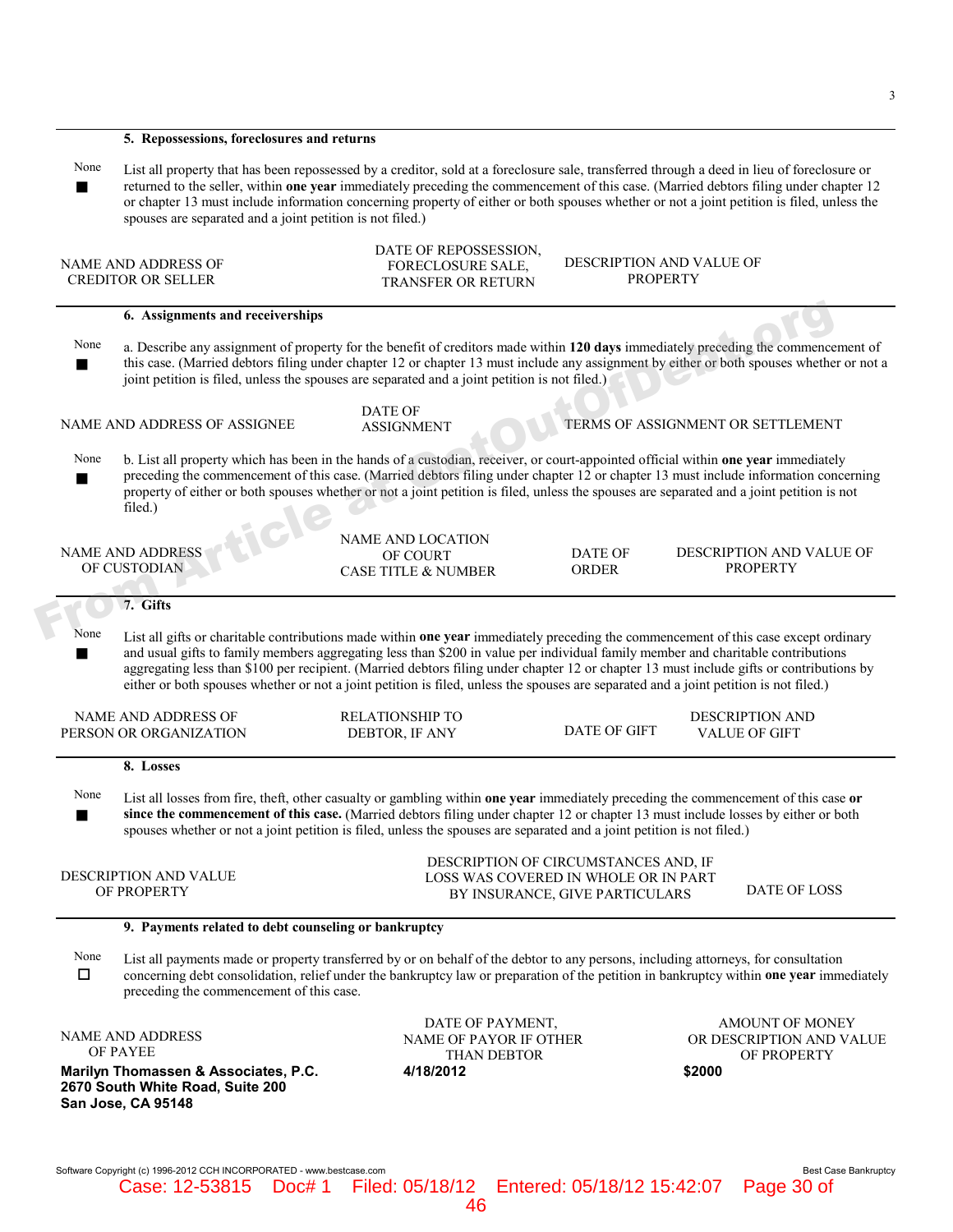#### **10. Other transfers**

None  $\Box$ a. List all other property, other than property transferred in the ordinary course of the business or financial affairs of the debtor, transferred either absolutely or as security within **two years** immediately preceding the commencement of this case. (Married debtors filing under chapter 12 or chapter 13 must include transfers by either or both spouses whether or not a joint petition is filed, unless the spouses are separated and a joint petition is not filed.)

| NAME AND ADDRESS OF TRANSFEREE. | DATE    | DESCRIBE PROPERTY TRANSFERRED |
|---------------------------------|---------|-------------------------------|
| <b>RELATIONSHIP TO DEBTOR</b>   |         | AND VALUE RECEIVED            |
| <b>Private Seller</b>           | 10/2011 | 1996 Toyota Tacoma            |
|                                 |         | (120,000 miles for \$800.00)  |

None b. List all property transferred by the debtor within **ten years** immediately preceding the commencement of this case to a self-settled trust or similar device of which the debtor is a beneficiary.

| NAME OF TRUST OR OTHER |                             | AMOUNT OF MONEY OR DESCRIPTION AND                    |
|------------------------|-----------------------------|-------------------------------------------------------|
| <b>DEVICE</b>          | $DATE(S)$ OF<br>TRANSFER(S) | VALUE OF PROPERTY OR DEBTOR'S INTEREST<br>IN PROPERTY |
|                        |                             |                                                       |

#### **11. Closed financial accounts**

None List all financial accounts and instruments held in the name of the debtor or for the benefit of the debtor which were closed, sold, or otherwise transferred within **one year** immediately preceding the commencement of this case. Include checking, savings, or other financial accounts, certificates of deposit, or other instruments; shares and share accounts held in banks, credit unions, pension funds, cooperatives, associations, brokerage houses and other financial institutions. (Married debtors filing under chapter 12 or chapter 13 must include information concerning accounts or instruments held by or for either or both spouses whether or not a joint petition is filed, unless the spouses are separated and a joint petition is not filed.) From B. List all property transferred by the debtor within ten years immediately preceding the commencement of this case to a self-s<br>
from the original device of which the debtor is a beneficiary.<br>
NAME OF TRUST OR OTHER<br>

|                        | <b>NAME AND ADDRESS OF INSTITUTION</b>                 | TYPE OF ACCOUNT, LAST FOUR<br>DIGITS OF ACCOUNT NUMBER,<br>AND AMOUNT OF FINAL BALANCE                                                                                                                                                                                                                                                                                                                                      |                                   | AMOUNT AND DATE OF SALE<br>OR CLOSING           |
|------------------------|--------------------------------------------------------|-----------------------------------------------------------------------------------------------------------------------------------------------------------------------------------------------------------------------------------------------------------------------------------------------------------------------------------------------------------------------------------------------------------------------------|-----------------------------------|-------------------------------------------------|
|                        | 12. Safe deposit boxes                                 |                                                                                                                                                                                                                                                                                                                                                                                                                             |                                   |                                                 |
| None<br>٠              | filed.)                                                | List each safe deposit or other box or depository in which the debtor has or had securities, cash, or other valuables within one year<br>immediately preceding the commencement of this case. (Married debtors filing under chapter 12 or chapter 13 must include boxes or<br>depositories of either or both spouses whether or not a joint petition is filed, unless the spouses are separated and a joint petition is not |                                   |                                                 |
|                        | <b>NAME AND ADDRESS OF BANK</b><br>OR OTHER DEPOSITORY | <b>NAMES AND ADDRESSES</b><br>OF THOSE WITH ACCESS<br>TO BOX OR DEPOSITORY                                                                                                                                                                                                                                                                                                                                                  | <b>DESCRIPTION</b><br>OF CONTENTS | DATE OF TRANSFER OR<br><b>SURRENDER, IF ANY</b> |
|                        | 13. Setoffs                                            |                                                                                                                                                                                                                                                                                                                                                                                                                             |                                   |                                                 |
| None<br>$\blacksquare$ |                                                        | List all setoffs made by any creditor, including a bank, against a debt or deposit of the debtor within <b>90 days</b> preceding the<br>commencement of this case. (Married debtors filing under chapter 12 or chapter 13 must include information concerning either or both<br>spouses whether or not a joint petition is filed, unless the spouses are separated and a joint petition is not filed.)                      |                                   |                                                 |
|                        | NAME AND ADDRESS OF CREDITOR                           | DATE OF SETOFF                                                                                                                                                                                                                                                                                                                                                                                                              |                                   | <b>AMOUNT OF SETOFF</b>                         |
|                        | 14. Property held for another person                   |                                                                                                                                                                                                                                                                                                                                                                                                                             |                                   |                                                 |
| None<br>■              |                                                        | List all property owned by another person that the debtor holds or controls.                                                                                                                                                                                                                                                                                                                                                |                                   |                                                 |
|                        | <b>NAME AND ADDRESS OF OWNER</b>                       | DESCRIPTION AND VALUE OF PROPERTY                                                                                                                                                                                                                                                                                                                                                                                           |                                   | <b>LOCATION OF PROPERTY</b>                     |
|                        |                                                        |                                                                                                                                                                                                                                                                                                                                                                                                                             |                                   |                                                 |
|                        |                                                        |                                                                                                                                                                                                                                                                                                                                                                                                                             |                                   |                                                 |

Software Copyright (c) 1996-2012 CCH INCORPORATED - www.bestcase.com **Best Case Bankruptcy** Best Case Bankruptcy Case: 12-53815 Doc# 1 Filed: 05/18/12 Entered: 05/18/12 15:42:07 Page 31 of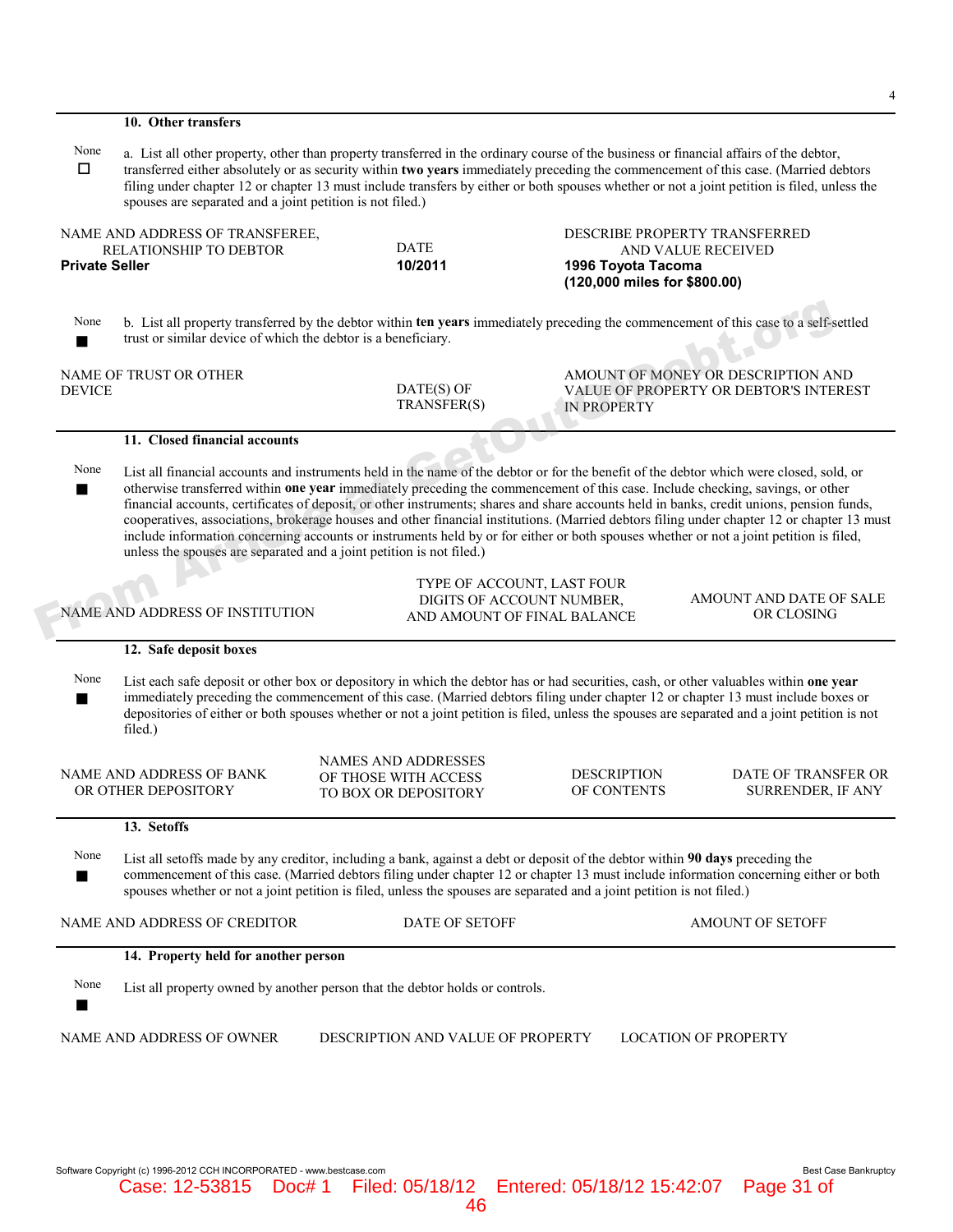| Software Copyright (c) 1996-2012 CCH INCORPORATED - www.bestcase.com |  |                                                                             | <b>Best Case Bankruptcy</b> |  |
|----------------------------------------------------------------------|--|-----------------------------------------------------------------------------|-----------------------------|--|
|                                                                      |  | Case: 12-53815 Doc# 1 Filed: 05/18/12 Entered: 05/18/12 15:42:07 Page 32 of |                             |  |

**15. Prior address of debtor**

|                               | address of either spouse.             |                                                                                                                                                                                                                                                                                                                                                                                                                 |                                 |                             |
|-------------------------------|---------------------------------------|-----------------------------------------------------------------------------------------------------------------------------------------------------------------------------------------------------------------------------------------------------------------------------------------------------------------------------------------------------------------------------------------------------------------|---------------------------------|-----------------------------|
| <b>ADDRESS</b>                |                                       | <b>NAME USED</b>                                                                                                                                                                                                                                                                                                                                                                                                |                                 | DATES OF OCCUPANCY          |
|                               | <b>16. Spouses and Former Spouses</b> |                                                                                                                                                                                                                                                                                                                                                                                                                 |                                 |                             |
| None<br>$\Box$                | the community property state.         | If the debtor resides or resided in a community property state, commonwealth, or territory (including Alaska, Arizona, California, Idaho,<br>Louisiana, Nevada, New Mexico, Puerto Rico, Texas, Washington, or Wisconsin) within eight years immediately preceding the<br>commencement of the case, identify the name of the debtor's spouse and of any former spouse who resides or resided with the debtor in |                                 |                             |
| <b>NAME</b><br>Maria Valencia |                                       |                                                                                                                                                                                                                                                                                                                                                                                                                 |                                 | 2fDebt.o                    |
|                               | 17. Environmental Information.        |                                                                                                                                                                                                                                                                                                                                                                                                                 |                                 |                             |
|                               |                                       | For the purpose of this question, the following definitions apply:                                                                                                                                                                                                                                                                                                                                              | JUE                             |                             |
|                               |                                       | "Environmental Law" means any federal, state, or local statute or regulation regulating pollution, contamination, releases of hazardous<br>or toxic substances, wastes or material into the air, land, soil, surface water, groundwater, or other medium, including, but not limited to,<br>statutes or regulations regulating the cleanup of these substances, wastes, or material.                            |                                 |                             |
|                               |                                       | "Site" means any location, facility, or property as defined under any Environmental Law, whether or not presently or formerly<br>owned or operated by the debtor, including, but not limited to, disposal sites.                                                                                                                                                                                                |                                 |                             |
|                               |                                       | "Hazardous Material" means anything defined as a hazardous waste, hazardous substance, toxic substance, hazardous material,<br>pollutant, or contaminant or similar term under an Environmental Law                                                                                                                                                                                                             |                                 |                             |
| None                          | the Environmental Law:                | a. List the name and address of every site for which the debtor has received notice in writing by a governmental unit that it may be liable<br>or potentially liable under or in violation of an Environmental Law. Indicate the governmental unit, the date of the notice, and, if known,                                                                                                                      |                                 |                             |
|                               |                                       |                                                                                                                                                                                                                                                                                                                                                                                                                 | <b>DATE OF</b>                  |                             |
|                               | SITE NAME AND ADDRESS                 | <b>NAME AND ADDRESS OF</b><br><b>GOVERNMENTAL UNIT</b>                                                                                                                                                                                                                                                                                                                                                          | <b>NOTICE</b>                   | <b>ENVIRONMENTAL</b><br>LAW |
| None<br>■                     |                                       | b. List the name and address of every site for which the debtor provided notice to a governmental unit of a release of Hazardous<br>Material. Indicate the governmental unit to which the notice was sent and the date of the notice.                                                                                                                                                                           |                                 |                             |
|                               | SITE NAME AND ADDRESS                 | NAME AND ADDRESS OF<br><b>GOVERNMENTAL UNIT</b>                                                                                                                                                                                                                                                                                                                                                                 | <b>DATE OF</b><br><b>NOTICE</b> | <b>ENVIRONMENTAL</b><br>LAW |
| None<br>■                     | docket number.                        | c. List all judicial or administrative proceedings, including settlements or orders, under any Environmental Law with respect to which<br>the debtor is or was a party. Indicate the name and address of the governmental unit that is or was a party to the proceeding, and the                                                                                                                                |                                 |                             |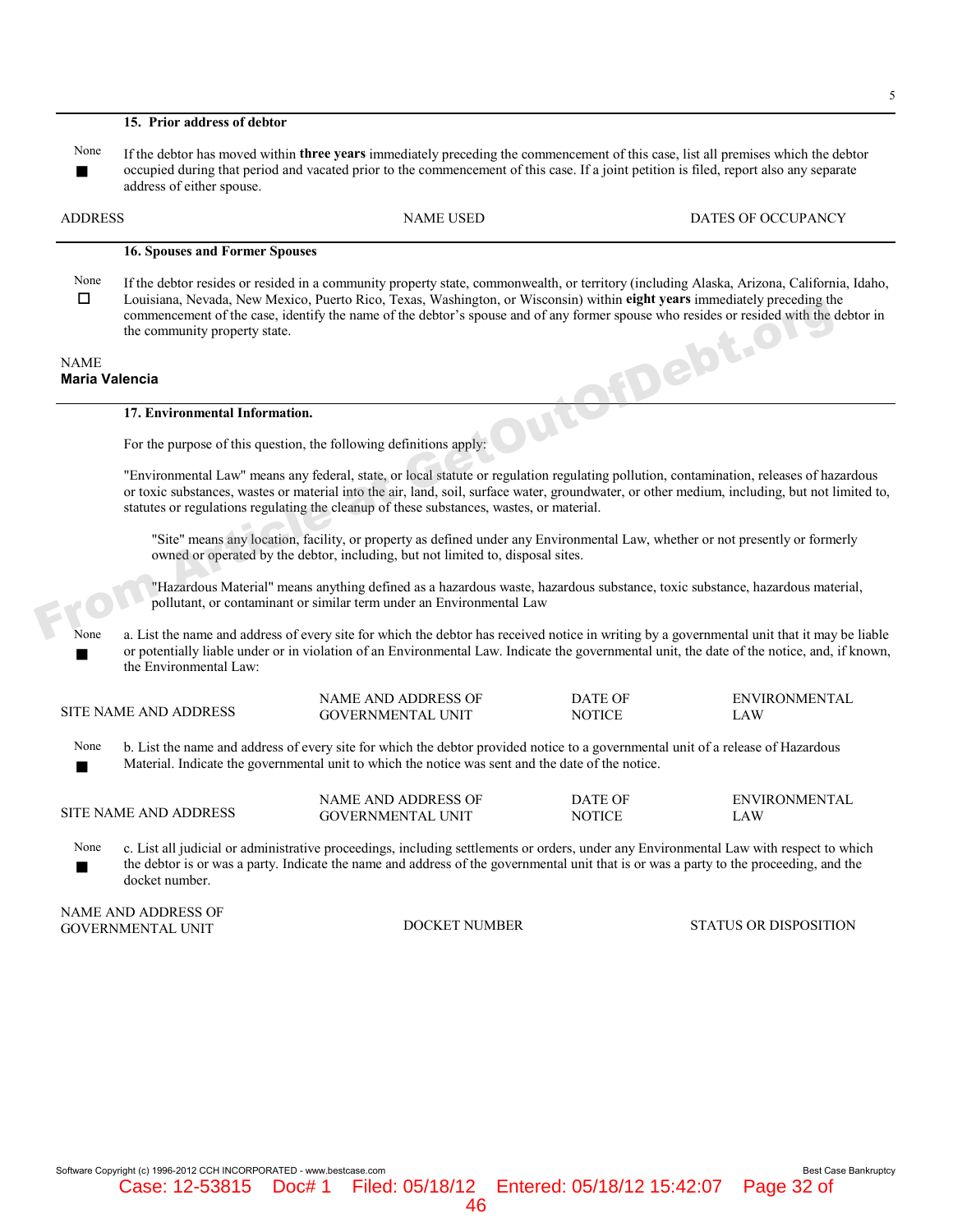#### **18 . Nature, location and name of business**

None a. *If the debtor is an individual*, list the names, addresses, taxpayer identification numbers, nature of the businesses, and beginning and ending dates of all businesses in which the debtor was an officer, director, partner, or managing executive of a corporation, partner in a partnership, sole proprietor, or was self-employed in a trade, profession, or other activity either full- or part-time within **six years** immediately preceding the commencement of this case, or in which the debtor owned 5 percent or more of the voting or equity securities within **six years** immediately preceding the commencement of this case.

*If the debtor is a partnership*, list the names, addresses, taxpayer identification numbers, nature of the businesses, and beginning and ending dates of all businesses in which the debtor was a partner or owned 5 percent or more of the voting or equity securities, within **six years** immediately preceding the commencement of this case.

*If the debtor is a corporation*, list the names, addresses, taxpayer identification numbers, nature of the businesses, and beginning and ending dates of all businesses in which the debtor was a partner or owned 5 percent or more of the voting or equity securities within **six years** immediately preceding the commencement of this case.

LAST FOUR DIGITS OF SOCIAL-SECURITY OR OTHER INDIVIDUAL TAXPAYER-I.D. NO. (ITIN)/ COMPLETE EIN ADDRESS

BEGINNING AND ENDING DATES

6

None b. Identify any business listed in response to subdivision a., above, that is "single asset real estate" as defined in 11 U.S.C. § 101.

NAME

NAME ADDRESS

The following questions are to be completed by every debtor that is a corporation or partnership and by any individual debtor who is or has been, within **six years** immediately preceding the commencement of this case, any of the following: an officer, director, managing executive, or owner of more than 5 percent of the voting or equity securities of a corporation; a partner, other than a limited partner, of a partnership, a sole proprietor, or self-employed in a trade, profession, or other activity, either full- or part-time. *If the debtor is a corporation*, list the names, addresses, taxpayer identification numbers, nature of the businesses, and beginnine ending dates of all businesses in which the debtor was a partner or owned 5 percent or m

*(An individual or joint debtor should complete this portion of the statement only if the debtor is or has been in business, as defined above, within six years immediately preceding the commencement of this case. A debtor who has not been in business within those six years should go directly to the signature page.)*

#### **19. Books, records and financial statements**

| one a. List all bookkeepers and accountants who within two years immediately preceding the filing of this bankruptcy case kept or |
|-----------------------------------------------------------------------------------------------------------------------------------|
| supervised the keeping of books of account and records of the debtor.                                                             |

None b. List all firms or individuals who within the **two years** immediately preceding the filing of this bankruptcy case have audited the books of account and records, or prepared a financial statement of the debtor.

NAME ADDRESS DATES SERVICES RENDERED

 $\overline{N}$ п

None c. List all firms or individuals who at the time of the commencement of this case were in possession of the books of account and records of the debtor. If any of the books of account and records are not available, explain.

None d. List all financial institutions, creditors and other parties, including mercantile and trade agencies, to whom a financial statement was issued by the debtor within **two years** immediately preceding the commencement of this case.

NAME AND ADDRESS DATE ISSUED

Software Copyright (c) 1996-2012 CCH INCORPORATED - www.bestcase.com Section 1997 1998-2012 CCH INCORPORATED - www.bestcase.com Section 1998-2012 CCH INCORPORATED - www.bestcase.com Section 1999-2012 CCH INCORPORATED - www

Case: 12-53815 Doc# 1 Filed: 05/18/12 Entered: 05/18/12 15:42:07 Page 33 of

#### NAME AND ADDRESS DATES SERVICES RENDERED

NAME ADDRESS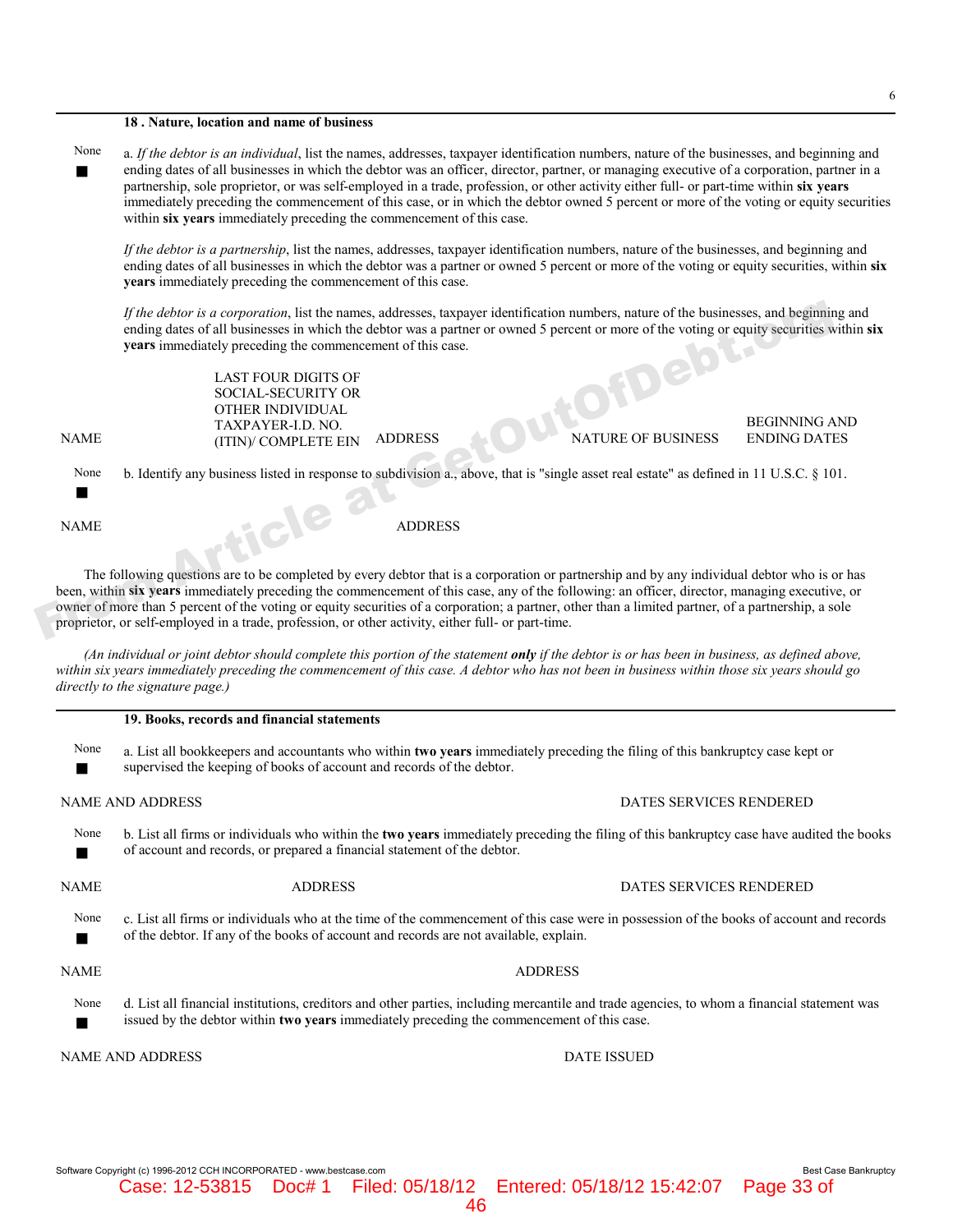|               | 20. Inventories                          |                                                                                                                                                                                               |                           |                                                                                                                                                                                                                                                                                      |
|---------------|------------------------------------------|-----------------------------------------------------------------------------------------------------------------------------------------------------------------------------------------------|---------------------------|--------------------------------------------------------------------------------------------------------------------------------------------------------------------------------------------------------------------------------------------------------------------------------------|
| None          |                                          | and the dollar amount and basis of each inventory.                                                                                                                                            |                           | a. List the dates of the last two inventories taken of your property, the name of the person who supervised the taking of each inventory,                                                                                                                                            |
|               | DATE OF INVENTORY                        | <b>INVENTORY SUPERVISOR</b>                                                                                                                                                                   |                           | DOLLAR AMOUNT OF INVENTORY<br>(Specify cost, market or other basis)                                                                                                                                                                                                                  |
| None          |                                          | b. List the name and address of the person having possession of the records of each of the two inventories reported in a., above.                                                             |                           |                                                                                                                                                                                                                                                                                      |
|               | DATE OF INVENTORY                        |                                                                                                                                                                                               | <b>RECORDS</b>            | NAME AND ADDRESSES OF CUSTODIAN OF INVENTORY                                                                                                                                                                                                                                         |
|               |                                          | 21. Current Partners, Officers, Directors and Shareholders                                                                                                                                    |                           |                                                                                                                                                                                                                                                                                      |
| None          |                                          | a. If the debtor is a partnership, list the nature and percentage of partnership interest of each member of the partnership.                                                                  |                           |                                                                                                                                                                                                                                                                                      |
|               | <b>NAME AND ADDRESS</b>                  |                                                                                                                                                                                               | <b>NATURE OF INTEREST</b> | PERCENTAGE OF INTEREST                                                                                                                                                                                                                                                               |
| None          |                                          | controls, or holds 5 percent or more of the voting or equity securities of the corporation.                                                                                                   |                           | b. If the debtor is a corporation, list all officers and directors of the corporation, and each stockholder who directly or indirectly owns,                                                                                                                                         |
|               | <b>NAME AND ADDRESS</b>                  | <b>TITLE</b>                                                                                                                                                                                  |                           | NATURE AND PERCENTAGE<br>OF STOCK OWNERSHIP                                                                                                                                                                                                                                          |
|               |                                          | 22. Former partners, officers, directors and shareholders                                                                                                                                     |                           |                                                                                                                                                                                                                                                                                      |
| None          | commencement of this case.               | a. If the debtor is a partnership, list each member who withdrew from the partnership within one year immediately preceding the                                                               |                           |                                                                                                                                                                                                                                                                                      |
| <b>NAME</b>   |                                          | <b>ADDRESS</b>                                                                                                                                                                                |                           | DATE OF WITHDRAWAL                                                                                                                                                                                                                                                                   |
| None          |                                          | b. If the debtor is a corporation, list all officers, or directors whose relationship with the corporation terminated within one year<br>immediately preceding the commencement of this case. |                           |                                                                                                                                                                                                                                                                                      |
|               | <b>NAME AND ADDRESS</b>                  | <b>TITLE</b>                                                                                                                                                                                  |                           | DATE OF TERMINATION                                                                                                                                                                                                                                                                  |
|               |                                          | 23. Withdrawals from a partnership or distributions by a corporation                                                                                                                          |                           |                                                                                                                                                                                                                                                                                      |
| None<br>٠     | commencement of this case.               |                                                                                                                                                                                               |                           | If the debtor is a partnership or corporation, list all withdrawals or distributions credited or given to an insider, including compensation<br>in any form, bonuses, loans, stock redemptions, options exercised and any other perquisite during one year immediately preceding the |
| OF RECIPIENT, | NAME & ADDRESS<br>RELATIONSHIP TO DEBTOR | OF WITHDRAWAL                                                                                                                                                                                 | DATE AND PURPOSE          | AMOUNT OF MONEY<br>OR DESCRIPTION AND<br><b>VALUE OF PROPERTY</b>                                                                                                                                                                                                                    |
|               | 24. Tax Consolidation Group.             |                                                                                                                                                                                               |                           |                                                                                                                                                                                                                                                                                      |
| None<br>■     | of the case.                             |                                                                                                                                                                                               |                           | If the debtor is a corporation, list the name and federal taxpayer identification number of the parent corporation of any consolidated<br>group for tax purposes of which the debtor has been a member at any time within six years immediately preceding the commencement           |
|               | NAME OF PARENT CORPORATION               |                                                                                                                                                                                               |                           | TAXPAYER IDENTIFICATION NUMBER (EIN)                                                                                                                                                                                                                                                 |
|               |                                          |                                                                                                                                                                                               |                           |                                                                                                                                                                                                                                                                                      |

Software Copyright (c) 1996-2012 CCH INCORPORATED - www.bestcase.com **Best Case Bankruptcy متصور Best Case: 12-53815 Doc# 1 Filed: 05/18/12 Entered: 05/18/12 15:42:07 Page 34 of**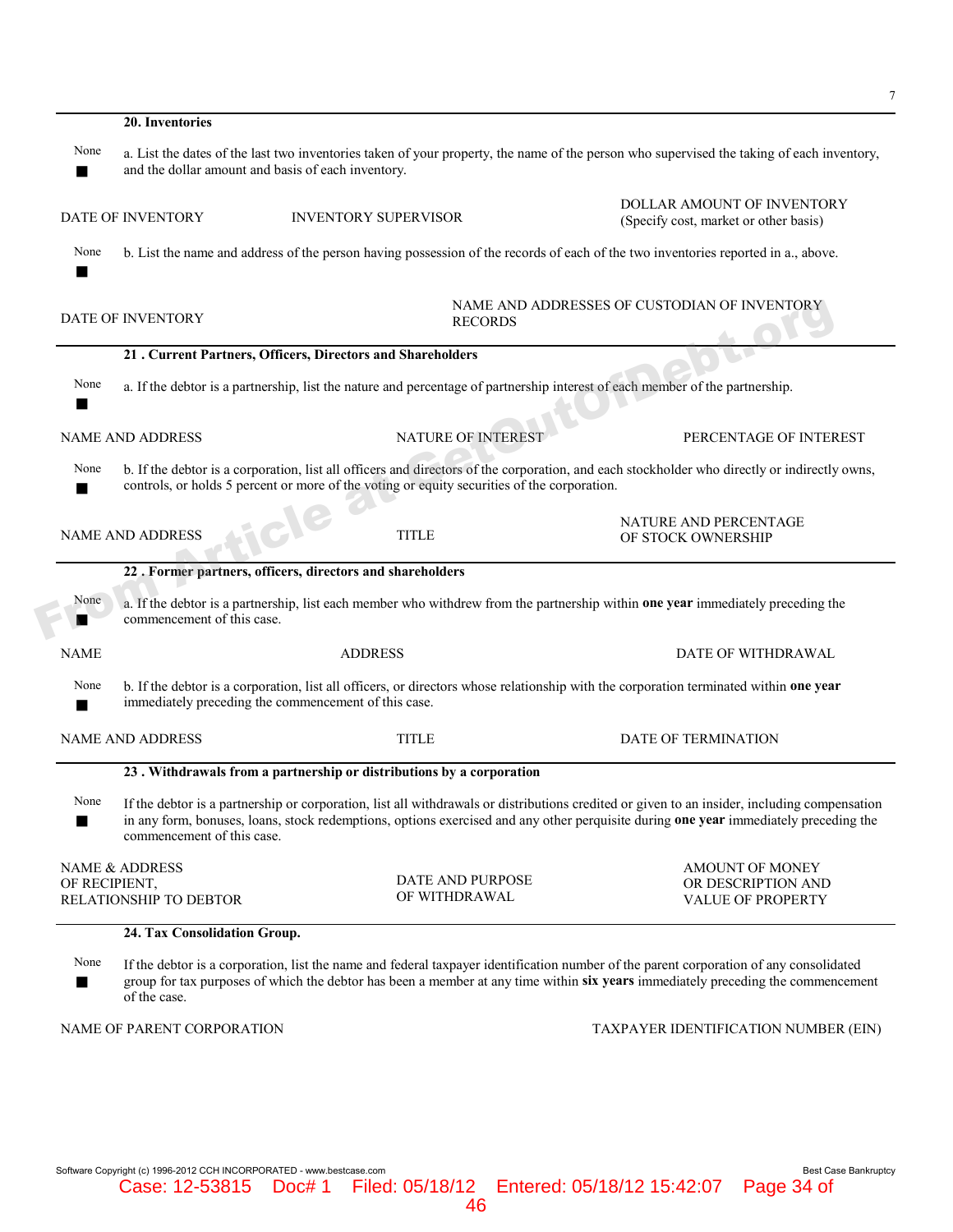**25. Pension Funds.**

#### None If the debtor is not an individual, list the name and federal taxpayer-identification number of any pension fund to which the debtor, as an employer, has been responsible for contributing at any time within **six years** immediately preceding the commencement of the case.

NAME OF PENSION FUND TAXPAYER IDENTIFICATION NUMBER (EIN)

#### **DECLARATION UNDER PENALTY OF PERJURY BY INDIVIDUAL DEBTOR**

I declare under penalty of perjury that I have read the answers contained in the foregoing statement of financial affairs and any attachments thereto and that they are true and correct.

Date **May 18, 2012** Signature **/s/ Pablo Valencia Pablo Valencia**

Debtor

*Penalty for making a false statement: Fine of up to \$500,000 or imprisonment for up to 5 years, or both. 18 U.S.C. §§ 152 and 3571* Date May 18, 2012<br>
Signature *Isl* Pablo Valencia<br>
Penalty for making a false statement: Fine of up to \$500,000 or imprisonment for up to \$years, or both. 18 U.S.C. §§ 152 and.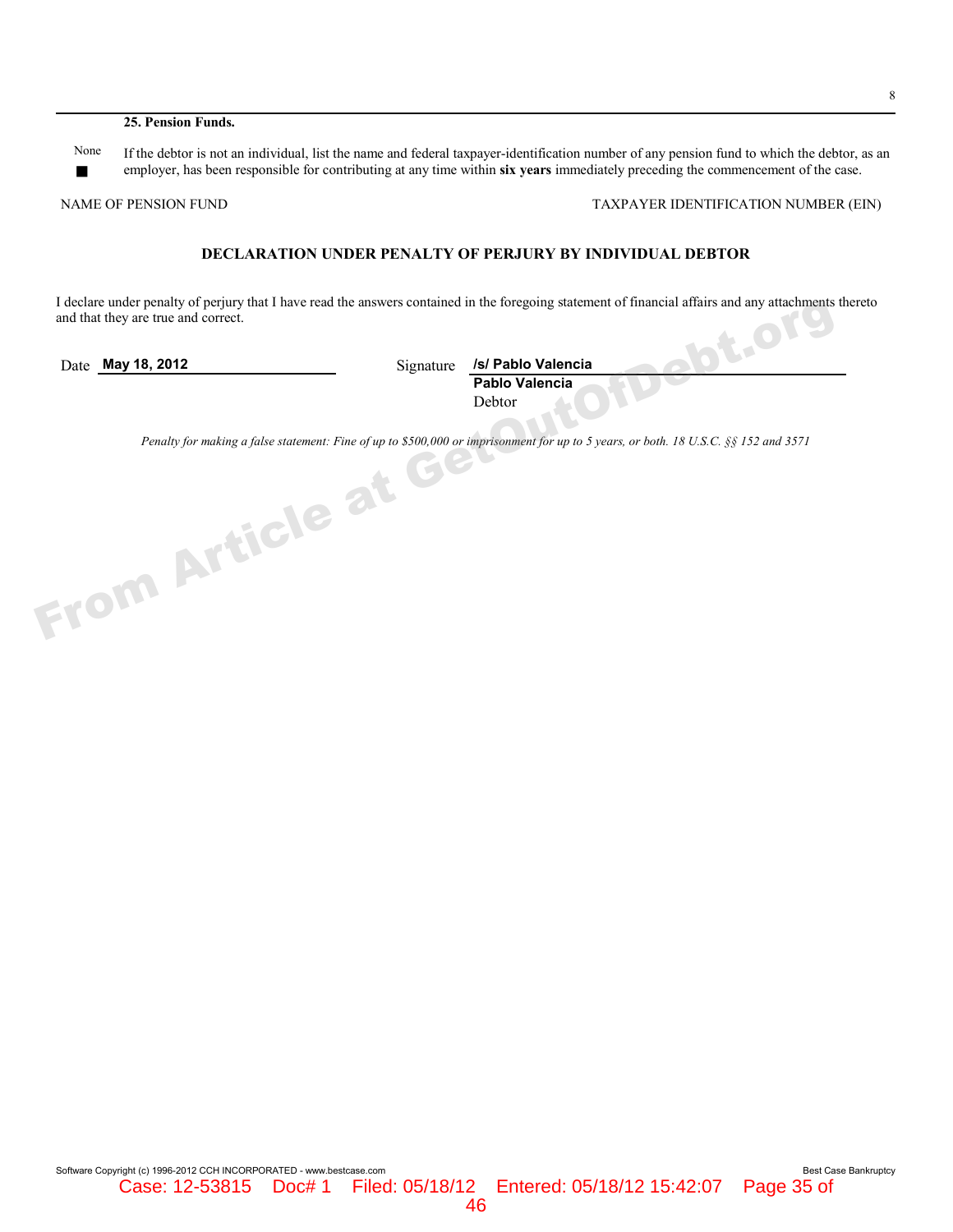In re **Pablo Valencia** Case No. **Case No. Case No. Case No. Case No. Case No. Chapter** 

Debtor(s) Chapter **7** 

## **CHAPTER 7 INDIVIDUAL DEBTOR'S STATEMENT OF INTENTION**

**PART A** - Debts secured by property of the estate. (Part A must be fully completed for **EACH** debt which is secured by property of the estate. Attach additional pages if necessary.)

| Property No. 1                                                                                                  |                                                                                                                             |
|-----------------------------------------------------------------------------------------------------------------|-----------------------------------------------------------------------------------------------------------------------------|
| <b>Creditor's Name:</b><br>Chase                                                                                | <b>Describe Property Securing Debt:</b><br>2218 S King Road<br>San Jose, CA 95122<br>(Replacment Value from WWW.Zillow.Com) |
| Property will be (check one):                                                                                   |                                                                                                                             |
| $\Box$ Surrendered                                                                                              | Retained                                                                                                                    |
| If retaining the property, I intend to (check at least one):<br>$\Box$ Redeem the property<br>Reaffirm the debt | Other. Explain Retain and pay pursuant to original contract (for example, avoid lien using 11 U.S.C. $\S$ 522(f)).          |
| Property is (check one):                                                                                        |                                                                                                                             |
| Claimed as Exempt                                                                                               | Not claimed as exempt<br>п                                                                                                  |
|                                                                                                                 |                                                                                                                             |
| Property No. 2                                                                                                  |                                                                                                                             |
| <b>Creditor's Name:</b><br><b>Provident Credit Union</b>                                                        | <b>Describe Property Securing Debt:</b><br>2001 Toyota Sequoia<br>(Replacement Value from KBB.Com)                          |
| Property will be (check one):                                                                                   |                                                                                                                             |
| $\Box$ Surrendered                                                                                              | Retained                                                                                                                    |
| If retaining the property, I intend to (check at least one):                                                    |                                                                                                                             |
| $\Box$ Redeem the property                                                                                      |                                                                                                                             |
|                                                                                                                 |                                                                                                                             |
| Reaffirm the debt                                                                                               |                                                                                                                             |
| Other. Explain<br>П.                                                                                            | (for example, avoid lien using 11 U.S.C. $\S$ 522(f)).                                                                      |
| Property is (check one):                                                                                        |                                                                                                                             |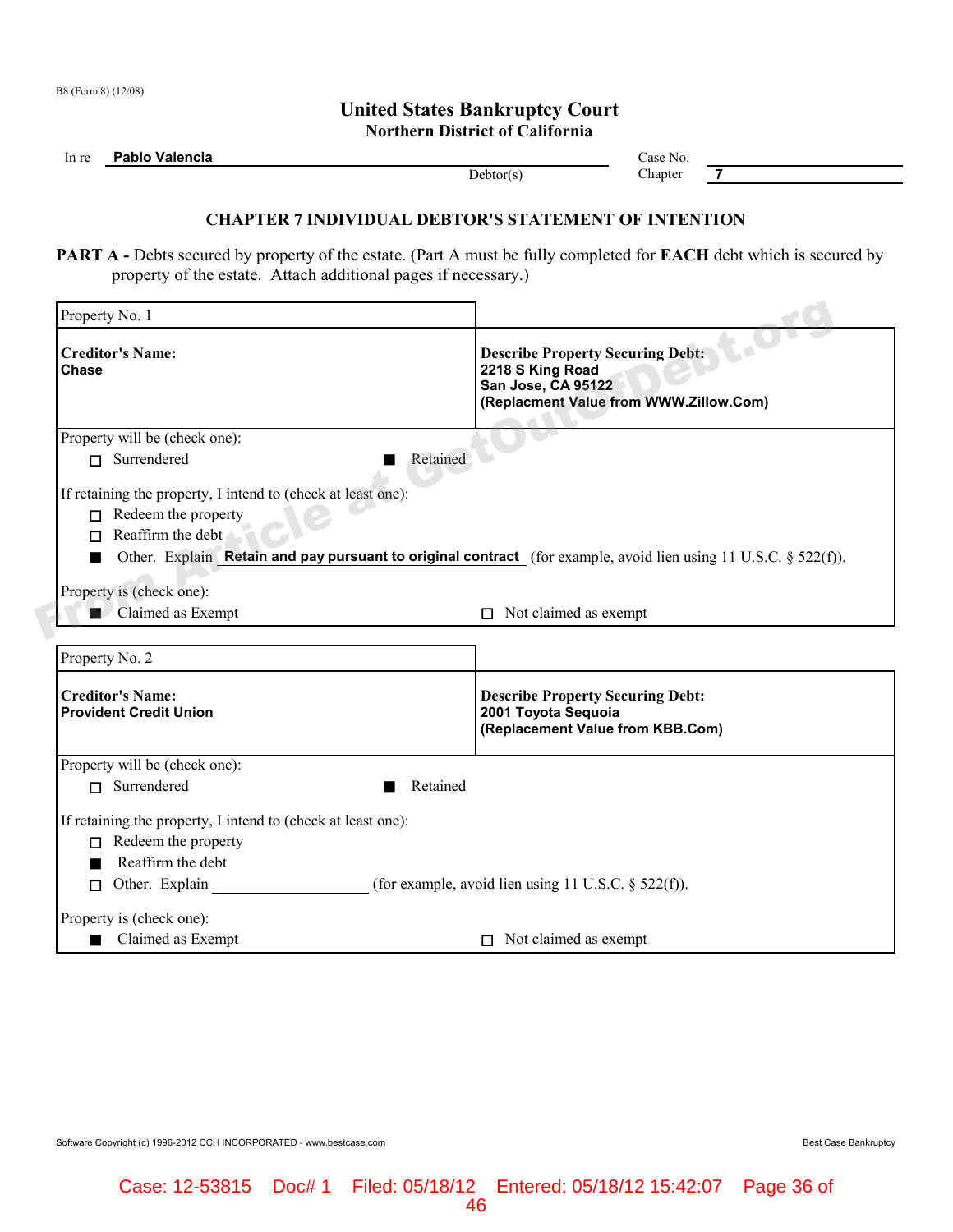|                                                              |          | Page 2                                                                                                                                  |  |
|--------------------------------------------------------------|----------|-----------------------------------------------------------------------------------------------------------------------------------------|--|
| Property No. 3                                               |          |                                                                                                                                         |  |
| <b>Creditor's Name:</b><br><b>Wells Fargo Home Mortgage</b>  |          | <b>Describe Property Securing Debt:</b><br>2218 S King Road<br>San Jose, CA 95122<br>(Replacment Value from WWW.Zillow.Com)             |  |
| Property will be (check one):                                |          |                                                                                                                                         |  |
| $\Box$ Surrendered                                           | Retained |                                                                                                                                         |  |
| If retaining the property, I intend to (check at least one): |          |                                                                                                                                         |  |
| $\Box$ Redeem the property                                   |          |                                                                                                                                         |  |
| Reaffirm the debt<br>п                                       |          |                                                                                                                                         |  |
|                                                              |          | Other. Explain Retain and pay pursuant to original contract (for example, avoid lien using 11 U.S.C. $\S$ 522(f)).                      |  |
| Property is (check one):                                     |          |                                                                                                                                         |  |
|                                                              |          |                                                                                                                                         |  |
|                                                              |          |                                                                                                                                         |  |
| Claimed as Exempt                                            |          | Not claimed as exempt<br>$\Box$                                                                                                         |  |
| Attach additional pages if necessary.)<br>Property No. 1     |          | <b>PART B</b> - Personal property subject to unexpired leases. (All three columns of Part B must be completed for each unexpired lease. |  |

| Property No. 1                          |                                  |                                                                          |
|-----------------------------------------|----------------------------------|--------------------------------------------------------------------------|
| <b>Lessor's Name:</b><br><b>I-NONE-</b> | <b>Describe Leased Property:</b> | Lease will be Assumed pursuant to 11<br>U.S.C. § 365(p)(2):<br>YES<br>NO |

**I declare under penalty of perjury that the above indicates my intention as to any property of my estate securing a debt and/or personal property subject to an unexpired lease.**

Date May 18, 2012 **Signature** *Signature Signature Signature Signature Signature May 18, 2012* **<b>***Signature Signature May 18, 2012 May 18, 2012* **<b>***May 18, 2012 May 18, 2013*

**Pablo Valencia** Debtor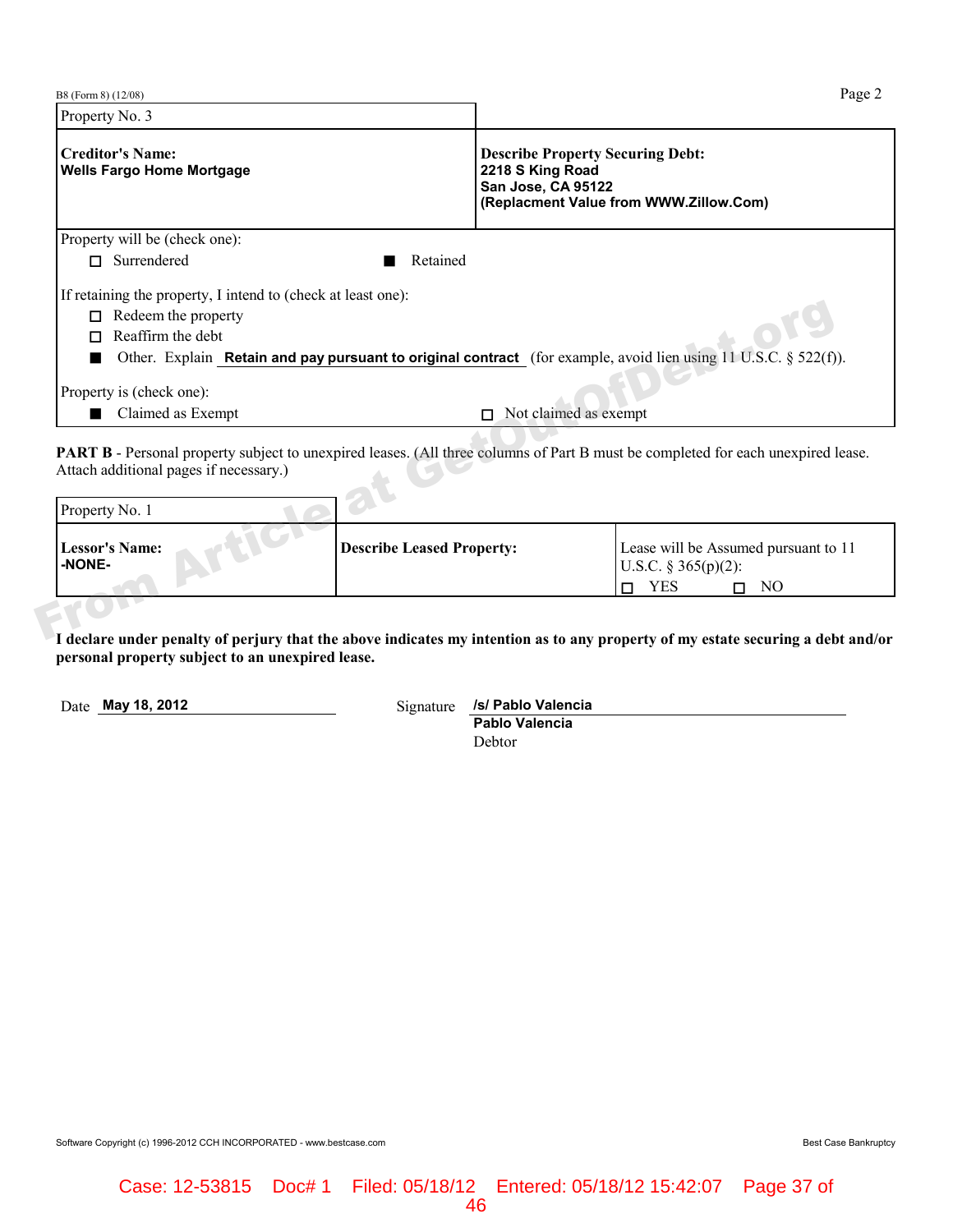| In re | <b>Pablo Valencia</b>                                                                                                                                                                                                                                                                                                                                                                                                                                                                 | Case No. |                        |
|-------|---------------------------------------------------------------------------------------------------------------------------------------------------------------------------------------------------------------------------------------------------------------------------------------------------------------------------------------------------------------------------------------------------------------------------------------------------------------------------------------|----------|------------------------|
|       | Dektor(s)                                                                                                                                                                                                                                                                                                                                                                                                                                                                             | Chapter  | -7                     |
|       | <b>STATEMENT PURSUANT TO RULE 2016(B)</b>                                                                                                                                                                                                                                                                                                                                                                                                                                             |          |                        |
|       | The undersigned, pursuant to Rule 2016(b), Bankruptcy Rules, states that:                                                                                                                                                                                                                                                                                                                                                                                                             |          |                        |
| 1.    | The undersigned is the attorney for the debtor(s) in this case.                                                                                                                                                                                                                                                                                                                                                                                                                       |          |                        |
| 2.    | The compensation paid or agreed to be paid by the debtor(s), to the undersigned is:<br>For legal services rendered or to be rendered in contemplation of and in<br>a)<br>connection with this case                                                                                                                                                                                                                                                                                    |          | 2,000.00               |
|       | Prior to the filing of this statement, $\frac{d}{dt}$ debtor(s) have paid<br>b)<br>The unpaid balance due and payable is<br>$\mathbf{c})$                                                                                                                                                                                                                                                                                                                                             |          | 2,000.00<br>0.00<br>\$ |
| 3.    | <b>306.00</b> of the filing fee in this case has been paid.<br>S.                                                                                                                                                                                                                                                                                                                                                                                                                     |          |                        |
| 4.    | The Services rendered or to be rendered include the following:<br>Analysis of the financial situation, and rendering advice and assistance to the debtor(s) in determining<br>a.<br>whether to file a petition under title 11 of the United States Code.<br>Preparation and filing of the petition, schedules, statement of affairs and other documents required by the<br>$\mathbf{b}$ .<br>court.<br>Representation of the debtor(s) at the meeting of creditors.<br>$\mathbf{c}$ . |          |                        |
| 5.    | The source of payments made by the debtor(s) to the undersigned was from earnings, wages and compensation<br>for services performed, and                                                                                                                                                                                                                                                                                                                                              |          |                        |
|       | The source of payments to be made by the debtor(s) to the undersigned for the unpaid balance remaining, if any                                                                                                                                                                                                                                                                                                                                                                        |          |                        |

- b. Preparation and filing of the petition, schedules, statement of affairs and other documents required by the court.
- c. Representation of the debtor(s) at the meeting of creditors.
- 5. The source of payments made by the debtor(s) to the undersigned was from earnings, wages and compensation for services performed, and
- 6. The source of payments to be made by the debtor(s) to the undersigned for the unpaid balance remaining, if any, will be from earnings, wages and compensation for services performed, and
- 7. The undersigned has received no transfer, assignment or pledge of property from debtor(s) except the following for the value stated:
- 8. The undersigned has not shared or agreed to share with any other entity, other than with members of undersigned's law firm, any compensation paid or to be paid except as follows:

Dated: May 18, 2012 **Respectfully submitted**,

**/s/ Marilyn Thomassen**

Attorney for Debtor: **Marilyn Thomassen 166309 Marilyn Thomassen & Associates, P.C. 2670 South White Road, Suite 119 San Jose, CA 95148 510-835-2282 or 888-835-8555 Fax: 510-835-0137 feuys@drlawcenter.com**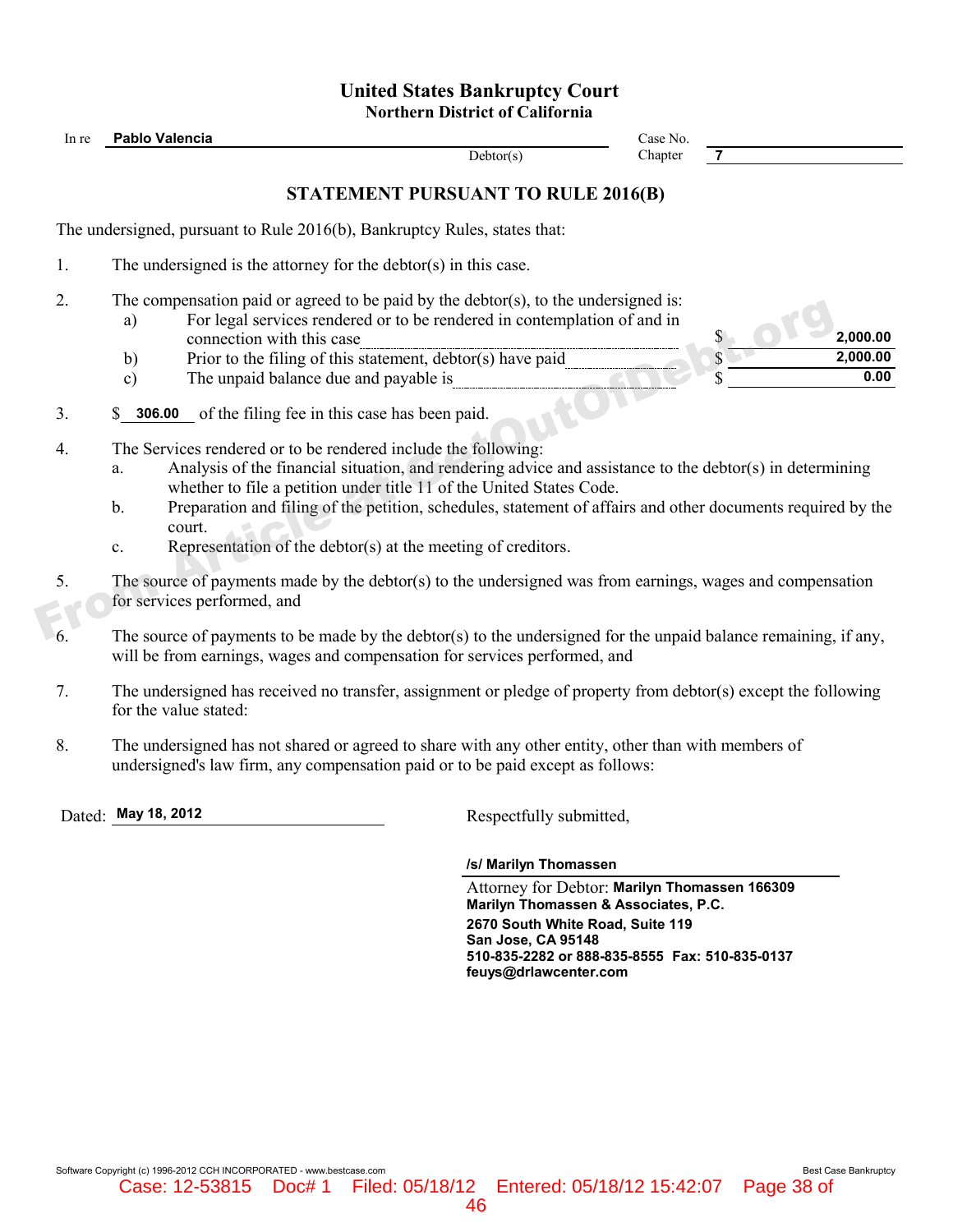# **UNITED STATES BANKRUPTCY COURT NORTHERN DISTRICT OF CALIFORNIA NOTICE TO CONSUMER DEBTOR(S) UNDER § 342(b)**

## **OF THE BANKRUPTCY CODE**

In accordance with § 342(b) of the Bankruptcy Code, this notice to individuals with primarily consumer debts: (1) Describes briefly the services available from credit counseling services; (2) Describes briefly the purposes, benefits and costs of the four types of bankruptcy proceedings you may commence; and (3) Informs you about bankruptcy crimes and notifies you that the Attorney General may examine all information you supply in connection with a bankruptcy case.

You are cautioned that bankruptcy law is complicated and not easily described. Thus, you may wish to seek the advice of an attorney to learn of your rights and responsibilities should you decide to file a petition. Court employees cannot give you legal advice.

Notices from the bankruptcy court are sent to the mailing address you list on your bankruptcy petition. In order to ensure that you receive information about events concerning your case, Bankruptcy Rule 4002 requires that you notify the court of any changes in your address. If you are filing a **joint case** (a single bankruptcy case for two individuals married to each other), and each spouse lists the same mailing address on the bankruptcy petition, you and your spouse will generally receive a single copy of each notice mailed from the bankruptcy court in a jointly-addressed envelope, unless you file a statement with the court requesting that each spouse receive a separate copy of all notices.

## **1. Services Available from Credit Counseling Agencies**

**With limited exceptions, § 109(h) of the Bankruptcy Code requires that all individual debtors who file for bankruptcy relief on or after October 17, 2005, receive a briefing that outlines the available opportunities for credit counseling and provides assistance in performing a budget analysis.** The briefing must be given within 180 days **before** the bankruptcy filing. The briefing may be provided individually or in a group (including briefings conducted by telephone or on the Internet) and must be provided by a nonprofit budget and credit counseling agency approved by the United States trustee or bankruptcy administrator. The clerk of the bankruptcy court has a list that you may consult of the approved budget and credit counseling agencies. Each debtor in a joint case must complete the briefing. For the Galactoned that ballad type with something that be the search of the search of the search of the search of the and the search of the search of the search of the search of the search of the search of the period. In

**In addition, after filing a bankruptcy case, an individual debtor generally must complete a financial management instructional course before he or she can receive a discharge.** The clerk also has a list of approved financial management instructional courses. Each debtor in a joint case must complete the course.

## **2. The Four Chapters of the Bankruptcy Code Available to Individual Consumer Debtors**

## **Chapter 7: Liquidation (\$245 filing fee, \$46 administrative fee, \$15 trustee surcharge: Total Fee \$306)**

Chapter 7 is designed for debtors in financial difficulty who do not have the ability to pay their existing debts. Debtors whose debts are primarily consumer debts are subject to a "means test" designed to determine whether the case should be permitted to proceed under chapter 7. If your income is greater than the median income for your state of residence and family size, in some cases, the United States trustee (or bankruptcy administrator), the trustee, or creditors have the right to file a motion requesting that the court dismiss your case under § 707(b) of the Code. It is up to the court to decide whether the case should be dismissed.

Under chapter 7, you may claim certain of your property as exempt under governing law. A trustee may have the right to take possession of and sell the remaining property that is not exempt and use the sale proceeds to pay your creditors.

The purpose of filing a chapter 7 case is to obtain a discharge of your existing debts. If, however, you are found to have committed certain kinds of improper conduct described in the Bankruptcy Code, the court may deny your discharge and, if it does, the purpose for which you filed the bankruptcy petition will be defeated.

Even if you receive a general discharge, some particular debts are not discharged under the law. Therefore, you may still be responsible for most taxes and student loans; debts incurred to pay nondischargeable taxes; domestic support and property settlement obligations; most fines, penalties, forfeitures, and criminal restitution obligations; certain debts which are not properly listed in your bankruptcy papers; and debts for death or personal injury caused by operating a motor vehicle, vessel, or aircraft while intoxicated from alcohol or drugs. Also, if a creditor can prove that a debt arose from fraud, breach of fiduciary duty, or theft, or from a willful and malicious injury, the bankruptcy court may determine that the debt is not discharged.

## **Chapter 13: Repayment of All or Part of the Debts of an Individual with Regular Income (\$235 filing fee, \$46 administrative fee: Total fee \$281)**

Chapter 13 is designed for individuals with regular income who would like to pay all or part of their debts in installments over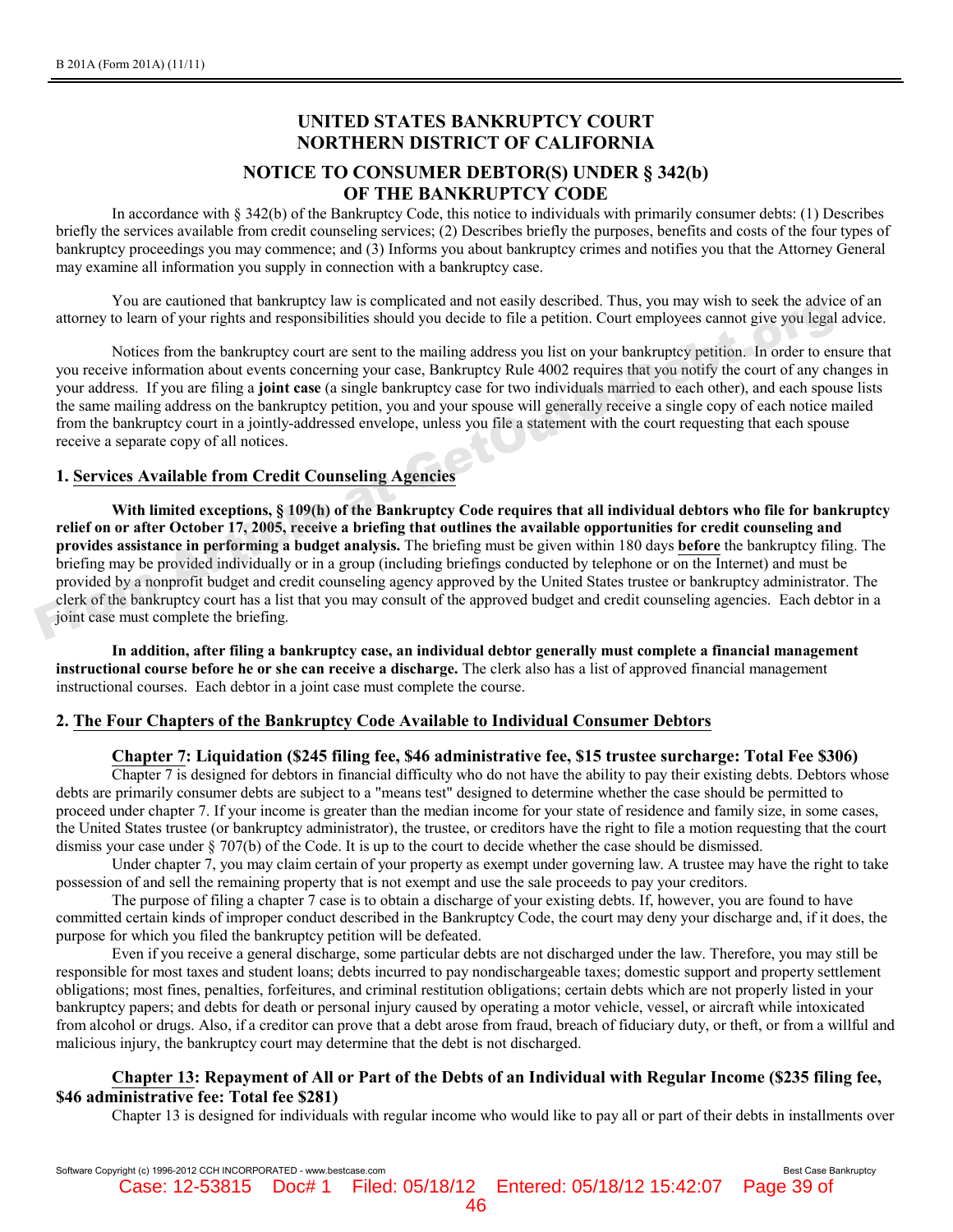a period of time. You are only eligible for chapter 13 if your debts do not exceed certain dollar amounts set forth in the Bankruptcy Code.

Under chapter 13, you must file with the court a plan to repay your creditors all or part of the money that you owe them, using your future earnings. The period allowed by the court to repay your debts may be three years or five years, depending upon your income and other factors. The court must approve your plan before it can take effect.

After completing the payments under your plan, your debts are generally discharged except for domestic support obligations; most student loans; certain taxes; most criminal fines and restitution obligations; certain debts which are not properly listed in your bankruptcy papers; certain debts for acts that caused death or personal injury; and certain long term secured obligations.

## **Chapter 11: Reorganization (\$1000 filing fee, \$46 administrative fee: Total fee \$1046)**

Chapter 11 is designed for the reorganization of a business but is also available to consumer debtors. Its provisions are quite complicated, and any decision by an individual to file a chapter 11 petition should be reviewed with an attorney.

## **Chapter 12: Family Farmer or Fisherman (\$200 filing fee, \$46 administrative fee: Total fee \$246)**

Chapter 12 is designed to permit family farmers and fishermen to repay their debts over a period of time from future earnings and is similar to chapter 13. The eligibility requirements are restrictive, limiting its use to those whose income arises primarily from a family-owned farm or commercial fishing operation.

## **3. Bankruptcy Crimes and Availability of Bankruptcy Papers to Law Enforcement Officials**

A person who knowingly and fraudulently conceals assets or makes a false oath or statement under penalty of perjury, either orally or in writing, in connection with a bankruptcy case is subject to a fine, imprisonment, or both. All information supplied by a debtor in connection with a bankruptcy case is subject to examination by the Attorney General acting through the Office of the United States Trustee, the Office of the United States Attorney, and other components and employees of the Department of Justice.

**WARNING:** Section 521(a)(1) of the Bankruptcy Code requires that you promptly file detailed information regarding your creditors, assets, liabilities, income, expenses and general financial condition. Your bankruptcy case may be dismissed if this information is not filed with the court within the time deadlines set by the Bankruptcy Code, the Bankruptcy Rules, and the local rules of the court. The documents and the deadlines for filing them are listed on Form B200, which is posted at http://www.uscourts.gov/bkforms/bankruptcy\_forms.html#procedure. **Chapter 12: Family Farmer or Fisherman (\$200 filing fee, \$46 administrative fee: Total fee \$246)**<br>Chapter 12 is designed to permit family farmers and fishermen to repay their debts over a period of time from future and i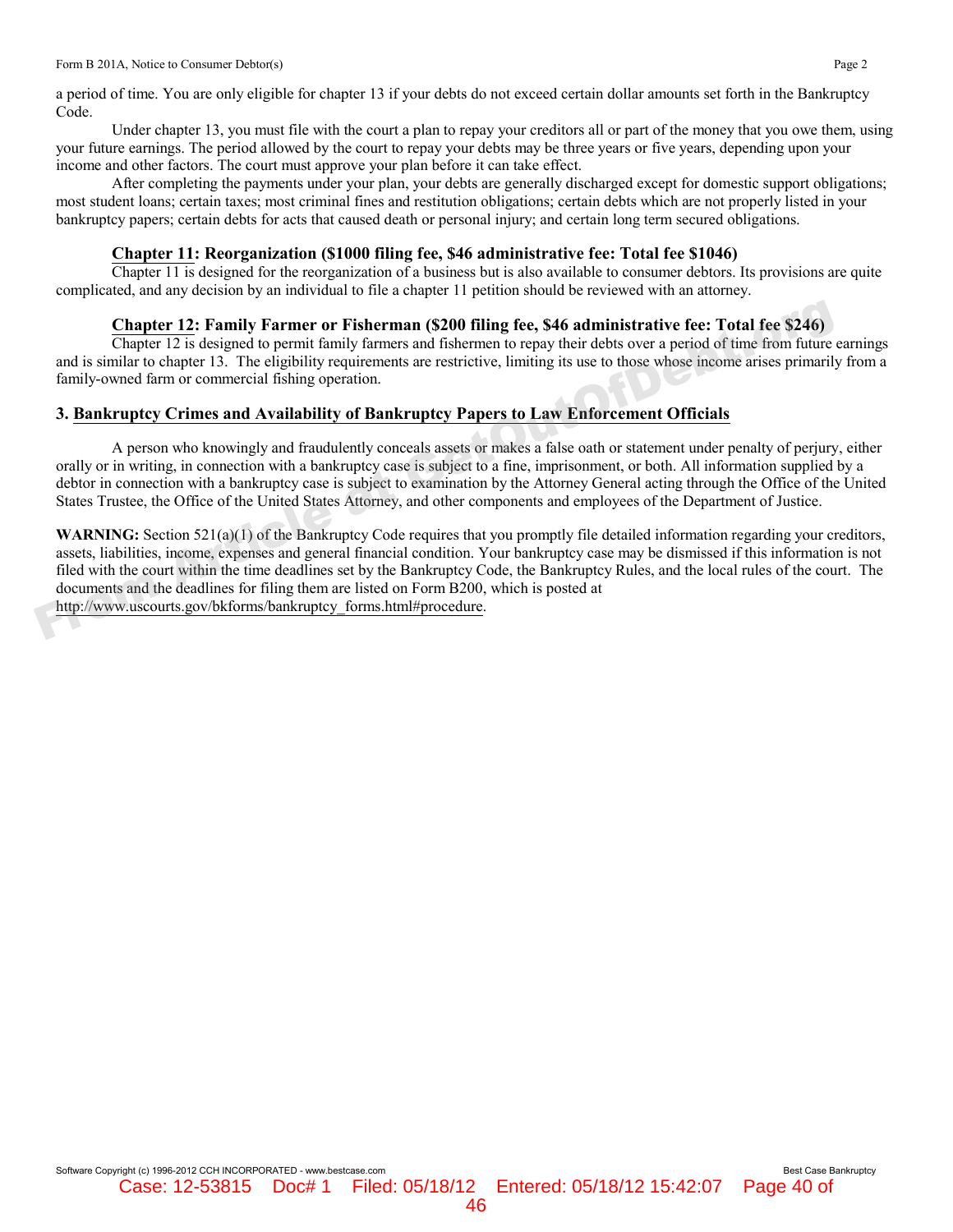In re **Pablo Valencia** Case No.

Debtor(s) Chapter **7** 

# **CERTIFICATION OF NOTICE TO CONSUMER DEBTOR(S) UNDER § 342(b) OF THE BANKRUPTCY CODE**

**Certification of Debtor**

I (We), the debtor(s), affirm that I (we) have received and read the attached notice, as required by  $\S 342(b)$  of the Bankruptcy Code.

| Pablo Valencia               | /s/ Pablo Valencia<br>X            | May 18, 2012 |
|------------------------------|------------------------------------|--------------|
| Printed Name(s) of Debtor(s) | Signature of Debtor                | Date         |
| Case No. (if known)          | Χ                                  |              |
|                              | Signature of Joint Debtor (if any) | Date         |
|                              |                                    |              |
| Article at                   |                                    |              |
|                              |                                    |              |
|                              |                                    |              |
|                              |                                    |              |
| Erom                         |                                    |              |

**Instructions:** Attach a copy of Form B 201 A, Notice to Consumer Debtor(s) Under § 342(b) of the Bankruptcy Code.

Use this form to certify that the debtor has received the notice required by 11 U.S.C. § 342(b) **only** if the certification has **NOT** been made on the Voluntary Petition, Official Form B1. Exhibit B on page 2 of Form B1 contains a certification by the debtor's attorney that the attorney has given the notice to the debtor. The Declarations made by debtors and bankruptcy petition preparers on page 3 of Form B1 also include this certification.

Software Copyright (c) 1996-2012 CCH INCORPORATED - www.bestcase.com **Best Case Bankruptcy** Best Case Bankruptcy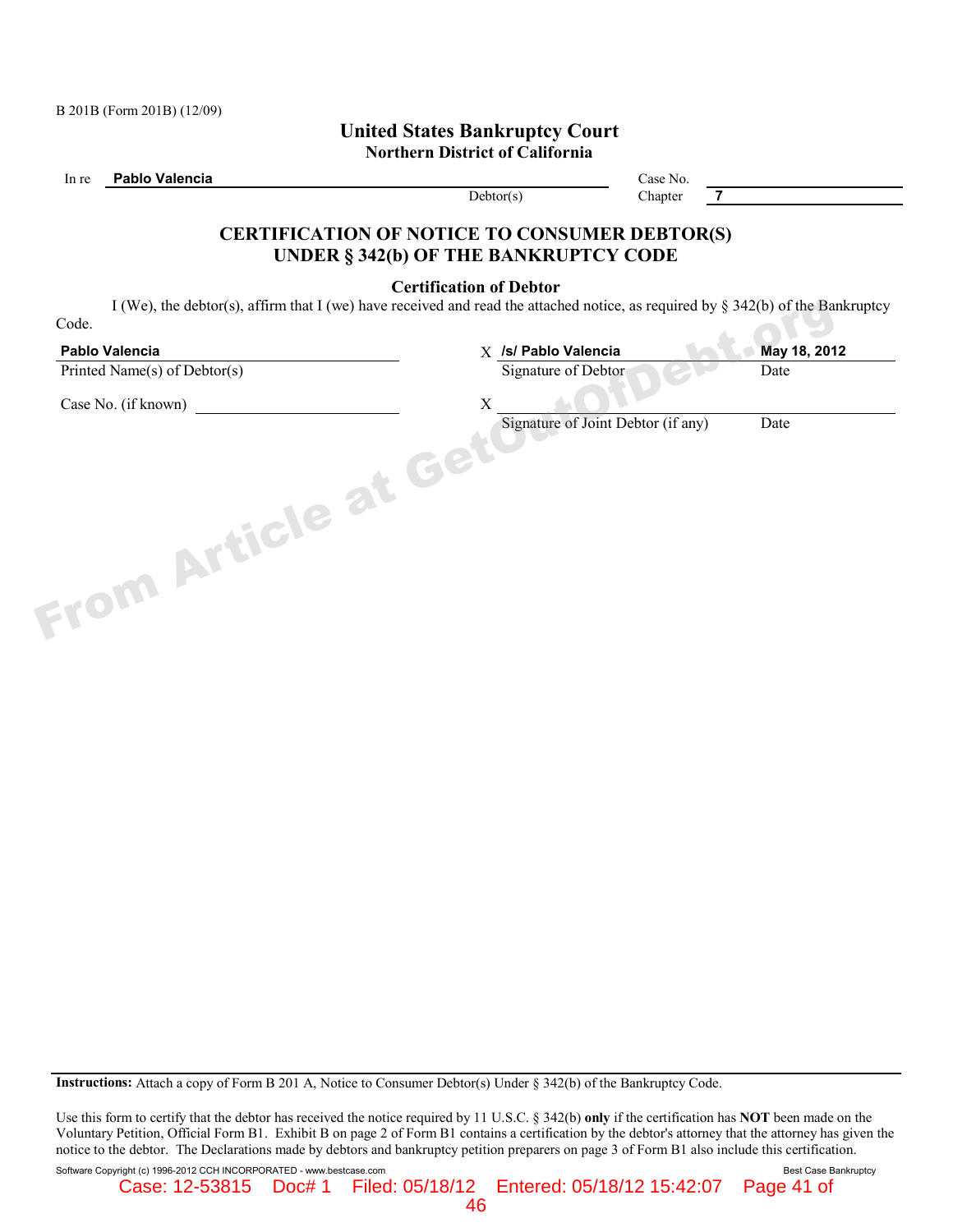In re **Pablo Valencia** Case No.

Debtor(s) Chapter **7** 

## **CREDITOR MATRIX COVER SHEET**

I declare that the attached Creditor Mailing Matrix, consisting of **4** sheets, contains the correct, complete and current names and addresses of all priority, secured and unsecured creditors listed in debtor's filing and that this matrix conforms with the Clerk's promulgated requirements. I declare that the attached Creditor Mailing Matrix, consisting of **4** sheets, contains the correct, complete and current clerk's promulgated requirements.<br>
Clerk's promulgated requirements.<br>
Date: **May 18, 2012**<br> **Date:**

Date: **May 18, 2012** *Marilyn Thomassen* 

Signature of Attorney **Marilyn Thomassen 166309 Marilyn Thomassen & Associates, P.C. 2670 South White Road, Suite 119 San Jose, CA 95148 510-835-2282 or 888-835-8555 Fax: 510-835-0137**

Software Copyright (c) 1996-2012 CCH INCORPORATED - www.bestcase.com **Best Case Bankruptcy** Best Case Bankruptcy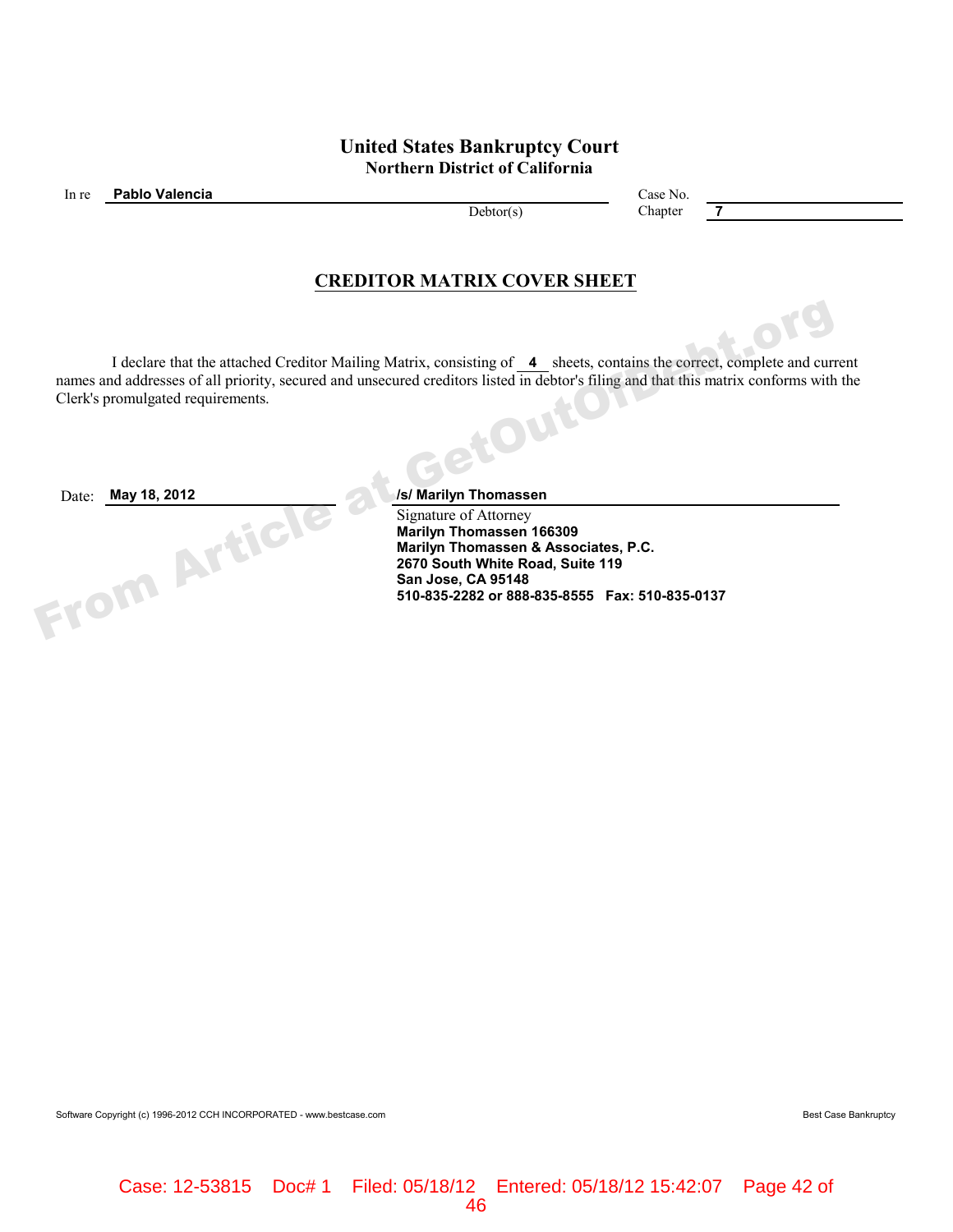Bay Area Credit Services LLC PO Box 467600 Atlanta, GA 31146

Bonded Collection Corporation 29 East Madison Street Suite 1650<br>Chicago, IL 60602 Chicago, IL 60602

Chase PO Box 78035 Phoenix, AZ 85062

Chase Home Equity PO Box 24785 Columbus, OH 43224

Chevron and Texaco Visa PO Box 960012 Orlando, FL 32896 Chase For Box 78035<br>
Phoenix, Az 85062<br>
Chase Home Equity<br>
Po Box 24785<br>
Columbus, OH 43224<br>
Chevron and Texaco Visa<br>
Po Box 960012<br>
OT Box 960012<br>
Chevron and Texaco Visa<br>
Po Box 960012<br>
OT Box 960012<br>
OT Box 960012<br>
OT

> Convergent Outsourcing, Inc. 800 SW 39th St. PO Box 9004 Renton, WA 98057

Credit Collection Services Payment Processing Center - 27 PO Box 55126 Boston, MA 02205

Creditors Interchange PO Box 1335 Buffalo, NY 14240

Case: 12-53815 Doc# 1 Filed: 05/18/12 Entered: 05/18/12 15:42:07 Page 43 of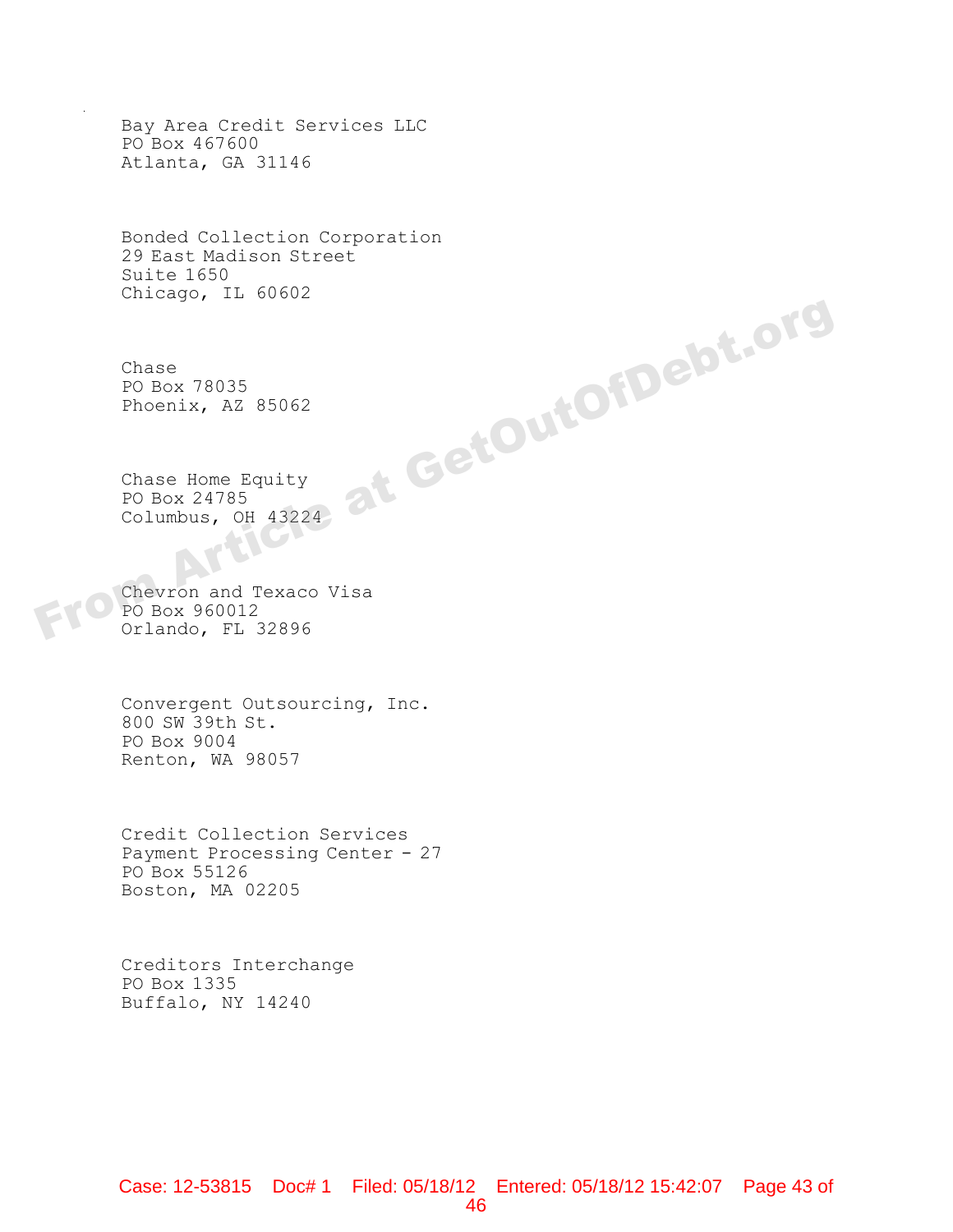D. Michael Dendy 110 Veterans Boulevard, Suite 560 Metairie, LA 70005

Discover PO Box 30943 Salt Lake City, UT 84130

Equifax P.O. Box 740241 Atlanta, GA 30374 **Critical GetOutOfDebt.org** 

Experian P.O. Box 2002 Allen, TX 75013

GC Services Limited Partnership 6330 Gulfton Houston, TX 77081

GE Money Bank PO Box 981726 El Paso, TX 79998

Guadalupe Hernandez 2218 S. King Rd. San Jose, CA 95122

Home Depot Credit Services Po Box 6028 The Lakes, NV 88901

Case: 12-53815 Doc# 1 Filed: 05/18/12 Entered: 05/18/12 15:42:07 Page 44 of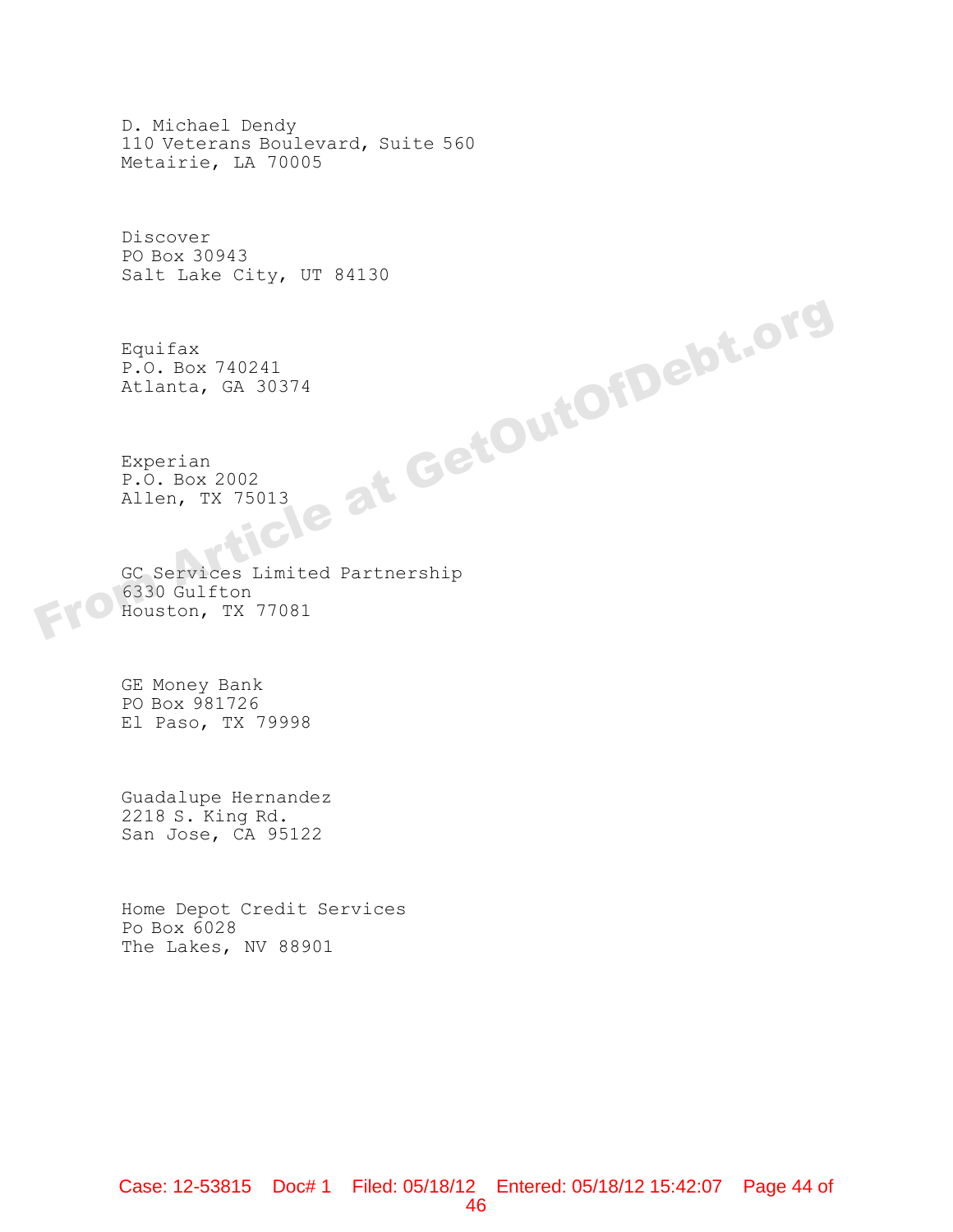MKNI Insurance Services, inc. PO Box 1390 Visalia, CA 93279

Norma Espinoza 2218 S. King Rd. San Jose, CA 95122

Professional Recovery Services inc. PO Box 1880 Voorhees, NJ 08043 Professional Recovery Services inc.<br>
PO Box 1880<br>
Voorhees, NJ 08043<br>
Provident Credit Union<br>
PO Box 8007<br>
Redwood City, CA 94063<sup>1</sup><br>
Sears Credit Cards<br>
PO Box 688957<br>
Des Moines, IA 50368

Provident Credit Union PO Box 8007 Redwood City, CA 94063

Sears Credit Cards PO Box 688957 Des Moines, IA 50368

Standford Hospital & Clinics File 74431 PO Box 60000 San Francisco, CA 94160

Target PO Box 59317 Minneapolis, MN 55459

TransUnion P.O. Box 1000 Chester, PA 19022